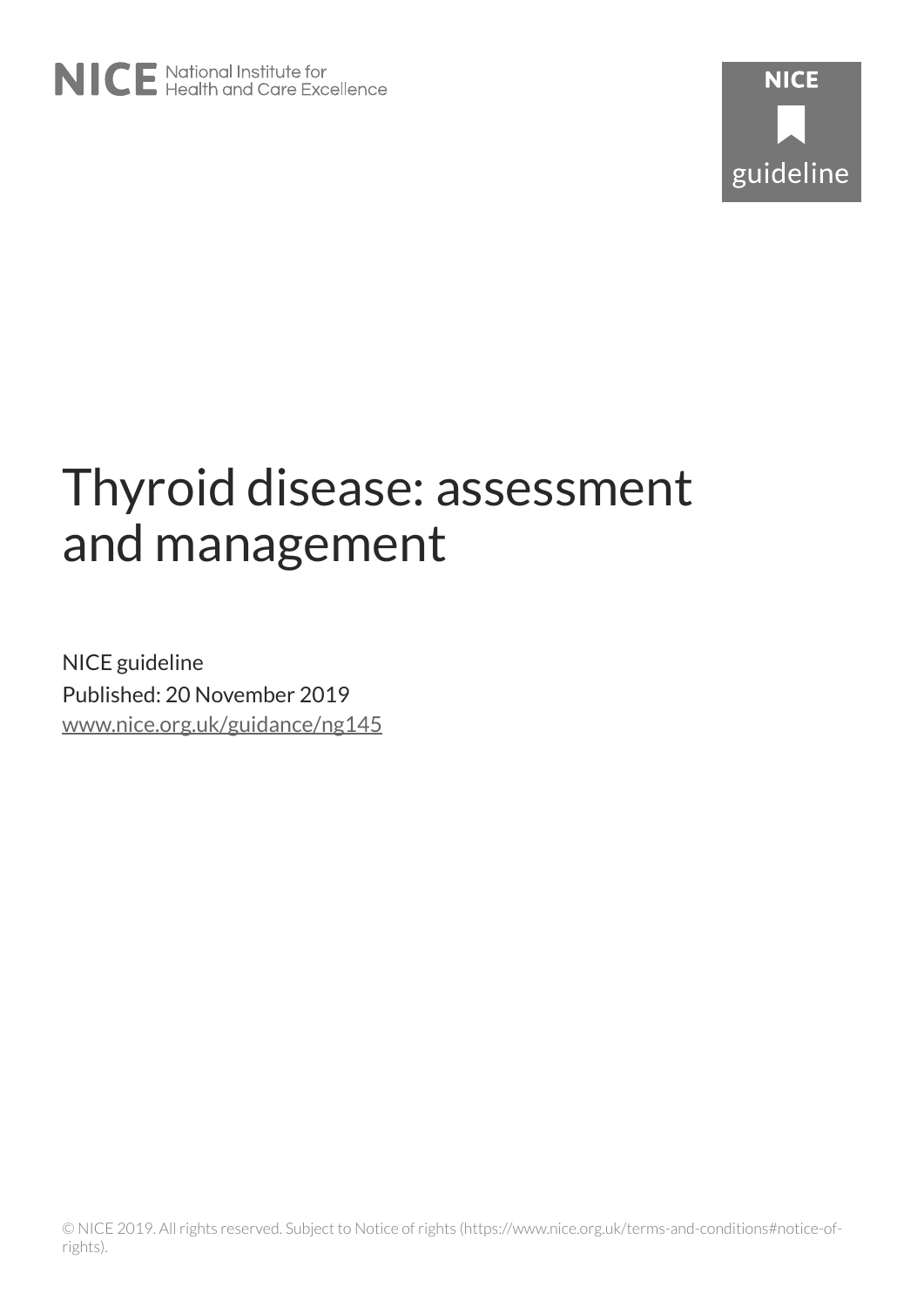# Your responsibility

The recommendations in this guideline represent the view of NICE, arrived at after careful consideration of the evidence available. When exercising their judgement, professionals and practitioners are expected to take this guideline fully into account, alongside the individual needs, preferences and values of their patients or the people using their service. It is not mandatory to apply the recommendations, and the guideline does not override the responsibility to make decisions appropriate to the circumstances of the individual, in consultation with them and their families and carers or guardian.

Local commissioners and providers of healthcare have a responsibility to enable the guideline to be applied when individual professionals and people using services wish to use it. They should do so in the context of local and national priorities for funding and developing services, and in light of their duties to have due regard to the need to eliminate unlawful discrimination, to advance equality of opportunity and to reduce health inequalities. Nothing in this guideline should be interpreted in a way that would be inconsistent with complying with those duties.

Commissioners and providers have a responsibility to promote an environmentally sustainable health and care system and should [assess and reduce the environmental impact of implementing](https://www.nice.org.uk/about/who-we-are/sustainability) [NICE recommendations](https://www.nice.org.uk/about/who-we-are/sustainability) wherever possible.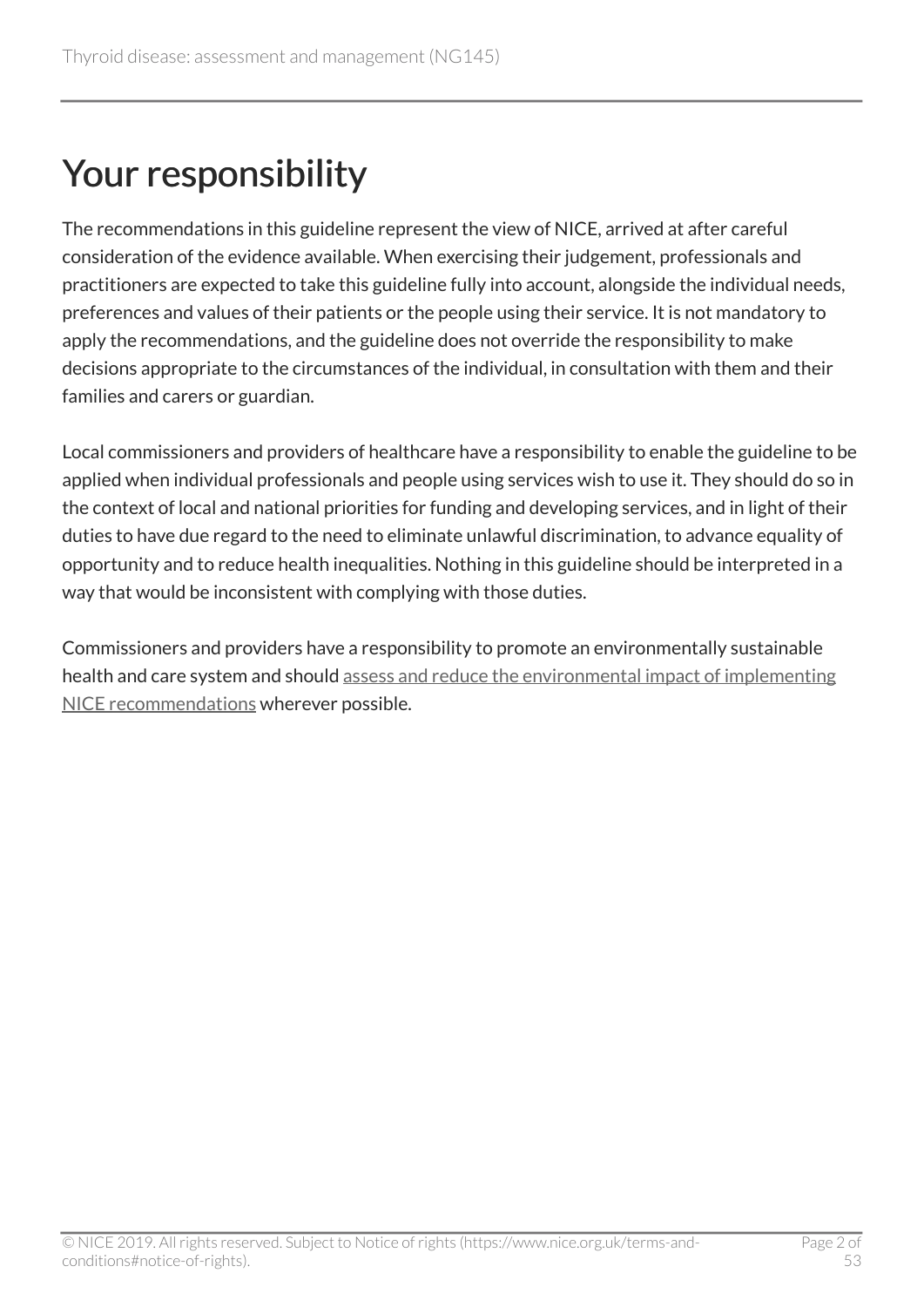# **Contents**

| 1.9 Diagnosing, managing and monitoring thyroid enlargement with normal thyroid function 23 |  |
|---------------------------------------------------------------------------------------------|--|
|                                                                                             |  |
|                                                                                             |  |
|                                                                                             |  |
|                                                                                             |  |
|                                                                                             |  |
|                                                                                             |  |
|                                                                                             |  |
|                                                                                             |  |
|                                                                                             |  |
|                                                                                             |  |
|                                                                                             |  |
|                                                                                             |  |
|                                                                                             |  |
|                                                                                             |  |
|                                                                                             |  |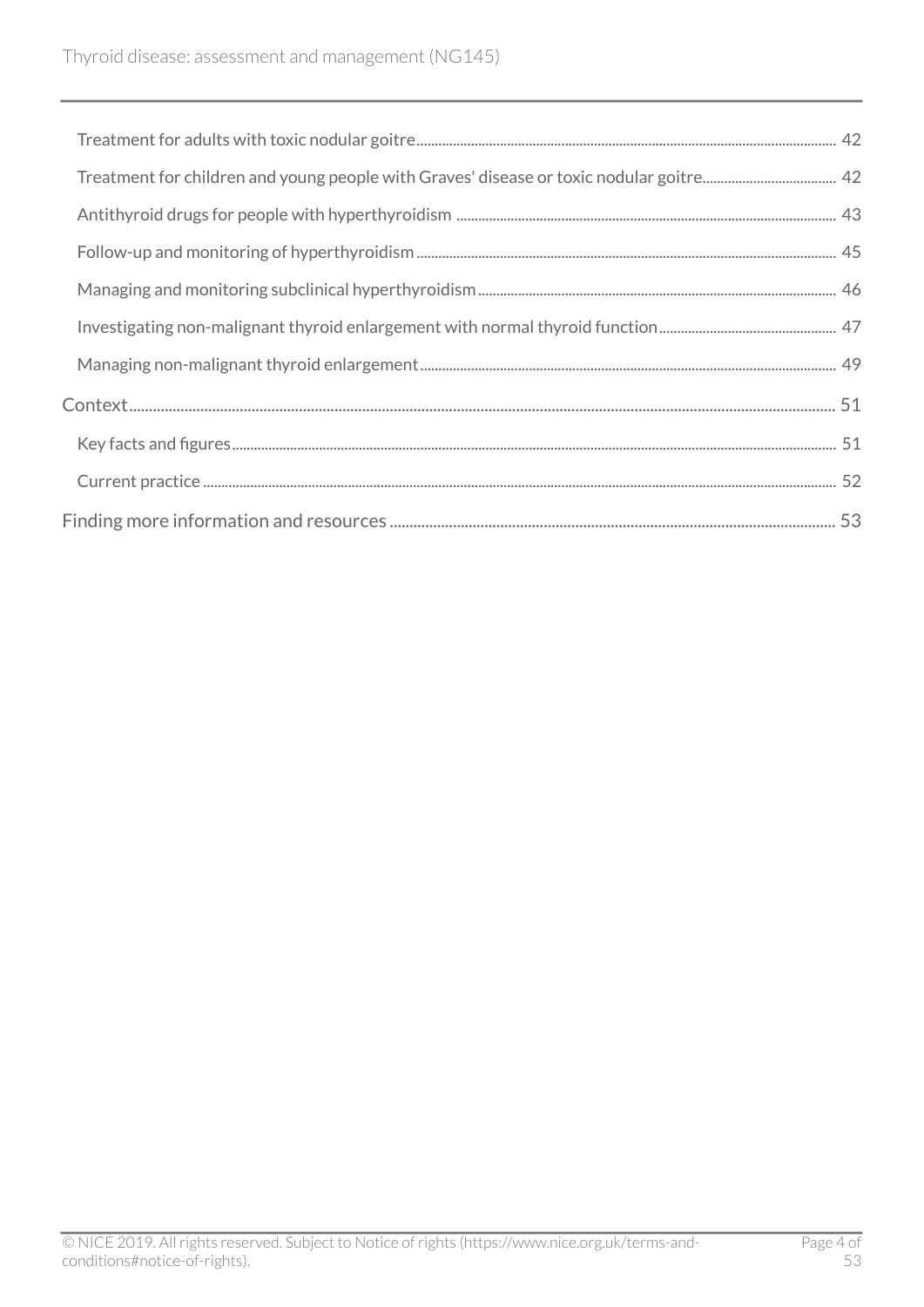# <span id="page-4-0"></span>**Overview**

This guideline covers investigating all suspected thyroid disease and managing primary thyroid disease (related to the thyroid rather than the pituitary gland). It does not cover managing thyroid cancer or thyroid disease in pregnancy. It aims to improve quality of life by making recommendations on diagnosis, treatment, long-term care and support.

NICE is also developing a guideline on [thyroid cancer](https://www.nice.org.uk/guidance/indevelopment/gid-ng10150).

## <span id="page-4-1"></span>Who is it for?

- Healthcare professionals
- Commissioners and providers
- People with thyroid disease, their families and carers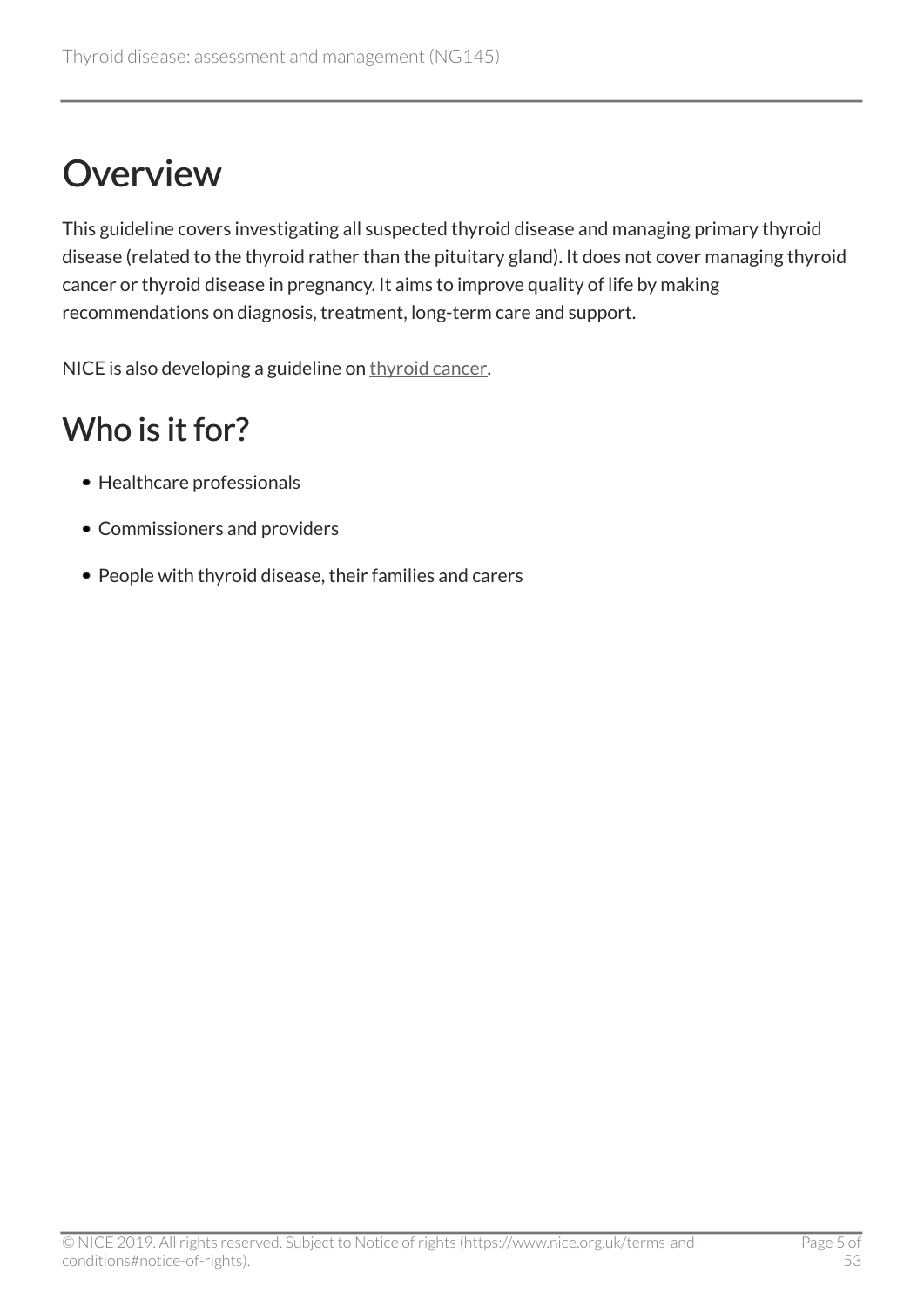# <span id="page-5-0"></span>Recommendations

People have the right to be involved in discussions and make informed decisions about their care, as described in [your care](http://www.nice.org.uk/about/nice-communities/public-involvement/your-care).

[Making decisions using NICE guidelines](http://www.nice.org.uk/about/what-we-do/our-programmes/nice-guidance/nice-guidelines/using-NICE-guidelines-to-make-decisions) explains how we use words to show the strength (or certainty) of our recommendations, and has information about prescribing medicines (including off-label use), professional guidelines, standards and laws (including on consent and mental capacity), and safeguarding.

## <span id="page-5-1"></span>1.1 Information for people with thyroid disease, their families and carers

### <span id="page-5-2"></span>Presenting information

1.1.1 Ensure that information is presented to facilitate shared decision making, as recommended in the [NICE guideline on patient experience in adult NHS](https://www.nice.org.uk/guidance/cg138) [services.](https://www.nice.org.uk/guidance/cg138)

### General information

- 1.1.2 Explain to people with thyroid disease who need treatment, and their family or carers if appropriate, that:
	- Thyroid disease usually responds well to treatment.
	- The goal of treatment is to alleviate symptoms and align thyroid function tests within or close to the reference range.
	- People may feel well even when their thyroid function tests are outside the reference range.
	- Even when there are no symptoms, treatment may be advised to reduce the risk of long-term complications.
	- Even when thyroid function tests are within the reference range, changes to treatment may improve symptoms for some people.
	- Symptoms may lag behind treatment changes for several weeks to months.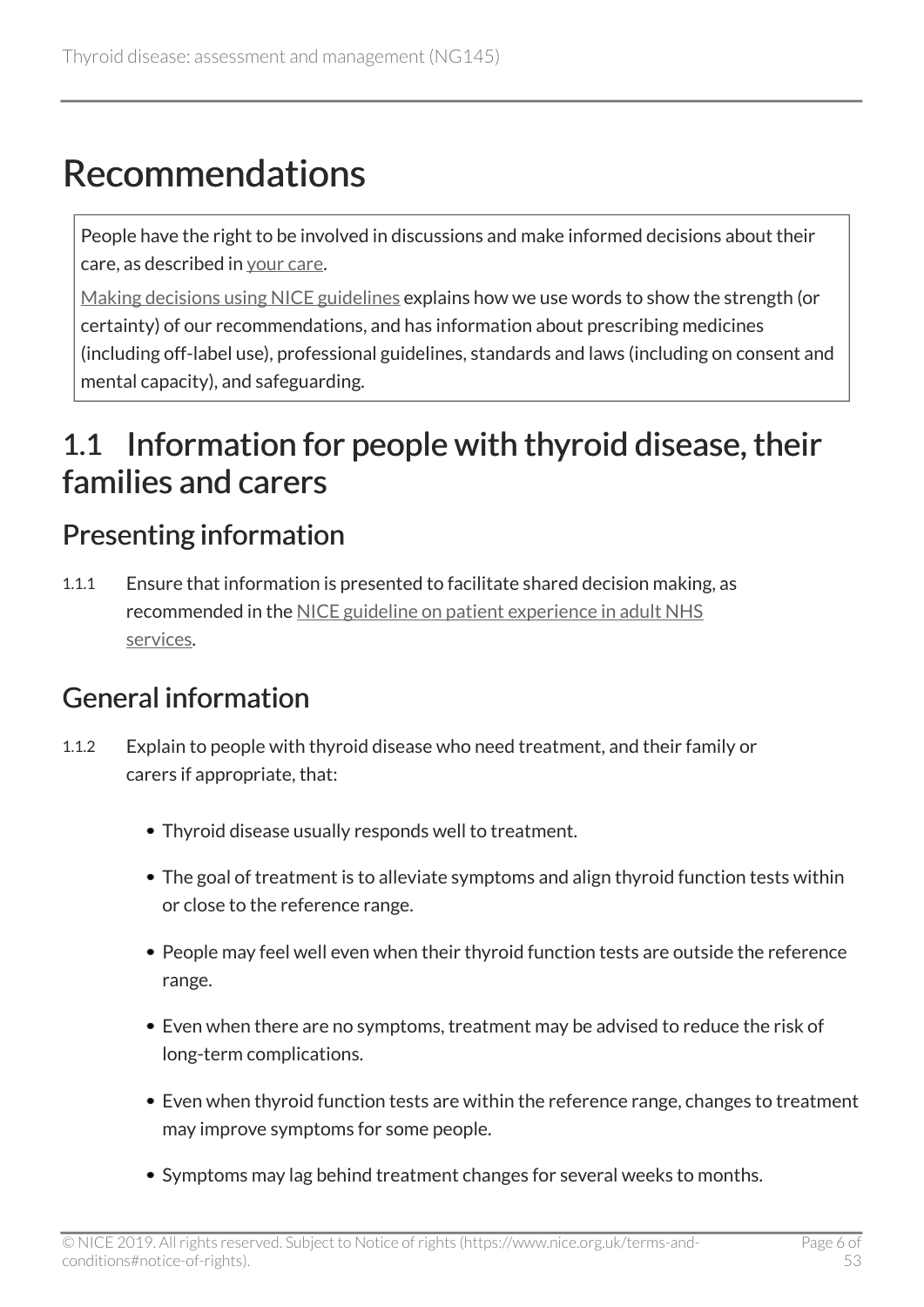- Day-to-day changes in unexplained symptoms are unlikely to be due to underlying thyroid disease because the body has a large reservoir of thyroxine.
- 1.1.3 Provide people with thyroid disease, and their family or carers if appropriate, with written and verbal information on:
	- their underlying condition, including the role and function of the thyroid gland and what the thyroid function tests mean
	- risks of over- and under-treatment
	- their medicines
	- need for and frequency of monitoring
	- when to seek advice from a healthcare professional
	- how thyroid disease and medicines may affect pregnancy and fertility.

See the recommendations on testing for coeliac disease in people with a diagnosis of autoimmune thyroid disease in the [NICE guideline on coeliac disease](https://www.nice.org.uk/guidance/ng20).

### Hypothyroidism (underactive thyroid)

- 1.1.4 Provide people with hypothyroidism, and their family or carers if appropriate, with written and verbal information on:
	- possible drug interactions of thyroid hormone replacements, including interactions with over-the-counter medicines
	- how and when to take levothyroxine.

### Thyrotoxicosis (overactive thyroid)

- 1.1.5 Provide people with thyrotoxicosis, and their family or carers if appropriate, with written and verbal information on:
	- the different causes of thyrotoxicosis
	- the consequences of untreated thyrotoxicosis
	- the suitability of individual treatment options (for example, antithyroid drugs may be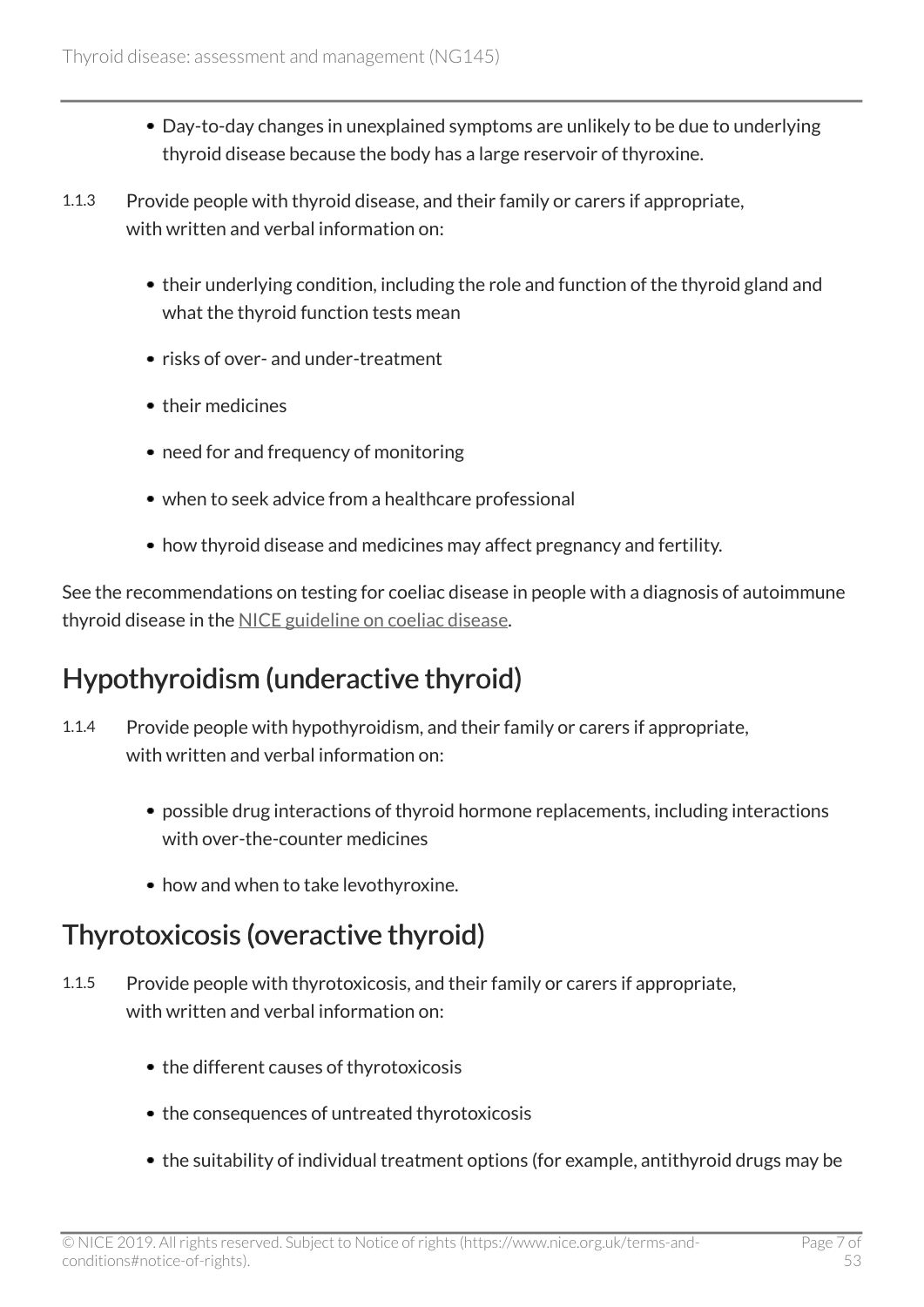- more suitable for mild uncomplicated Graves' disease, surgery may be best for an enlarged thyroid causing compression, radioactive iodine is not usually suitable before puberty)
- the possible benefits/advantages of the treatment options (for example, antithyroid drugs and radioactive iodine are non-invasive treatments, surgery offers rapid relief of symptoms and there is no need to delay pregnancy or fathering a child)
- the possible risks/disadvantages of the treatment options (for example, antithyroid drugs may have side effects, radioactive iodine means limited contact with other people for a few weeks and a need to delay pregnancy or fathering a child, surgery is an invasive treatment that leaves scarring on the neck)
- the risk of and impact of different treatment options on new and existing thyroid eye disease (for example, radioactive iodine may precipitate or worsen thyroid eye disease)
- the need for thyroid hormone replacement if treatment leads to life-long hypothyroidism.

### Thyroid enlargement (also known as goitre)

- 1.1.6 Provide people with thyroid enlargement, and their family or carers if appropriate, with written and verbal information on:
	- the causes of thyroid enlargement, including the fact that goitre and nodules are common and are usually not cancerous
	- red flag symptoms to look out for (for example, shortness of breath, rapid growth of nodules, hoarse voice, swallowing difficulties)
	- treatment options.

To find out why the committee made the recommendations on information and how they might affect practice, see [rationale and impact.](#page-29-1)

## <span id="page-7-0"></span>1.2 Investigating suspected thyroid dysfunction or thyroid enlargement

### <span id="page-7-1"></span>Indications for tests for thyroid dysfunction

1.2.1 Consider tests for thyroid dysfunction for [adults](#page-24-1), [children and young people](#page-24-2) if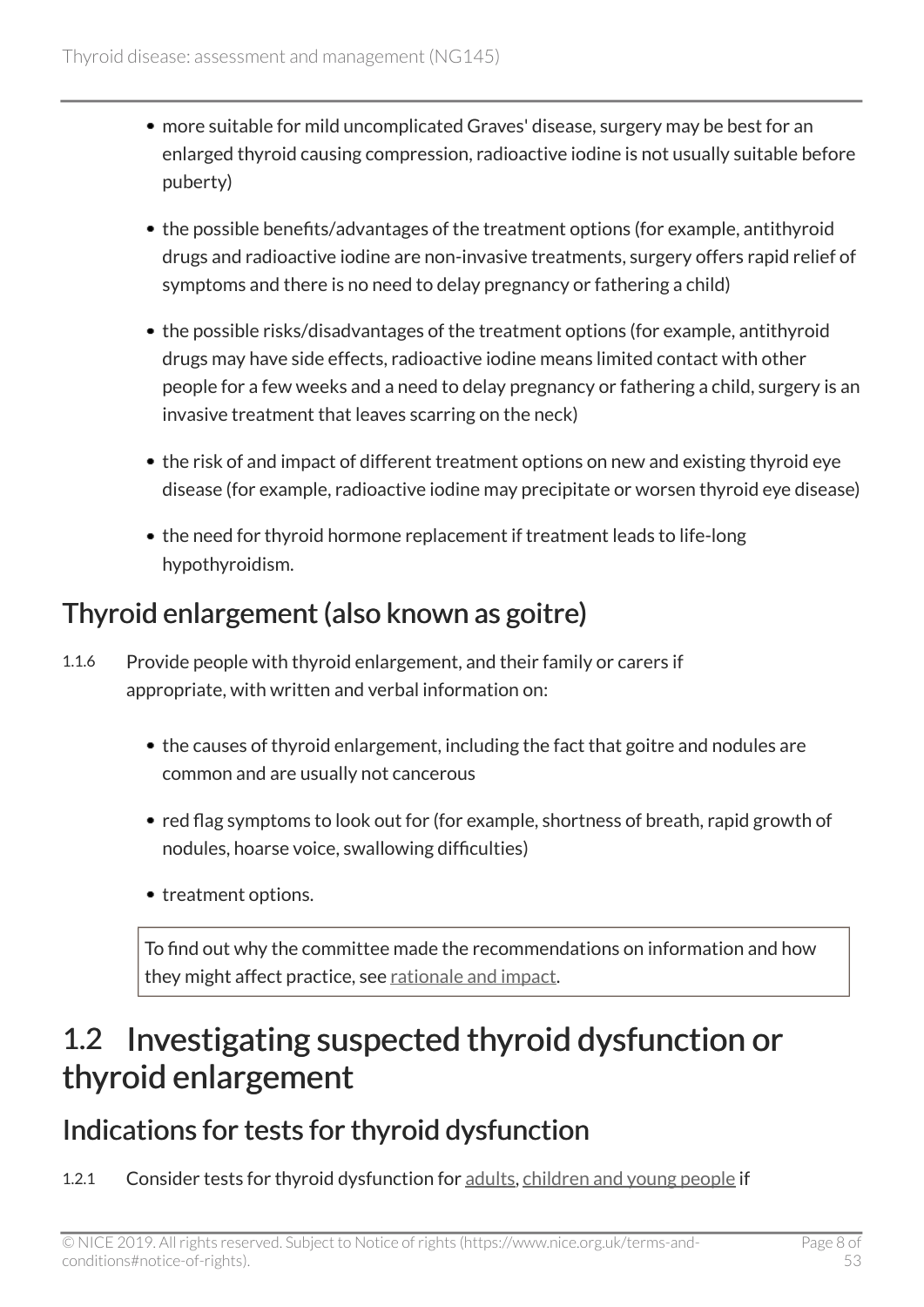there is a clinical suspicion of thyroid disease, but bear in mind that 1 symptom alone may not be indicative of thyroid disease.

- 1.2.2 Offer tests for thyroid dysfunction to adults, children and young people with:
	- type 1 diabetes or other autoimmune diseases, or
	- new-onset atrial fibrillation.
- 1.2.3 Consider tests for thyroid dysfunction for adults, children and young people with depression or unexplained anxiety.
- 1.2.4 Consider tests for thyroid dysfunction for children and young people with abnormal growth, or unexplained change in behaviour or school performance.
- 1.2.5 Be aware that in [menopausal women](#page-25-0) symptoms of thyroid dysfunction may be mistaken for menopause.
- 1.2.6 Do not test for thyroid dysfunction during an acute illness unless you suspect the acute illness is due to thyroid dysfunction, because the acute illness may affect the test results.
- 1.2.7 Do not offer testing for thyroid dysfunction solely because an adult, child or young person has type 2 diabetes.

To find out why the committee made the recommendations on indications for tests for thyroid dysfunction and how they might affect practice, see [rationale and impact](#page-30-0).

### <span id="page-8-0"></span>Tests when thyroid dysfunction is suspected

- 1.2.8 Consider measuring thyroid-stimulating hormone (TSH) alone for adults when secondary thyroid dysfunction (pituitary disease) is not suspected. Then:
	- if the TSH is above the reference range, measure free thyroxine (FT4) in the same sample
	- if the TSH is below the reference range, measure FT4 and free tri-iodothyronine (FT3) in the same sample.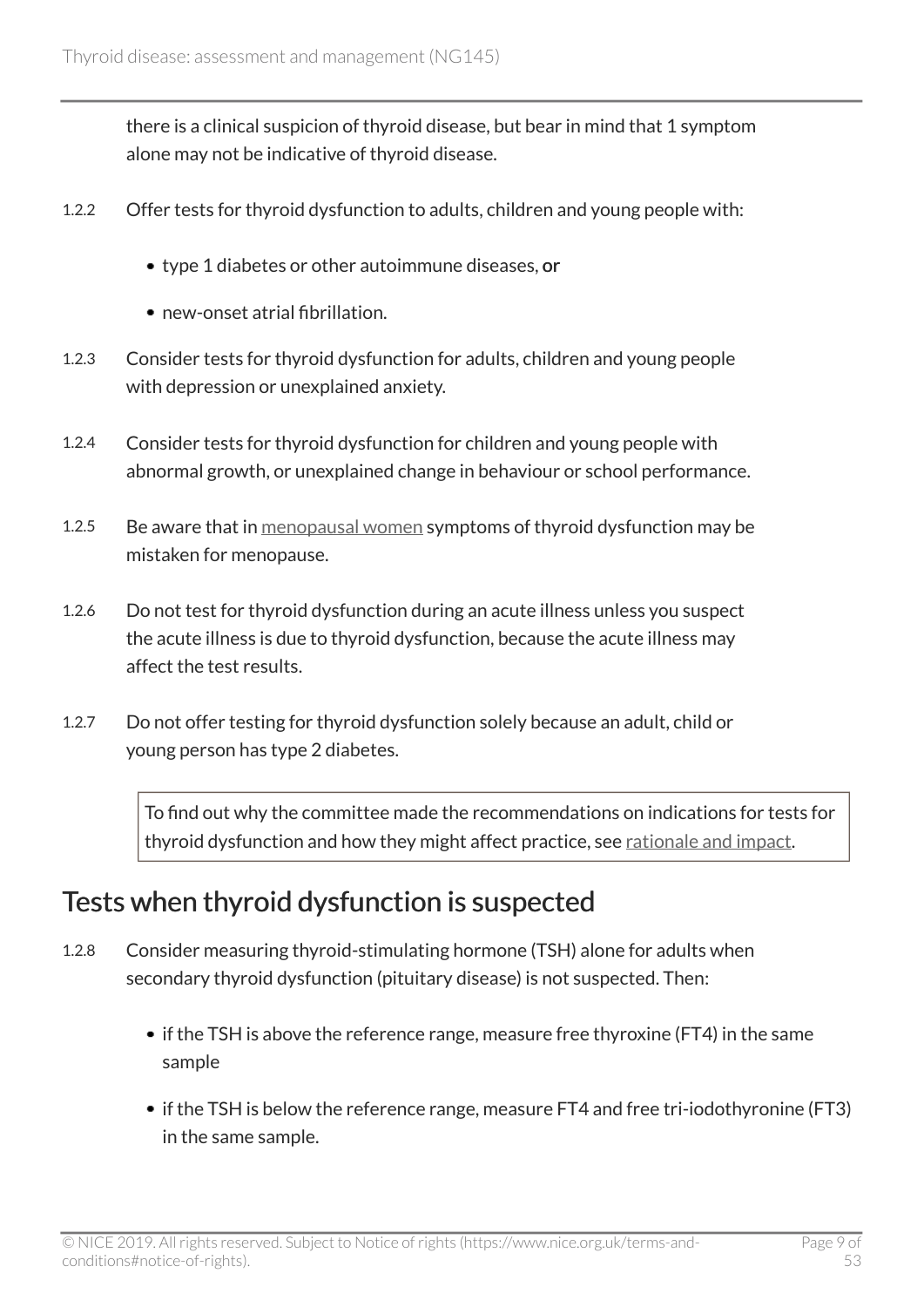#### 1.2.9 Consider measuring both TSH and FT4 for:

- adults when secondary thyroid dysfunction (pituitary disease) is suspected
- children and young people.

If the TSH is below the reference range, measure FT3 in the same sample.

1.2.10 Consider repeating the tests for thyroid dysfunction in recommendations 1.2.8 or 1.2.9 if symptoms worsen or new symptoms develop (but no sooner than 6 weeks from the most recent test).

> To find out why the committee made the recommendations on tests when thyroid dysfunction is suspected and how they might affect practice, see [rationale and impact](#page-31-0).

## <span id="page-9-0"></span>1.3 Managing primary hypothyroidism

### <span id="page-9-1"></span>Tests for people with confirmed primary hypothyroidism

#### Adults

1.3.1 Consider measuring thyroid peroxidase antibodies (TPOAbs) for adults with TSH levels above the reference range, but do not repeat TPOAbs testing.

#### Children and young people

1.3.2 Measure TPOAbs for children and young people with TSH levels above the reference range, with possible repeat TPOAbs testing at the time of transition to adult services.

> To find out why the committee made the recommendations on tests for people with confirmed primary hypothyroidism and how they might affect practice, see [rationale](#page-32-0) [and impact.](#page-32-0)

### <span id="page-9-2"></span>Managing primary hypothyroidism

1.3.3 Offer levothyroxine as first-line treatment for adults, children and young people with primary hypothyroidism.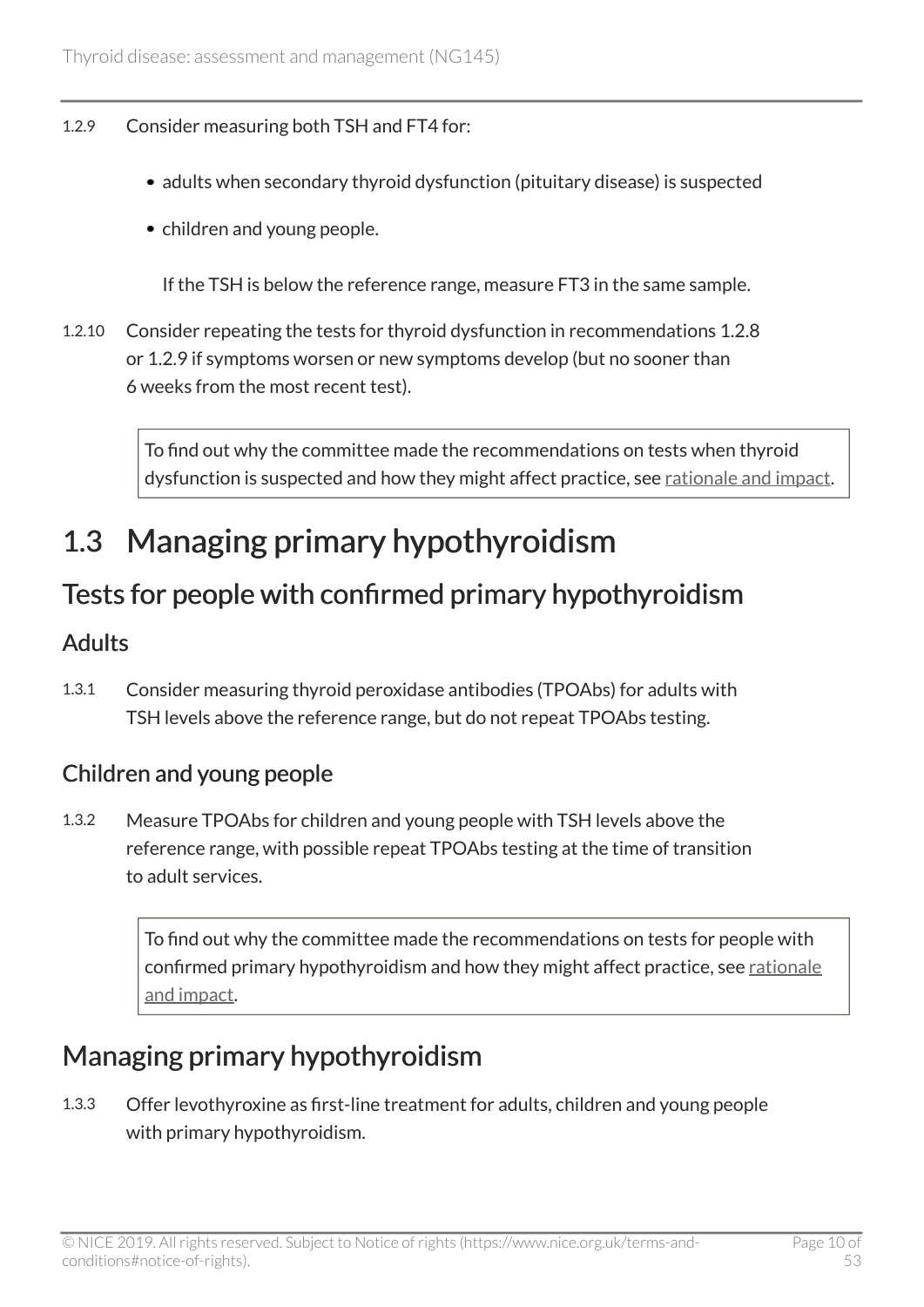- 1.3.4 Do not routinely offer liothyronine for primary hypothyroidism, either alone or in combination with levothyroxine, because there is not enough evidence that it offers benefits over levothyroxine monotherapy, and its long-term adverse effects are uncertain.
- <span id="page-10-1"></span>[1](#page-25-1).3.5 Do not offer natural thyroid extract for primary hypothyroidism $^{[i]}$  because there is not enough evidence that it offers benefits over levothyroxine, and its longterm adverse effects are uncertain.
- 1.3.6 Consider starting levothyroxine at a dosage of 1.6 micrograms per kilogram of body weight per day (rounded to the nearest 25 micrograms) for adults under 65 with primary hypothyroidism and no history of cardiovascular disease.
- 1.3.7 Consider starting levothyroxine at a dosage of 25 to 50 micrograms per day with titration for adults aged 65 and over and adults with a history of cardiovascular disease.

To find out why the committee made the recommendations on managing primary hypothyroidism and how they might affect practice, see [rationale and impact.](#page-32-1)

## <span id="page-10-0"></span>1.4 Follow-up and monitoring of primary hypothyroidism

### <span id="page-10-2"></span>Tests for follow-up and monitoring of primary hypothyroidism

- 1.4.1 Aim to maintain TSH levels within the reference range when treating primary hypothyroidism with levothyroxine. If symptoms persist, consider adjusting the dose of levothyroxine further to achieve optimal wellbeing, but avoid using doses that cause TSH suppression or thyrotoxicosis.
- 1.4.2 Be aware that the TSH level can take up to 6 months to return to the reference range for people who had a very high TSH level before starting treatment with levothyroxine or a prolonged period of untreated hypothyroidism. Take this into account when adjusting the dose of levothyroxine.

#### Adults

1.4.3 For adults who are taking levothyroxine for primary hypothyroidism, consider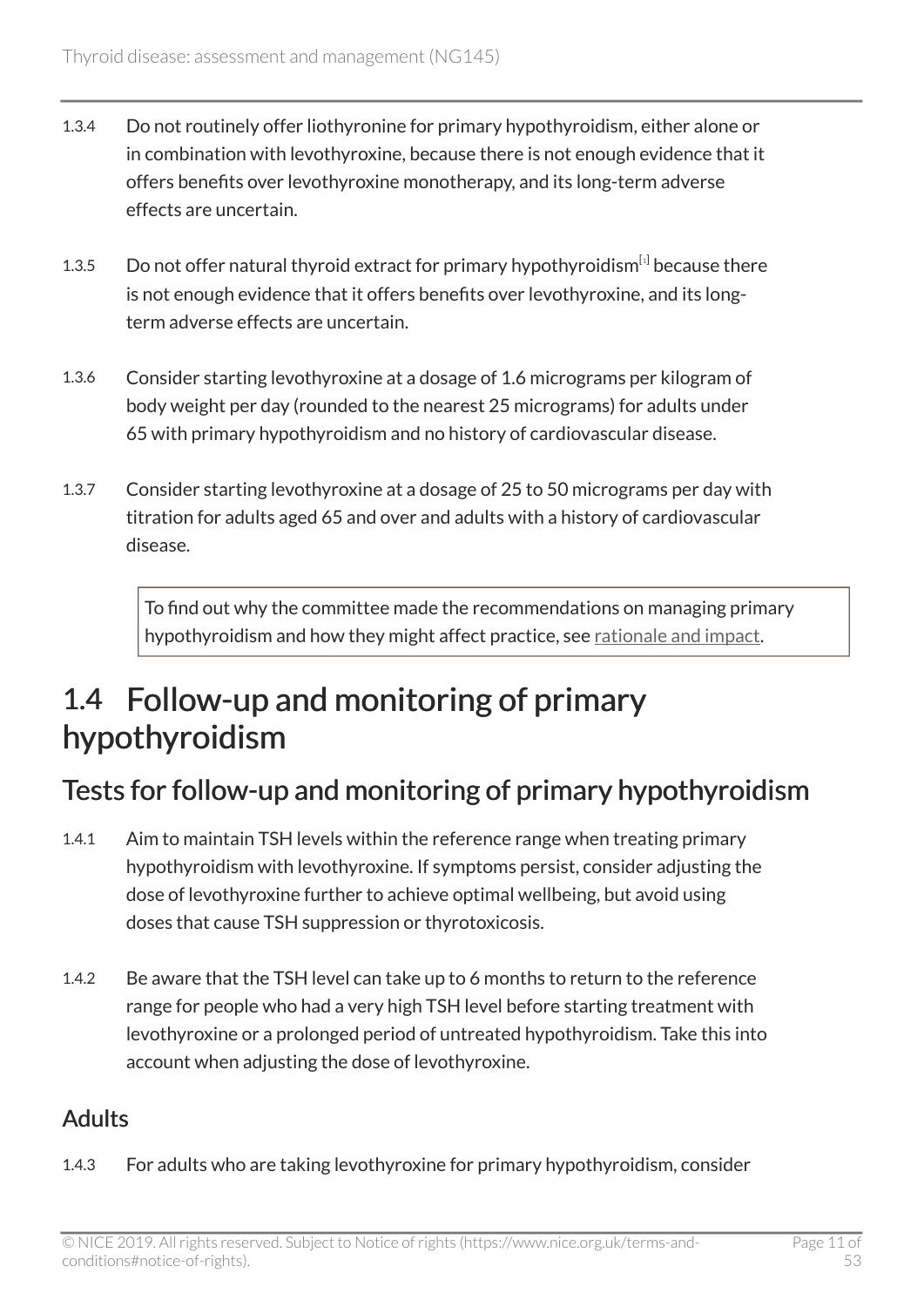measuring TSH every 3 months until the level has stabilised (2 similar measurements within the reference range 3 months apart), and then once a year.

1.4.4 Consider measuring FT4 as well as TSH for adults who continue to have symptoms of hypothyroidism after starting levothyroxine.

#### Children and young people aged 2 years and over

- 1.4.5 For children aged 2 years and over and young people taking levothyroxine for primary hypothyroidism, consider measuring FT4 and TSH:
	- every 6 to 12 weeks until the TSH level has stabilised (2 similar measurements within the reference range 3 months apart), then
	- every 4 to 6 months until after puberty, then
	- once a year.

#### Children under 2 years

- 1.4.6 For children aged between 28 days and 2 years who are taking levothyroxine for primary hypothyroidism, consider measuring FT4 and TSH:
	- every 4 to 8 weeks until the TSH level has stabilised (2 similar measurements within the reference range 2 months apart), then
	- every 2 to 3 months during the first year of life, and
	- every 3 to 4 months during the second year of life.

To find out why the committee made the recommendations on tests for monitoring and follow-up of primary hypothyroidism and how they might affect practice, see [rationale](#page-34-0) [and impact.](#page-34-0)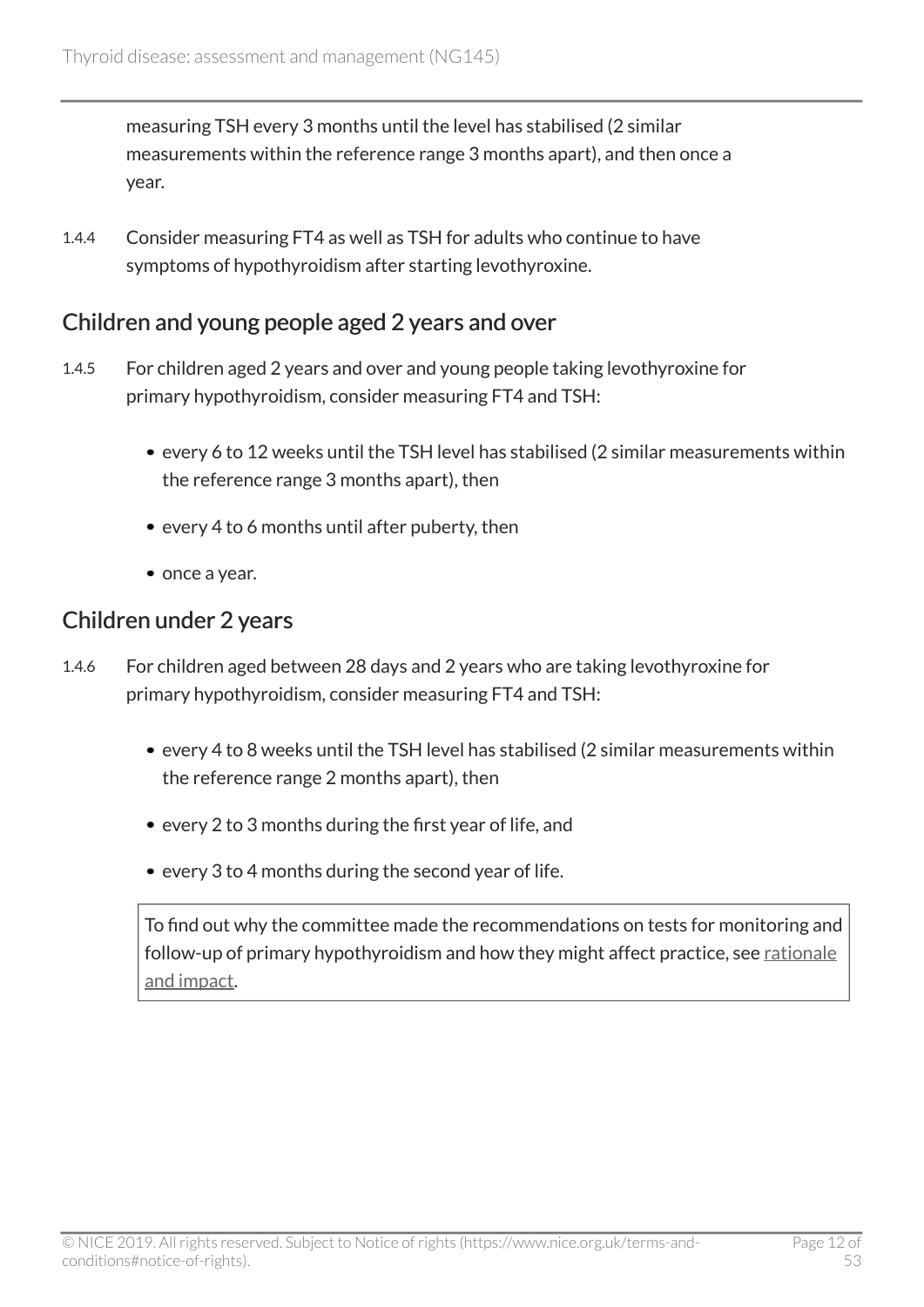## <span id="page-12-0"></span>1.5 Managing and monitoring subclinical hypothyroidism

### <span id="page-12-1"></span>Tests for people with confirmed subclinical hypothyroidism

#### Adults

1.5.1 Consider measuring TPOAbs for adults with TSH levels above the reference range, but do not repeat TPOAbs testing.

### Treating subclinical hypothyroidism

1.5.2 When discussing whether or not to start treatment for subclinical hypothyroidism, take into account features that might suggest underlying thyroid disease, such as symptoms of hypothyroidism, previous radioactive iodine treatment or thyroid surgery, or raised levels of thyroid autoantibodies.

#### Adults

- 1.5.3 Consider levothyroxine for adults with subclinical hypothyroidism who have a TSH of 10 mlU/litre or higher on 2 separate occasions 3 months apart. Follow the recommendations in section 1.4 on follow-up and monitoring of hypothyroidism.
- 1.5.4 Consider a 6-month trial of levothyroxine for adults under 65 with subclinical hypothyroidism who have:
	- a TSH above the reference range but lower than 10 mlU/litre on 2 separate occasions 3 months apart, and
	- symptoms of hypothyroidism.

If symptoms do not improve after starting levothyroxine, re-measure TSH and if the level remains raised, adjust the dose. If symptoms persist when serum TSH is within the reference range, consider stopping levothyroxine and follow the recommendations on monitoring untreated subclinical hypothyroidism and monitoring after stopping treatment.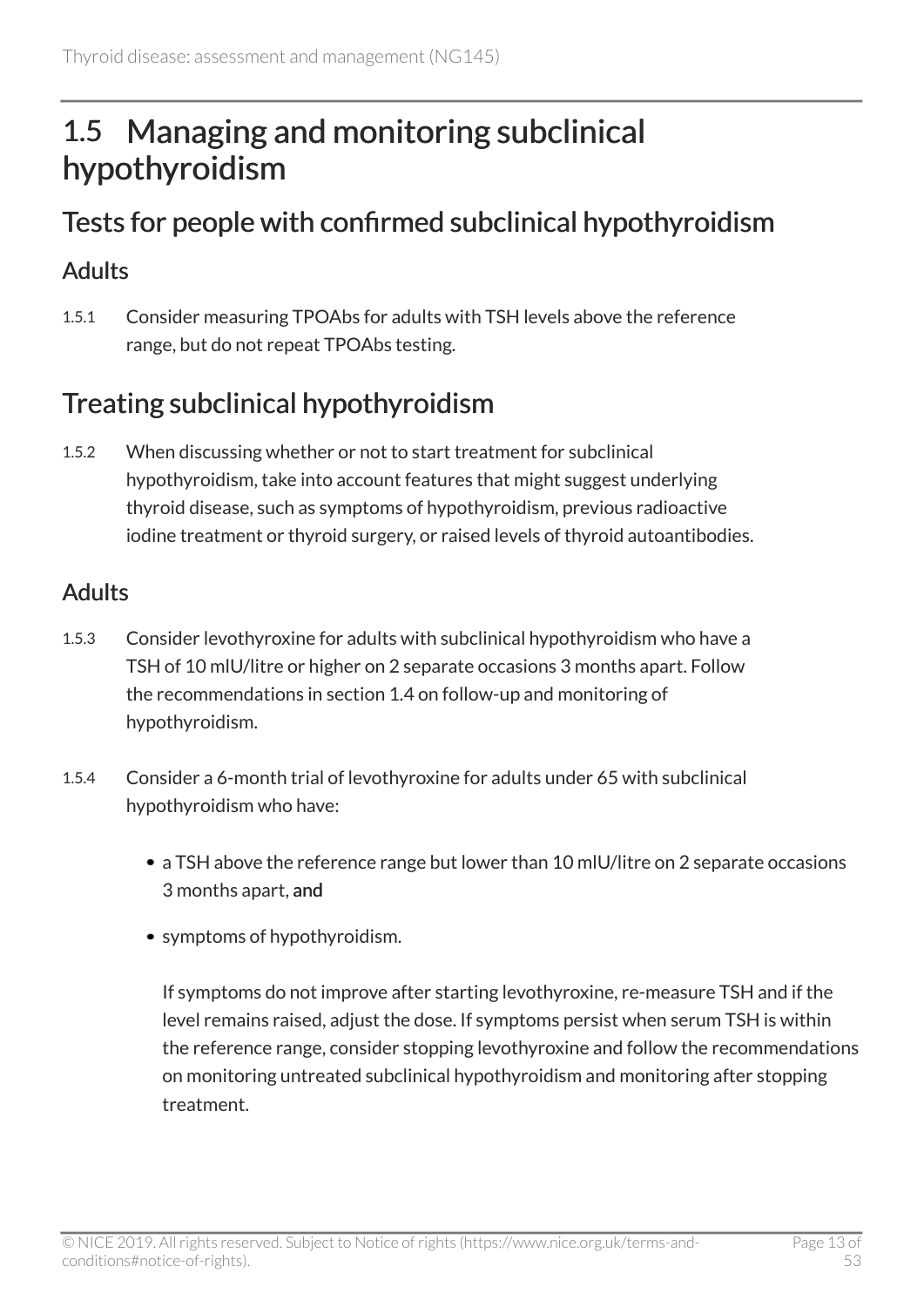#### Children and young people aged 2 years and over

- 1.5.5 Consider levothyroxine for children aged 2 years and over and young people with subclinical hypothyroidism who have:
	- a TSH level of 20 mIU/litre or higher, or
	- a TSH level between 10 and 20 mlU/litre on 2 separate occasions 3 months apart, or
	- a TSH level between 5 and 10 mlU/litre on 2 separate occasions 3 months apart, and
		- thyroid dysgenesis (an underdeveloped thyroid gland), or
		- signs or symptoms of thyroid dysfunction.

During levothyroxine treatment, follow the recommendations in section 1.4 on follow-up and monitoring.

#### Children under 2 years

1.5.6 Consider levothyroxine for children aged between 28 days and 2 years with subclinical hypothyroidism who have a TSH level of 10 mlU/litre or higher. During levothyroxine treatment, follow the recommendations in section 1.4 on follow-up and monitoring.

### Monitoring untreated subclinical hypothyroidism and monitoring after stopping treatment

#### Adults

- 1.5.7 For adults with untreated subclinical hypothyroidism or adults who have stopped levothyroxine treatment for subclinical hypothyroidism, consider measuring TSH and FT4:
	- once a year if they have features suggesting underlying thyroid disease, such as previous thyroid surgery or raised levels of thyroid autoantibodies, or
	- once every 2 to 3 years if they have no features suggesting underlying thyroid disease.

#### Children and young people

1.5.8 Consider measuring TSH and FT4 for children aged 2 years and over and young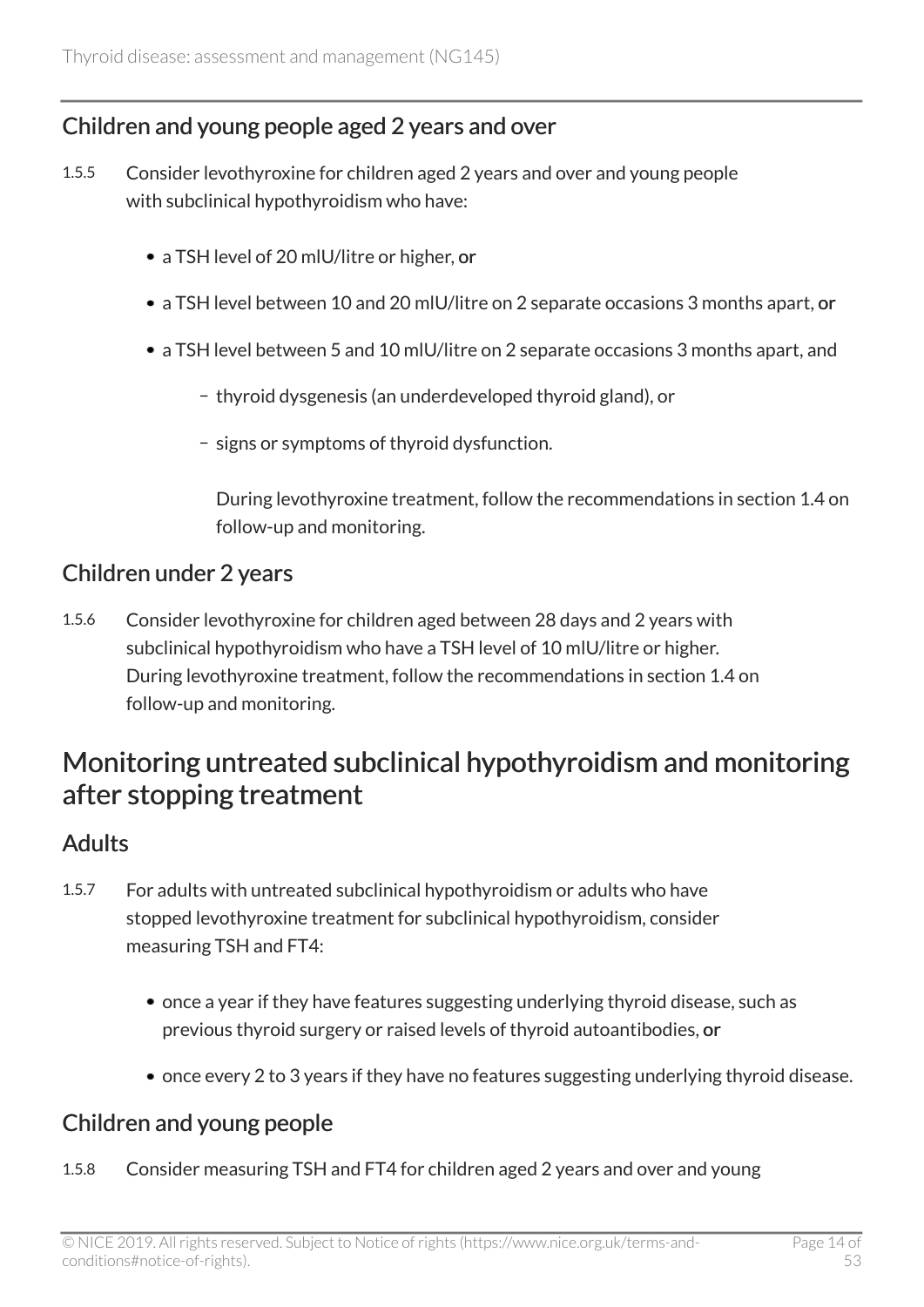people with untreated subclinical hypothyroidism and a TSH lower than 10 mlU/ litre:

- every 3 to 6 months if they have features suggesting underlying thyroid disease, such as thyroid dysgenesis (an underdeveloped thyroid gland) or raised levels of thyroid autoantibodies, or
- every 6 to 12 months if they have no features suggesting underlying thyroid disease.
- 1.5.9 Consider measuring TSH and FT4 every 1 to 3 months for children aged between 28 days and 2 years with untreated subclinical hypothyroidism.
- 1.5.10 Consider stopping TSH and FT4 measurement in children and young people if the TSH level has stabilised (2 similar measurements within the reference range 3 to 6 months apart) and there are no features suggesting underlying thyroid disease.

To find out why the committee made the recommendations on managing and monitoring subclinical hypothyroidism and how they might affect practice, see [rationale and impact](#page-35-0).

## <span id="page-14-0"></span>1.6 Managing thyrotoxicosis

### <span id="page-14-1"></span>Tests for people with confirmed thyrotoxicosis

#### Adults

- 1.6.1 Differentiate between thyrotoxicosis with hyperthyroidism (for example, Graves' disease or toxic nodular disease) and thyrotoxicosis without hyperthyroidism (for example, transient thyroiditis) in adults by:
	- measuring TSH receptor antibodies (TRAbs) to confirm Graves' disease
	- considering technetium scanning of the thyroid gland if TRAbs are negative.
- 1.6.2 Only consider ultrasound for adults with thyrotoxicosis if they have a palpable thyroid nodule.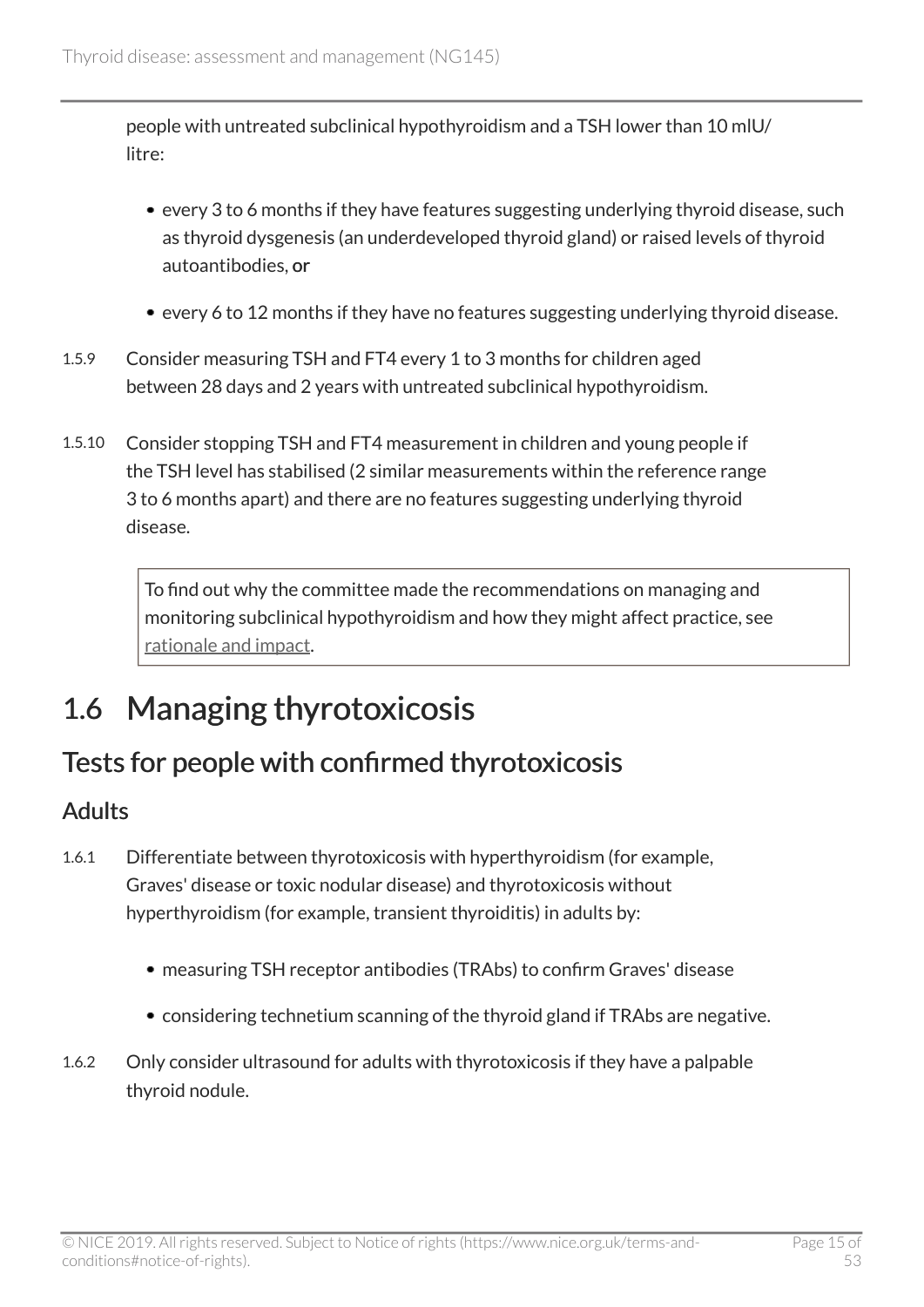#### Children and young people

- 1.6.3 Differentiate between thyrotoxicosis with hyperthyroidism (Graves' disease) and thyrotoxicosis without hyperthyroidism (for example, transient thyroiditis) in children and young people by:
	- measuring TPOAbs and TRAbs
	- considering technetium scanning of the thyroid gland if TRAbs are negative.
- 1.6.4 Only offer ultrasound to children and young people with thyrotoxicosis if they have a palpable thyroid nodule or the cause of thyrotoxicosis remains unclear following thyroid autoantibody testing and technetium scanning.

To find out why the committee made the recommendations on tests for people with confirmed thyrotoxicosis and how they might affect practice, see [rationale and impact.](#page-37-0)

### <span id="page-15-1"></span>Initial treatment in primary/non-specialist care

- 1.6.5 Be aware that transient thyrotoxicosis without hyperthyroidism usually only needs supportive treatment (for example, beta-blockers).
- <span id="page-15-0"></span>1.6.6 Consider antithyroid drugs $^{[2]}$  $^{[2]}$  $^{[2]}$  along with supportive treatment for adults with hyperthyroidism who are waiting for specialist assessment and further treatment.

To find out why the committee made the recommendations on initial management in primary/non-specialist care for people with thyrotoxicosis and how they might affect practice, see [rationale and impact](#page-38-0).

### <span id="page-15-2"></span>Initial treatment in secondary/specialist care

- 1.6.7 Discuss with adults, children and young people with thyrotoxicosis with hyperthyroidism (and their families and carers as appropriate):
	- the possible benefits and risks of all treatment options (antithyroid drugs, radioactive iodine, surgery)
	- the likelihood of a good response to each option.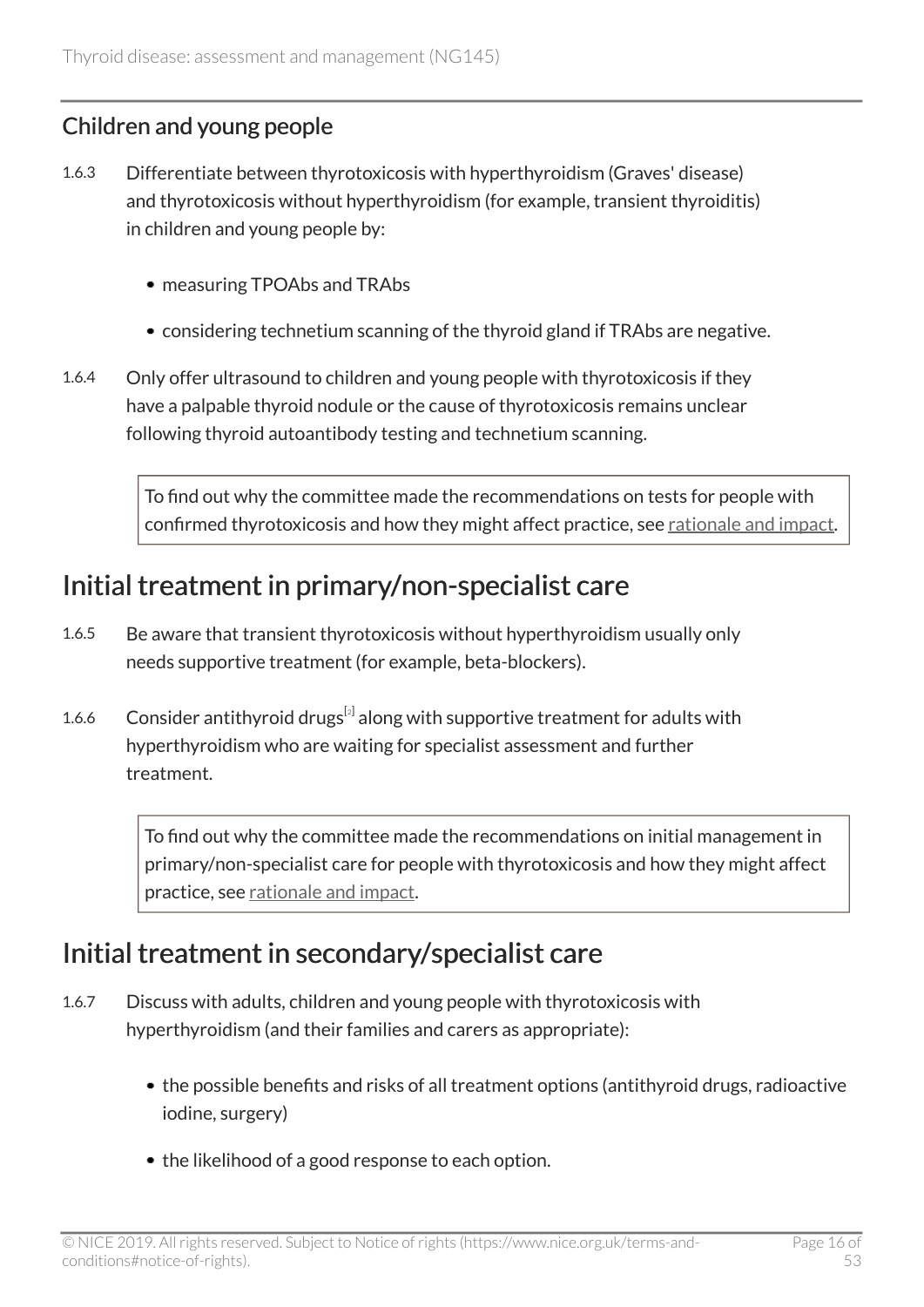- 1.6.8 Ensure that people can actively participate in decisions about their treatment by following the recommendations in the [NICE guideline on patient experience in](https://www.nice.org.uk/guidance/cg138) [adult NHS services](https://www.nice.org.uk/guidance/cg138). This includes presenting information about possible outcomes in a way the person (and their families and carers as appropriate) can understand.
- <span id="page-16-0"></span>1.6.9 Offer antithyroid drugs<sup>[[2](#page-25-2)]</sup> to control hyperthyroidism in adults, children<sup>[[3](#page-25-3)]</sup> and young people who are waiting for treatment with radioactive iodine or surgery.

#### <span id="page-16-2"></span>Adults with Graves' disease

- <span id="page-16-1"></span>1.6.10 Offer radioactive iodine $^{[4]}$  $^{[4]}$  $^{[4]}$  as first-line definitive treatment for adults with Graves' disease, unless antithyroid drugs are likely to achieve remission (see recommendation 1.6.11), or it is unsuitable (for example, there are concerns about compression, malignancy is suspected, they are pregnant or trying to become pregnant or father a child within the next 4 to 6 months, or they have active thyroid eye disease).
- 1.6.11 Offer a choice of antithyroid drugs $^{[2]}$  $^{[2]}$  $^{[2]}$  (a 12-to 18-month course) or radioactive iodine $^{\left[ 4\right] }$  $^{\left[ 4\right] }$  $^{\left[ 4\right] }$  as first-line definitive treatment for adults with Graves' disease if antithyroid drugs are likely to achieve remission (for example, mild and uncomplicated Graves' disease).
- 1.6.1[2](#page-25-2) Offer antithyroid drugs $^{[2]}$  (a 12- to 18-month course) as first-line definitive treatment for adults with Graves' disease if radioactive iodine and surgery are unsuitable.
- 1.6.13 Offer total thyroidectomy as first-line definitive treatment for adults with Graves' disease if:
	- there are concerns about compression, or
	- thyroid malignancy is suspected, or
	- radioactive iodine and antithyroid drugs are unsuitable.
- 1.6.1[4](#page-25-4) Consider radioactive iodine<sup>[4]</sup> or surgery for adults with Graves' disease who have had antithyroid drugs but have persistent or relapsed hyperthyroidism.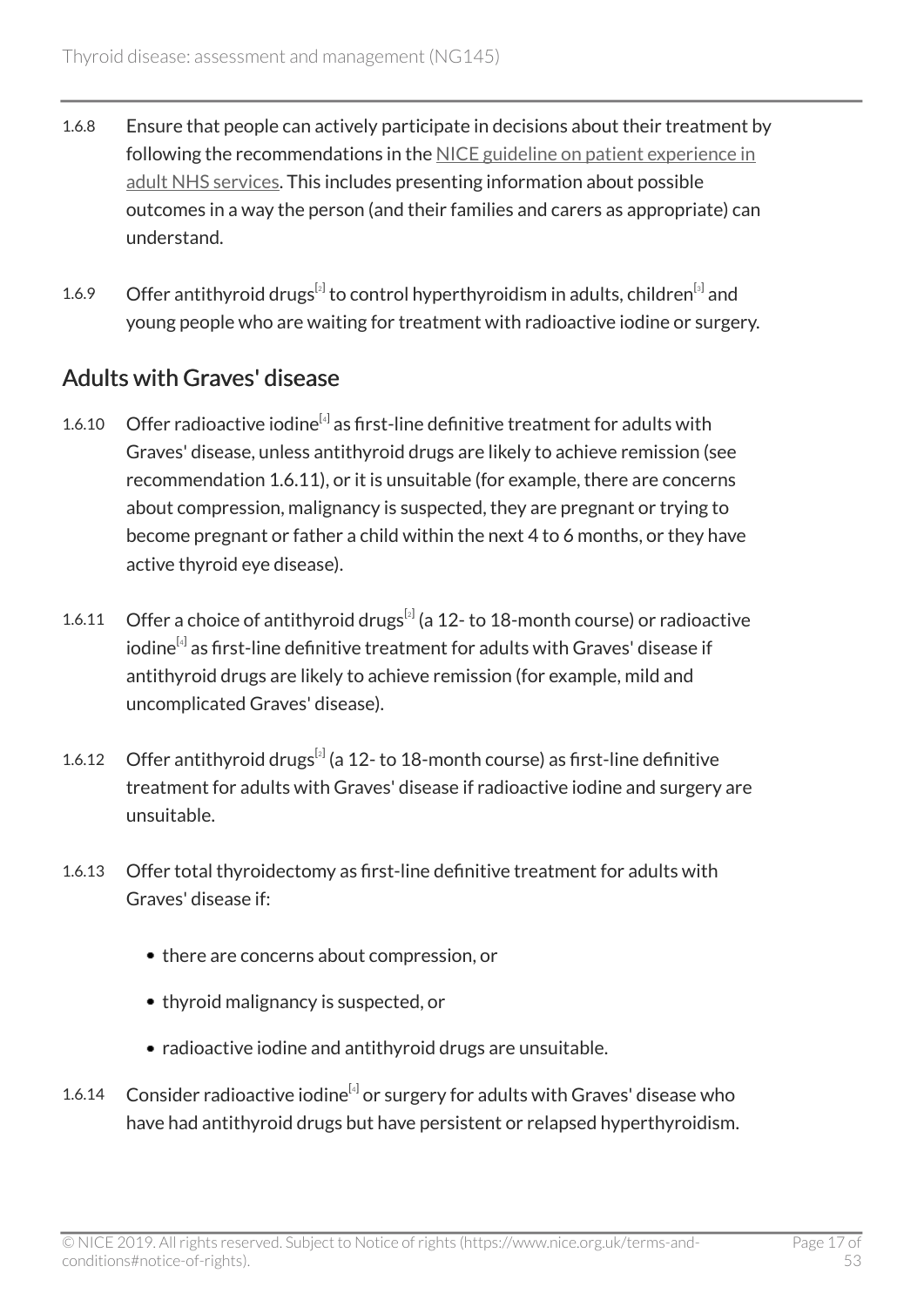To find out why the committee made the recommendations on treatment for adults with Graves' disease and how they might affect practice, see [rationale and impact.](#page-39-0)

#### <span id="page-17-0"></span>Adults with toxic nodular goitre

- 1.6.15 Offer radioactive iodine $^{[4]}$  $^{[4]}$  $^{[4]}$  as first-line definitive treatment for adults with hyperthyroidism secondary to multiple nodules unless it is unsuitable (for example, there are concerns about compression, thyroid malignancy is suspected, they are pregnant or trying to become pregnant or father a child within the next 4 to 6 months, or they have active thyroid eye disease).
- 1.6.16 Offer total thyroidectomy or life-long antithyroid drugs $^{[z]}$  as first-line definitive treatment for adults with hyperthyroidism secondary to multiple nodules if radioactive iodine is unsuitable.
- 1.6.17 Offer radioactive iodine $^{[4]}$  $^{[4]}$  $^{[4]}$  (if suitable) or surgery (hemithyroidectomy) as firstline definitive treatment for adults with hyperthyroidism secondary to a single nodule, or life-long antithyroid drugs $^{\rm{z}}$  if these options are unsuitable.

To find out why the committee made the recommendations on treatment for adults with toxic nodular goitre and how they might affect practice, see [rationale and impact.](#page-41-0)

#### <span id="page-17-1"></span>Children and young people with Graves' disease or toxic nodular goitre

- 1.6.18  $\,$  Offer antithyroid drugs $^{[2],[3]}$  $^{[2],[3]}$  $^{[2],[3]}$  $^{[2],[3]}$  $^{[2],[3]}$  for at least 2 years and possibly longer as first-line definitive treatment for children and young people with Graves' disease.
- 1.6.19 Consider continuing or restarting antithyroid drugs or discussing radioactive iodine or surgery (total thyroidectomy) for children and young people with Graves' disease who have had a course of antithyroid drugs but have relapsed hyperthyroidism.
- 1.6.20 For children and young people with hyperthyroidism secondary to a single or multiple nodules:
	- offer antithyroid drugs using a titration regimen of carbimazole $^{\left[ 2\right] ,\left[ 3\right] },$  $^{\left[ 2\right] ,\left[ 3\right] },$  $^{\left[ 2\right] ,\left[ 3\right] },$  $^{\left[ 2\right] ,\left[ 3\right] },$  $^{\left[ 2\right] ,\left[ 3\right] },$  and
	- discuss the role of surgery and radioactive iodine with the child, young person and family, following input from the multidisciplinary team.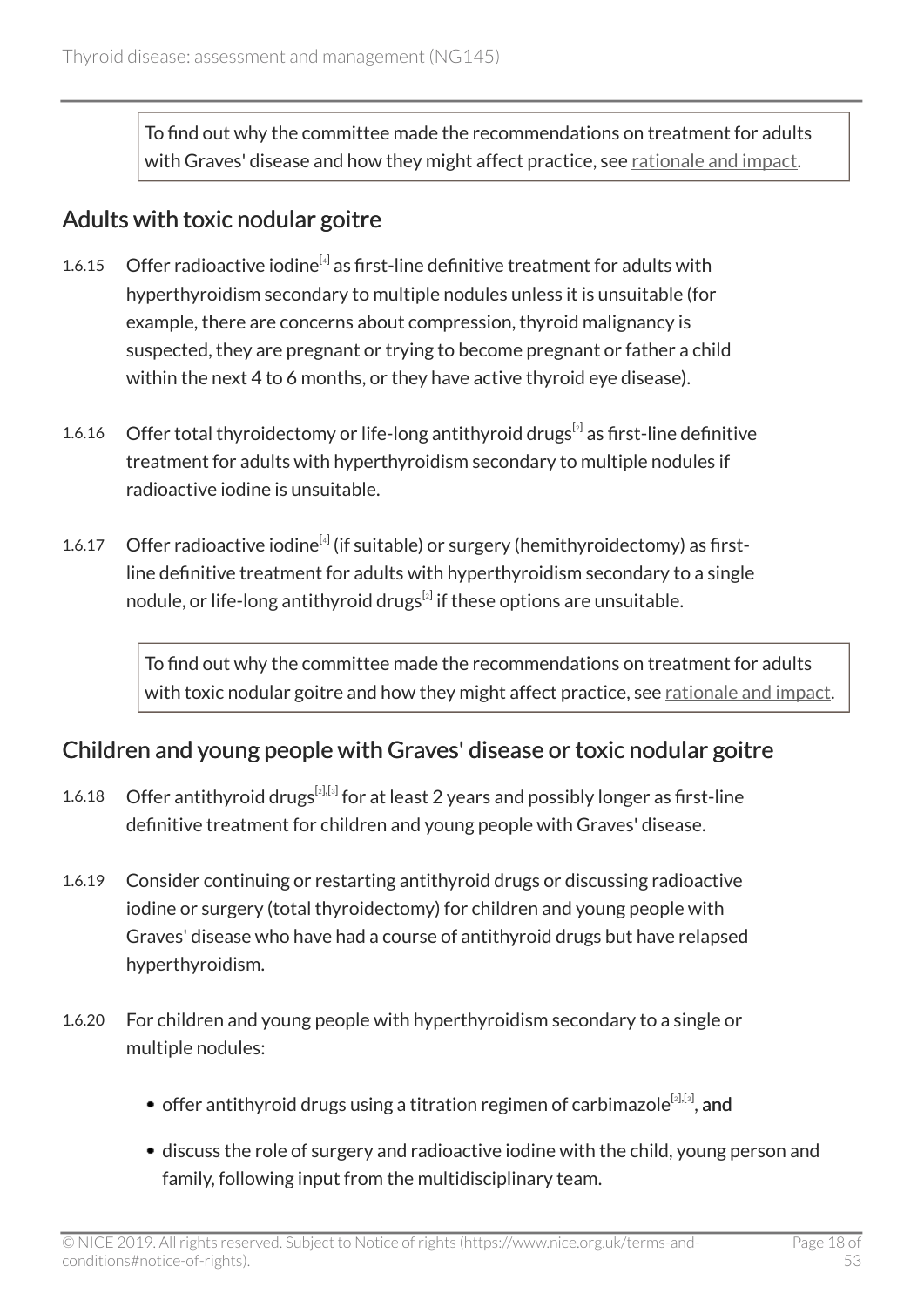To find out why the committee made the recommendations on treatment for children and young people with Graves' disease or toxic nodular goitre and how they might affect practice, see [rationale and impact](#page-41-1).

### <span id="page-18-0"></span>Antithyroid drugs for adults, children and young people with hyperthyroidism

- 1.6.21 Before starting antithyroid drugs for adults, children and young people with hyperthyroidism, check full blood count and liver function tests.
- 1.6.22 When offering antithyroid drugs as first-line definitive treatment to adults with Graves' disease, offer carbimazole $^{\lbrack 2]}$  $^{\lbrack 2]}$  $^{\lbrack 2]}$  for 12 to 18 months, using either a block and replace or a titration regimen, and then review the need for further treatment.
- 1.6.23 When offering antithyroid drugs to children and young people with Graves' disease, offer carbimazole $^{\left[ 2\right] ,\left[ 3\right] }$  $^{\left[ 2\right] ,\left[ 3\right] }$  $^{\left[ 2\right] ,\left[ 3\right] }$  $^{\left[ 2\right] ,\left[ 3\right] }$  $^{\left[ 2\right] ,\left[ 3\right] }$ , using a titration regimen, and review the need for treatment every 2 years.
- 1.6.24 When offering life-long antithyroid drugs to adults with hyperthyroidism secondary to a single or multiple toxic nodules, consider treatment with a titration regimen of carbimazole $^{\lbrack 2 \rbrack}$  $^{\lbrack 2 \rbrack}$  $^{\lbrack 2 \rbrack}$ .
- 1.6.25 Consider propylthiouracil for adults:
	- who experience adverse reactions to carbimazole
	- who are pregnant or trying to become pregnant within the following 6 months
	- with a history of pancreatitis.
- 1.6.26 Stop and do not restart any antithyroid drugs if a person develops agranulocytosis. Consider referral to a specialist for further management options.

To find out why the committee made the recommendations on antithyroid drugs for adults, children and young people with hyperthyroidism and how they might affect practice, see [rationale and impact](#page-42-0).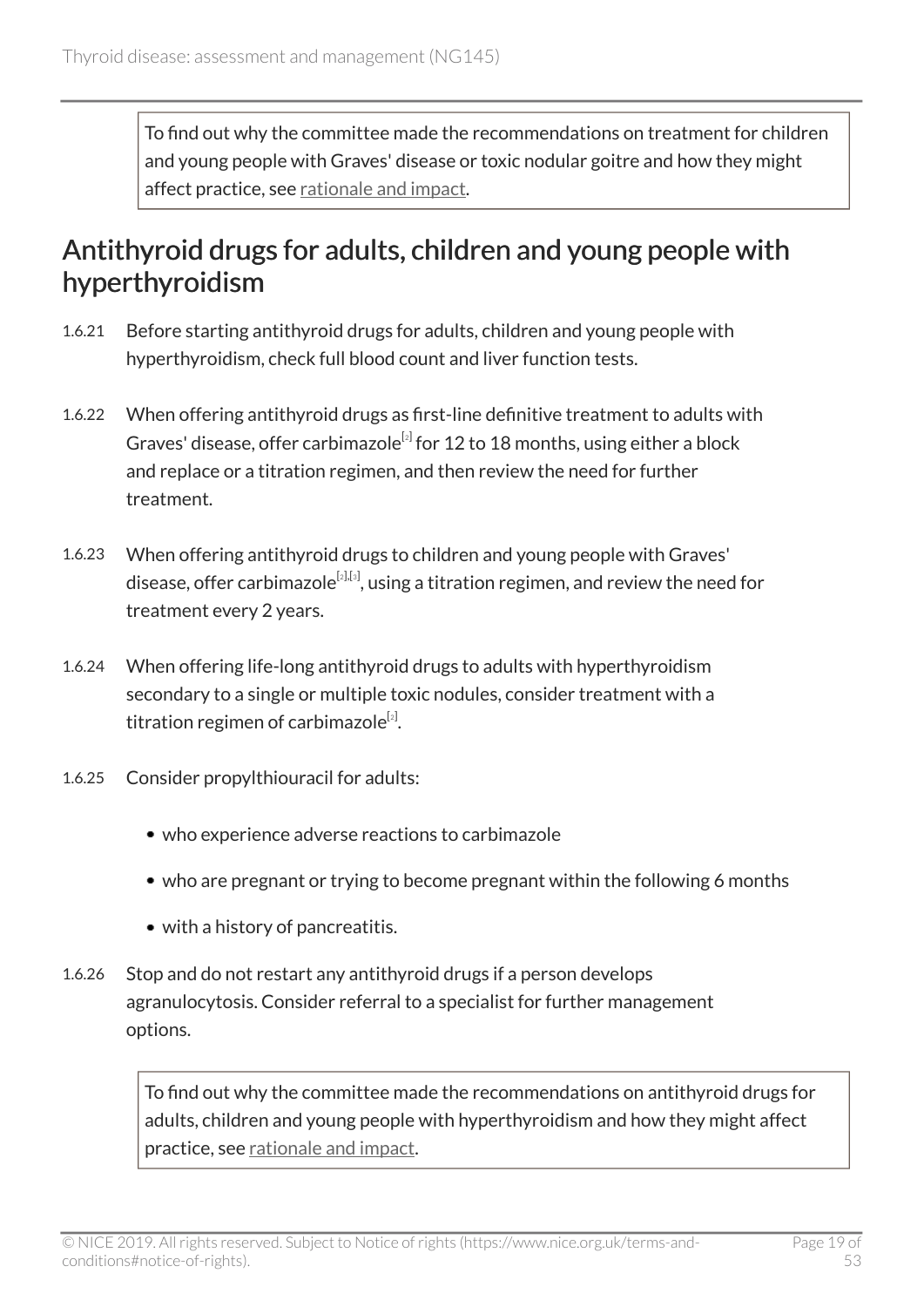## <span id="page-19-0"></span>1.7 Follow-up and monitoring of hyperthyroidism

### <span id="page-19-1"></span>Monitoring after radioactive iodine treatment

- 1.7.1 Consider measuring TSH, FT4 and FT3 levels in adults, children and young people every 6 weeks for the first 6 months after radioactive iodine treatment until TSH is within the reference range.
- 1.7.2 For adults, children and young people who have hypothyroidism after radioactive iodine treatment and are not on antithyroid drugs, offer levothyroxine replacement therapy and follow recommendations 1.3.6 and 1.3.7 on dosage of levothyroxine for adults and 1.4.1 to 1.4.6 on monitoring of hypothyroidism.
- 1.7.3 For adults, children and young people with TSH in the reference range 6 months after radioactive iodine treatment, consider measuring TSH (with [cascading](#page-24-3)) at 9 months and 12 months after treatment.
- 1.7.4 For adults, children and young people with TSH in the reference range 12 months after radioactive iodine treatment, consider measuring TSH (with cascading) every 6 months unless they develop hypothyroidism (then follow recommendation 1.7.2).
- 1.7.5 If hyperthyroidism persists after radioactive iodine treatment in adults, children and young people, consider antithyroid drugs $^{\lbrack 2]}$  $^{\lbrack 2]}$  $^{\lbrack 2]}$  until the 6-month appointment.
- 1.7.6 If hyperthyroidism persists 6 months after radioactive iodine treatment in adults, children and young people, consider further treatment.

### Monitoring after surgery

- 1.7.7 Offer levothyroxine to adults, children and young people after a total thyroidectomy and follow recommendations 1.3.6 and 1.3.7 on dosage of levothyroxine for adults and 1.4.1 to 1.4.6 on monitoring of hypothyroidism.
- 1.7.8 Consider measuring TSH and FT4 at 2 and 6 months after surgery, and then TSH (with cascading) once a year for adults, children and young people who have had a hemithyroidectomy.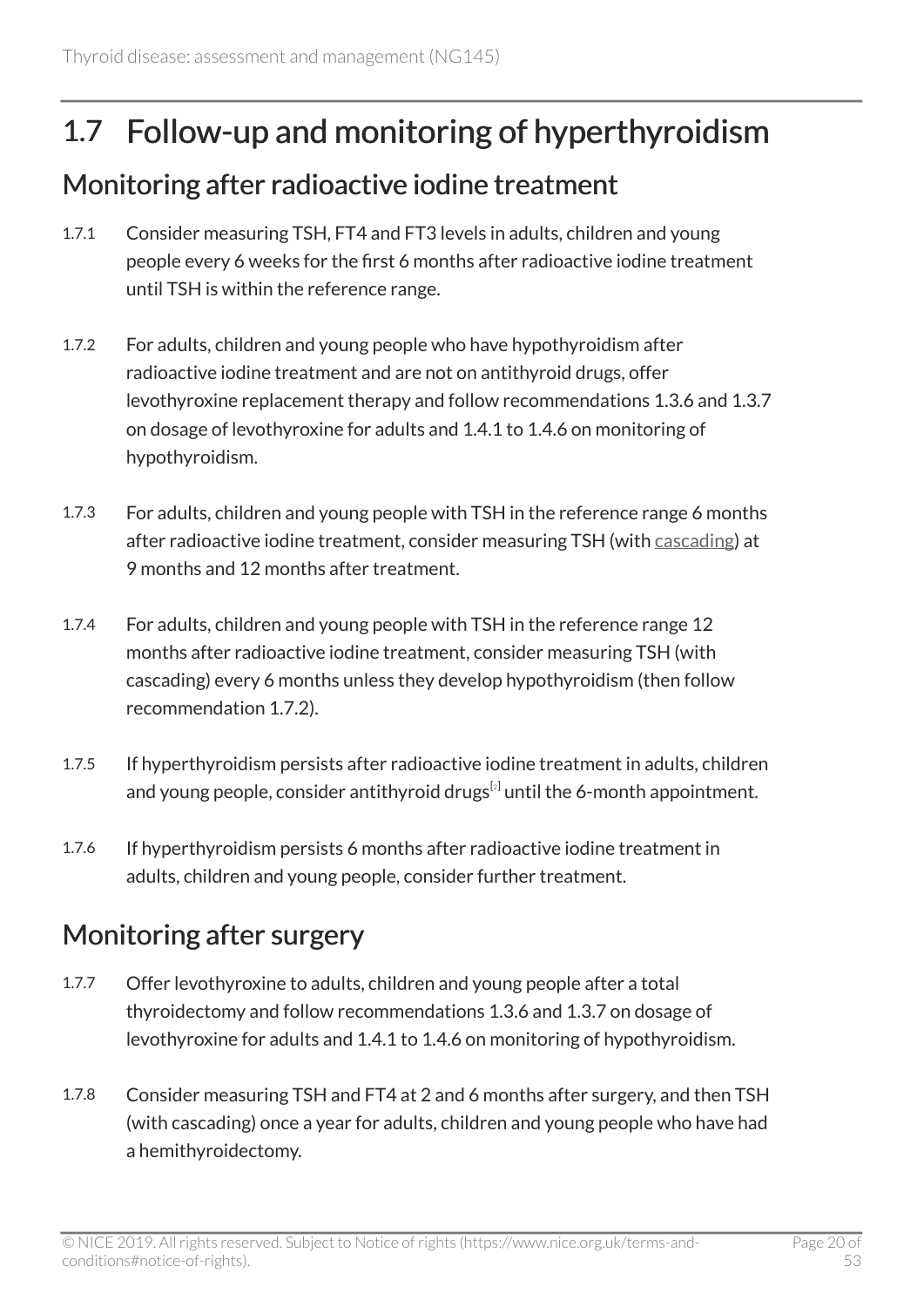### Monitoring of antithyroid drugs

- 1.7.9 For adults, children and young people who are taking antithyroid drugs for hyperthyroidism, consider measuring:
	- TSH, FT4 and FT3 every 6 weeks until their TSH is within the reference range, then
	- TSH (with cascading) every 3 months until antithyroid drugs are stopped.
- 1.7.10 Do not monitor full blood count and liver function for adults, children and young people taking antithyroid drugs for hyperthyroidism unless there is a clinical suspicion of agranulocytosis or liver dysfunction.
- 1.7.11 For adults who have stopped antithyroid drugs, consider measuring:
	- TSH (with cascading) within 8 weeks of stopping the drug, then
	- TSH (with cascading) every 3 months for a year, then
	- TSH (with cascading) once a year.
- 1.7.12 For children and young people who have stopped antithyroid drugs, consider measuring:
	- TSH, FT4 and FT3 within 8 weeks of stopping the drug, then
	- TSH, FT4 and FT3 every 3 months for the first year, then
	- TSH (with cascading) every 6 months for the second year, then
	- TSH (with cascading) once a year.

To find out why the committee made the recommendations on follow-up and monitoring of hyperthyroidism and how they might affect practice, see [rationale and](#page-44-0) [impact.](#page-44-0)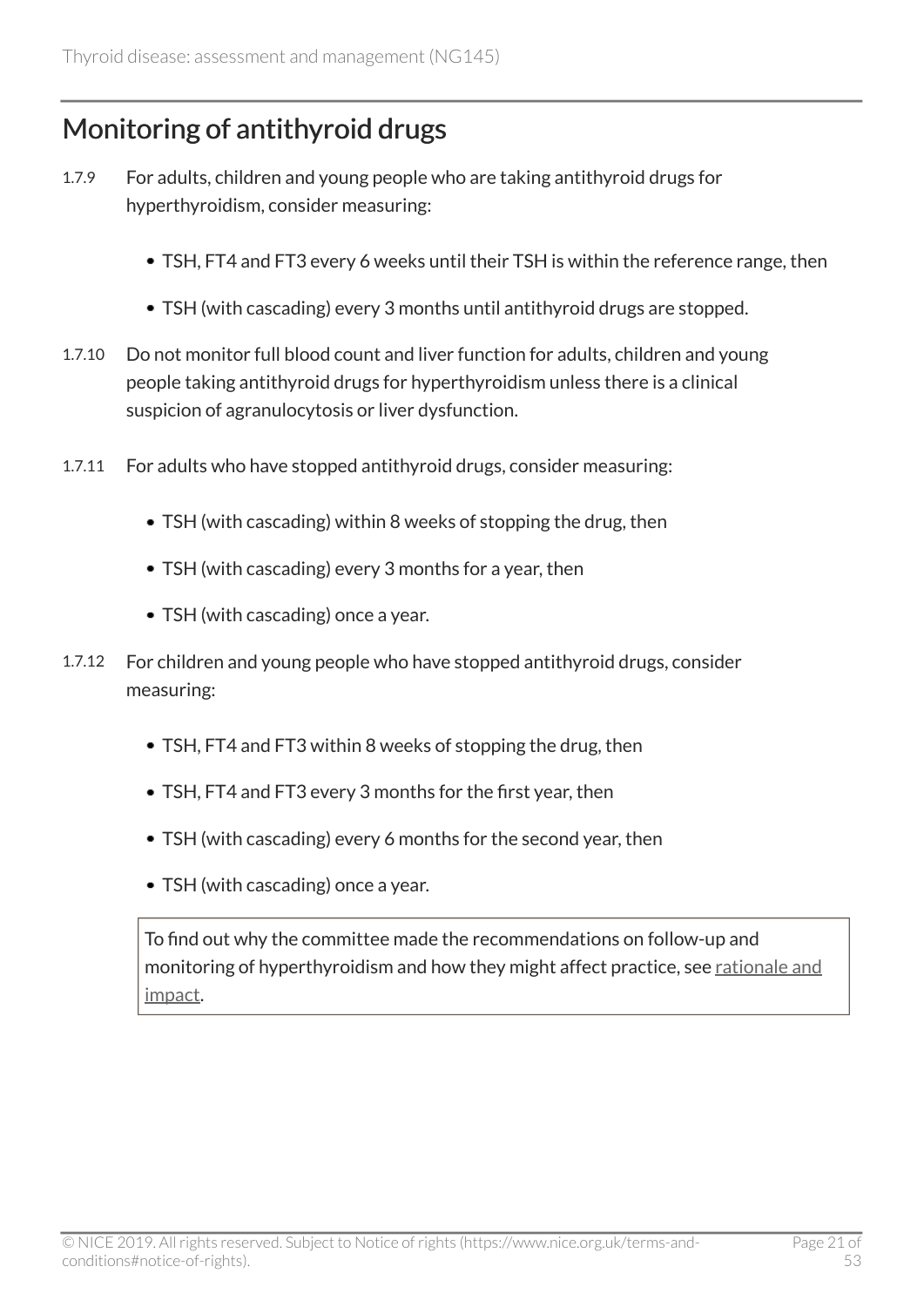## <span id="page-21-0"></span>1.8 Managing and monitoring subclinical hyperthyroidism

### <span id="page-21-1"></span>Treating subclinical hyperthyroidism

- 1.8.1 Consider seeking specialist advice on managing subclinical hyperthyroidism in adults if they have:
	- 2 TSH readings lower than 0.1 mIU/litre at least 3 months apart and
	- evidence of thyroid disease (for example, a goitre or positive thyroid antibodies) or symptoms of thyrotoxicosis.
- 1.8.2 Consider seeking specialist advice on managing subclinical hyperthyroidism in all children and young people.

### Untreated subclinical hyperthyroidism

- 1.8.3 Consider measuring TSH every 6 months for adults with untreated subclinical hyperthyroidism. If the TSH level is outside the reference range, consider measuring FT4 and FT3 in the same sample.
- 1.8.4 Consider measuring TSH, FT4 and FT3 every 3 months for children and young people with untreated subclinical hyperthyroidism.
- 1.8.5 Consider stopping TSH measurement for adults, children and young people with untreated subclinical hyperthyroidism if the TSH level stabilises (2 similar measurements within the reference range 3 to 6 months apart).

To find out why the committee made the recommendations on managing and monitoring subclinical hyperthyroidism and how they might affect practice, see [rationale and impact](#page-45-0).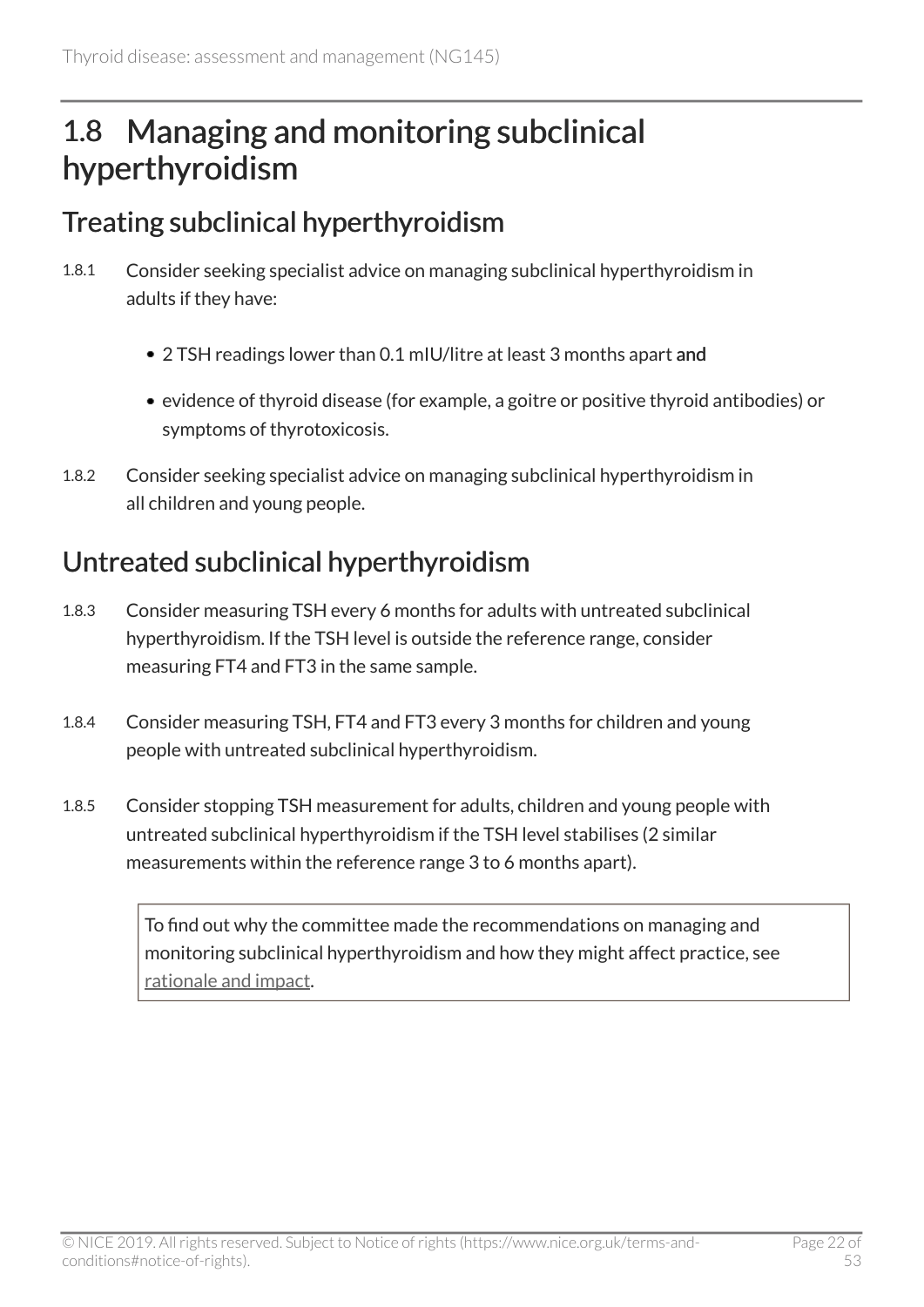## <span id="page-22-0"></span>1.9 Diagnosing, managing and monitoring thyroid enlargement with normal thyroid function

### <span id="page-22-1"></span>Investigating thyroid enlargement

The following recommendations apply to adults, children and young people with normal thyroid function.

- 1.9.1 Offer ultrasound to image palpable thyroid enlargement or focal nodularity in adults, children and young people with normal thyroid function if malignancy is suspected.
- 1.9.2 Consider ultrasound of incidental findings on imaging if clinical factors suggest malignancy as a possibility.
- 1.9.3 When making decisions about whether to offer fine needle aspiration cytology, use an established system for grading ultrasound appearance that takes into account:
	- echogenicity
	- microcalcifications
	- border
	- shape in transverse plane
	- internal vascularity
	- lymphadenopathy.
- 1.9.4 Reports of ultrasound findings should:
	- specify which grading system has been used for the assessment.
	- include information on the features in recommendation 1.9.3 and
	- provide an overall assessment of malignancy, and
	- confirm that both lobes have been assessed, and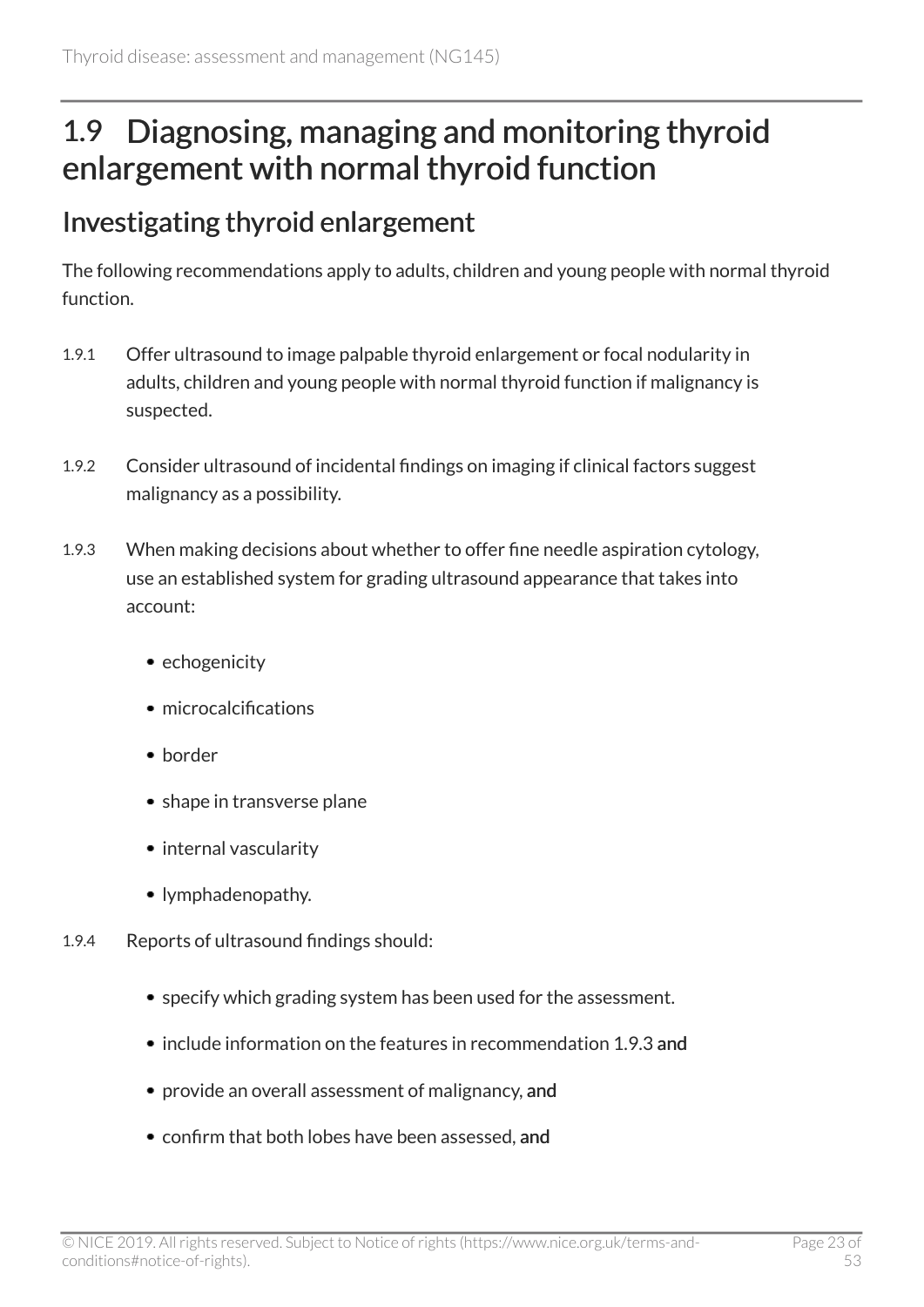- document assessment of cervical lymph nodes.
- 1.9.5 Use ultrasound guidance when performing fine needle aspiration cytology.
- 1.9.6 See the [NICE guideline on suspected cancer](https://www.nice.org.uk/guidance/ng12) for recommendations on referral for suspected head and neck cancers (including thyroid cancer).

To find out why the committee made the recommendations on investigating thyroid enlargement and how they might affect practice, see [rationale and impact](#page-46-0).

### <span id="page-23-0"></span>Managing non-malignant thyroid enlargement

- 1.9.7 Do not offer treatment to adults with non-malignant thyroid enlargement, normal thyroid function and mild or no symptoms unless:
	- they have breathing difficulty or
	- there is clinical concern, for example, because of marked airway narrowing.
- 1.9.8 Repeat thyroid ultrasound and TSH measurement for adults with non-malignant thyroid enlargement who are not receiving treatment, if:
	- malignancy is subsequently suspected, or
	- compression is suspected.
- 1.9.9 Consider repeating thyroid ultrasound and TSH measurement for adults with non-malignant thyroid enlargement who are not receiving treatment, if:
	- the person's symptoms worsen or
	- they develop symptoms, such as hoarseness, or shortness of breath.
- 1.9.10 For children and young people with non-malignant thyroid enlargement and normal thyroid function, discuss management with a specialist multidisciplinary team.
- 1.9.11 For adults with normal thyroid function and a cyst or predominantly cystic nodule with no vascular components, offer aspiration if it is causing compressive symptoms, with possible ethanol ablation if there is re-accumulation of cyst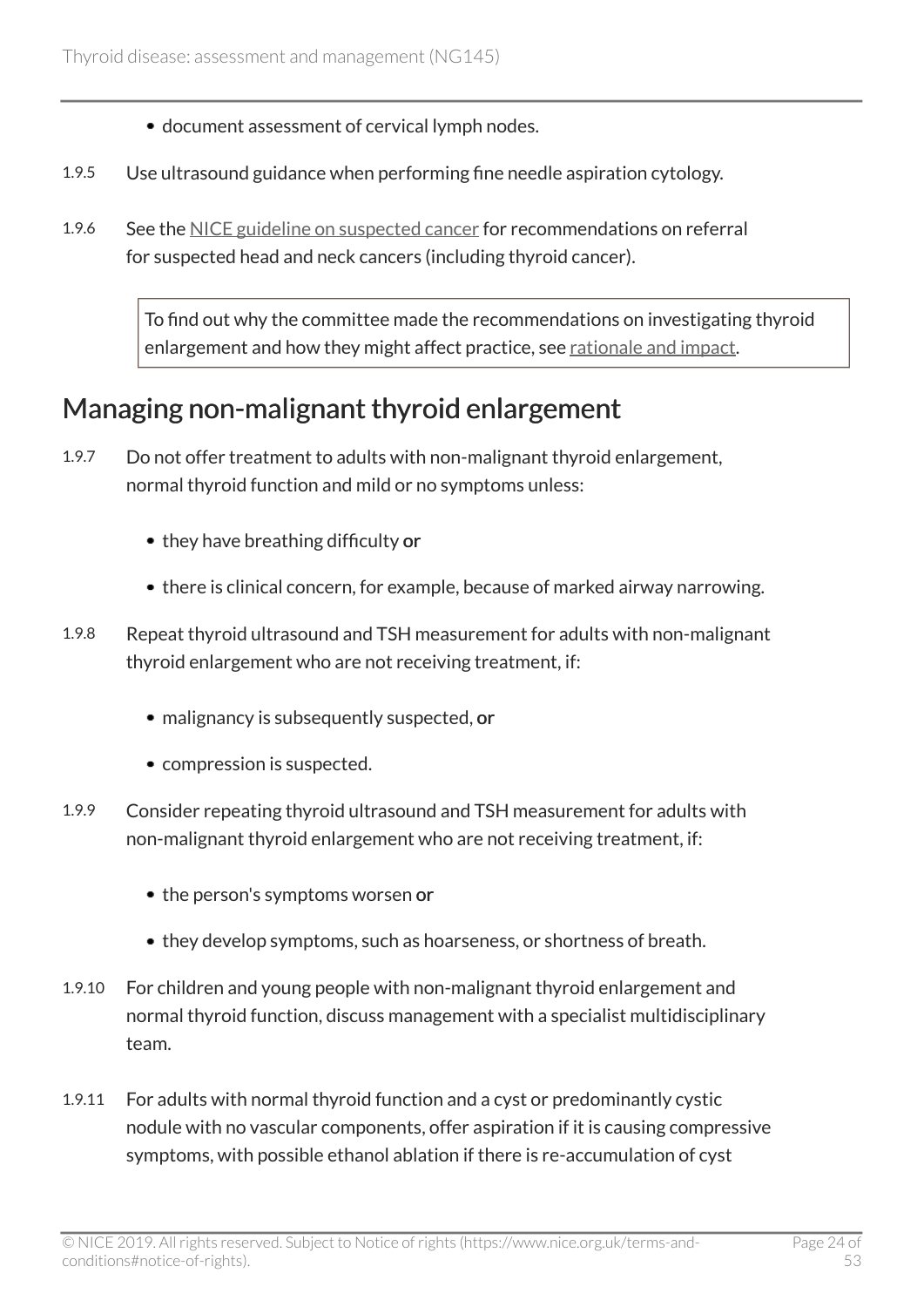fluid later.

- 1.9.12 For adults with normal thyroid function and a non-cystic nodule or multinodular or diffuse goitre, consider the following if they have compressive symptoms relating to thyroid enlargement:
	- surgery, particularly if there is marked airway narrowing or
	- radioactive iodine ablation, if there is demonstrable radionuclide uptake, or
	- percutaneous thermal ablation (see the [NICE interventional procedures guidance on](https://www.nice.org.uk/guidance/ipg562) [ultrasound-guided percutaneous radiofrequency ablation for benign thyroid nodules\)](https://www.nice.org.uk/guidance/ipg562).

To find out why the committee made the recommendations on managing thyroid enlargement and how they might affect practice, see [rationale and impact](#page-48-0).

## <span id="page-24-0"></span>Terms used in this guideline

## <span id="page-24-1"></span>Adults

People aged 16 years and over.

## <span id="page-24-3"></span>Cascading

Measuring FT4 in the same sample if TSH is above the reference range and measuring FT4 and FT3 in the same sample if TSH is below the reference range.

## <span id="page-24-2"></span>Children and young people

People under 16 years.

## Hyperthyroidism

Excess production and/or secretion of thyroid hormones (overactive thyroid gland).

## Hypothyroidism

Inadequate production and secretion of thyroid hormones (underactive thyroid gland).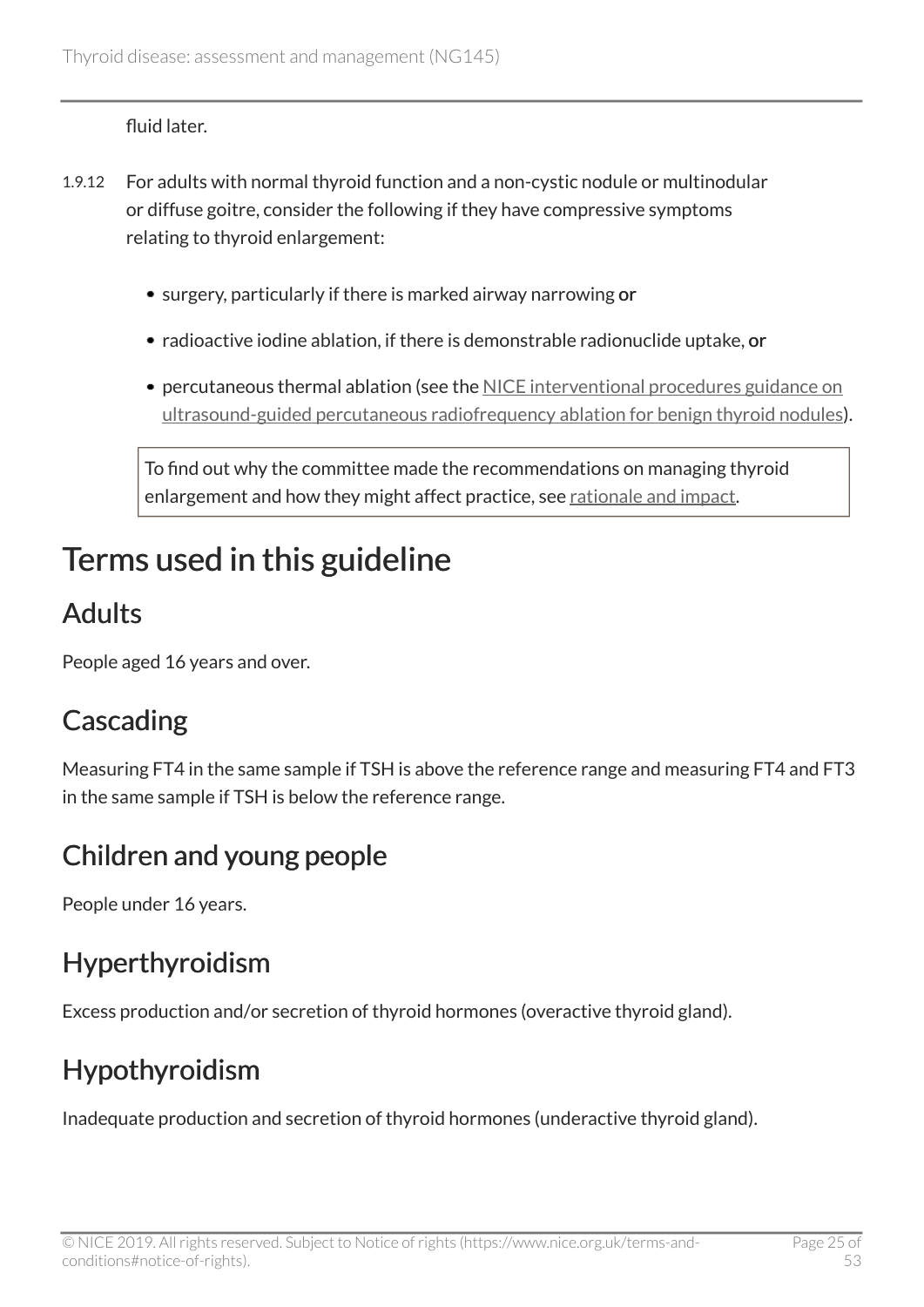### <span id="page-25-0"></span>Menopausal women

This includes women in perimenopause and post menopause.

### Subclinical hyperthyroidism

TSH levels below the reference range, with FT3 and FT4 within the reference range.

### Subclinical hypothyroidism

TSH levels above the reference range, with FT4 within the reference range.

### **Thyrotoxicosis**

Thyrotoxicosis is a disorder of excess circulating thyroid hormones caused by increased production and secretion (hyperthyroidism) or by the release of stored thyroid hormones (thyroiditis).

<span id="page-25-1"></span>[[1](#page-10-1)] Natural thyroid extract does not have a UK marketing authorisation so its safety is uncertain.

<span id="page-25-2"></span> $^{[2]}$  $^{[2]}$  $^{[2]}$ Use of carbimazole is subject to MHRA advice on contraception ([Drug Safety Update, February](https://www.gov.uk/drug-safety-update/carbimazole-increased-risk-of-congenital-malformations-strengthened-advice-on-contraception) [2019\)](https://www.gov.uk/drug-safety-update/carbimazole-increased-risk-of-congenital-malformations-strengthened-advice-on-contraception) and risk of acute pancreatitis [\(Drug Safety Update, February 2019\)](https://www.gov.uk/drug-safety-update/carbimazole-risk-of-acute-pancreatitis).

<span id="page-25-3"></span>[[3](#page-16-0)] At the time of publication (November 2019), carbimazole did not have a UK marketing authorisation for children under 2 years. The prescriber should follow relevant professional guidance, taking full responsibility for the decision. Informed consent should be obtained and documented. See the General Medical Council's [Good practice in prescribing medicines – guidance](https://www.gmc-uk.org/ethical-guidance/ethical-guidance-for-doctors/prescribing-and-managing-medicines-and-devices/prescribing-unlicensed-medicines) [for doctors](https://www.gmc-uk.org/ethical-guidance/ethical-guidance-for-doctors/prescribing-and-managing-medicines-and-devices/prescribing-unlicensed-medicines) for further information.

<span id="page-25-4"></span> $[4]$  $[4]$  $[4]$  Healthcare professionals should follow the  $2017$  regulations on medical exposure to ionising [radiation](http://www.legislation.gov.uk/uksi/2017/1322/contents/made).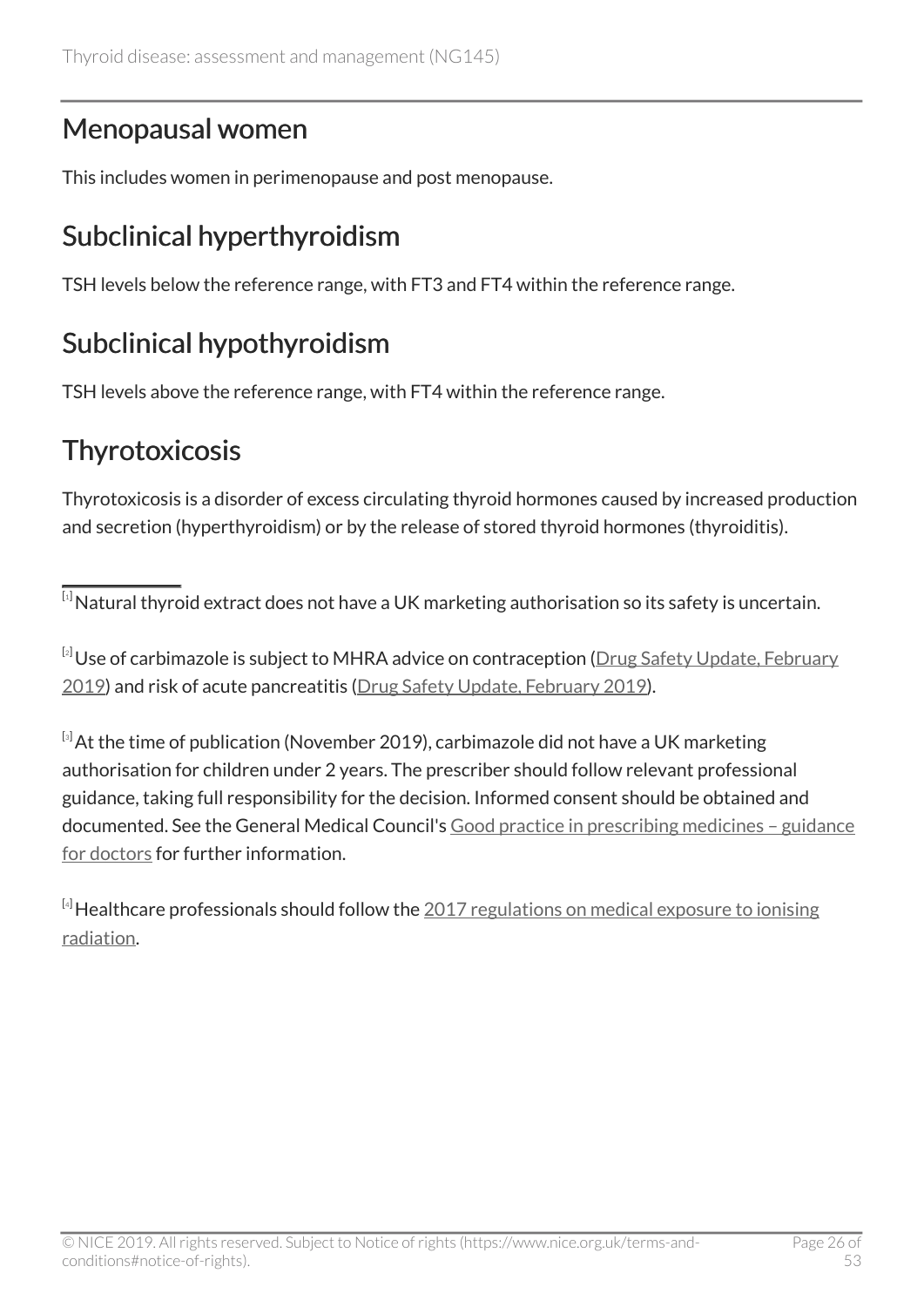# <span id="page-26-0"></span>Recommendations for research

The guideline committee has made the following recommendations for research.

## <span id="page-26-1"></span>Key recommendations for research

### 1 Levothyroxine–liothyronine combination therapy for hypothyroidism

What is the clinical and cost effectiveness of levothyroxine (T4) and liothyronine (T3) combination therapy compared with T4 alone for people with hypothyroidism whose symptoms have not responded sufficiently to T4 alone? Does DiO2 polymorphism affect the response to combination therapy with T4 and T3?

To find out why the committee made the research recommendation on levothyroxine-liothyronine combination therapy for hypothyroidism see [rationale and impact](#page-32-1).

### 2 Long-term health outcomes for people with subclinical hyperthyroidism

What is the clinical and cost effectiveness of treatment (antithyroid drugs or radioactive iodine) for improving long-term health outcomes for people with subclinical hyperthyroidism?

To find out why the committee made the research recommendation on improving long-term health outcomes for people with subclinical hyperthyroidism see [rationale and impact.](#page-45-0)

## 3 Antithyroid drugs in subgroups with Graves' disease

Are there subgroups of people with Graves' disease who have a particularly good response to antithyroid drugs?

To find out why the committee made the research recommendation on antithyroid drugs in subgroups of people with Graves' disease see [rationale and impact.](#page-39-0)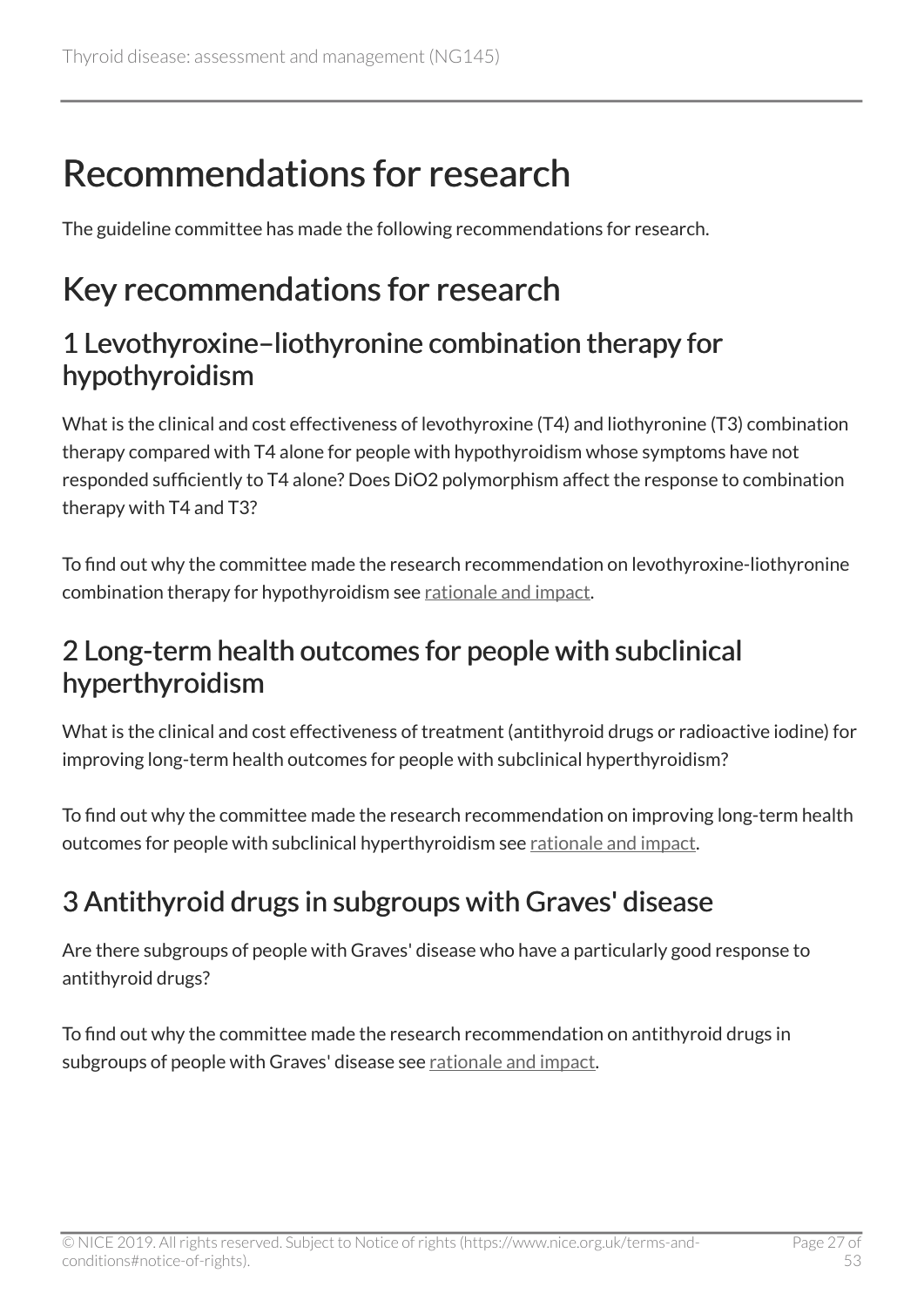### 4 Long-term effectiveness and safety of radioactive iodine therapy for hyperthyroidism

What is the long-term clinical and cost effectiveness, including safety, of radioactive iodine for hyperthyroidism?

To find out why the committee made the research recommendation on long-term effectiveness and safety of radioactive iodine therapy see [rationale and impact](#page-39-0).

### 5 Dosimetry-guided radioactive iodine therapy for hyperthyroidism

What is the clinical and cost effectiveness of dosimetry-guided radioactive iodine strategies for hyperthyroidism?

To find out why the committee made the research recommendation on the use of dosimetry-guided radioactive iodine therapy for hyperthyroidism see [rationale and impact.](#page-39-0)

## <span id="page-27-0"></span>Other recommendations for research

### 6 Antithyroid drug regimens for T3 thyrotoxicosis due to Graves' disease

What is the clinical and cost effectiveness of different durations of antithyroid drug regimens for people with T3 thyrotoxicosis due to Graves' disease?

### 7 Levothyroxine for subclinical hypothyroidism in people under 65

What is the clinical and cost effectiveness of levothyroxine for people under 65 with symptomatic subclinical hypothyroidism?

### 8 Antithyroid drug regimens for Graves' disease

What is the clinical and cost effectiveness of a block and replace regimen compared with a titration regimen of antithyroid drugs for Graves' disease?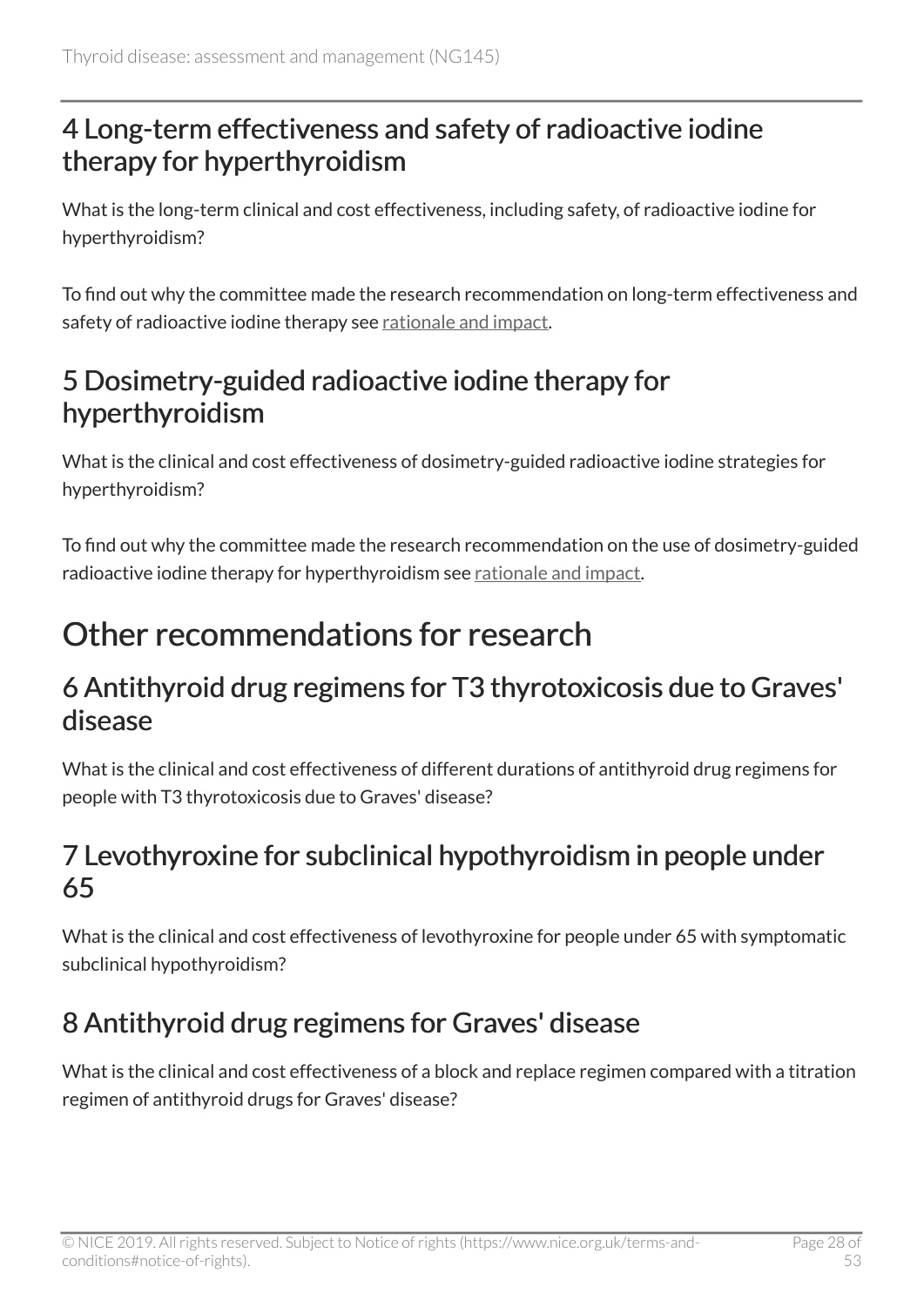### 9 Percutaneous ablation for benign thyroid nodules

What is the clinical and cost effectiveness of percutaneous thermal ablation for benign thyroid nodules?

### 10 Iodine for subclinical hypothyroidism

What is the clinical and cost effectiveness of iodine for people with subclinical hypothyroidism?

## 11 Selenium for subclinical hypothyroidism

What is the clinical and cost effectiveness of selenium for people with subclinical hypothyroidism?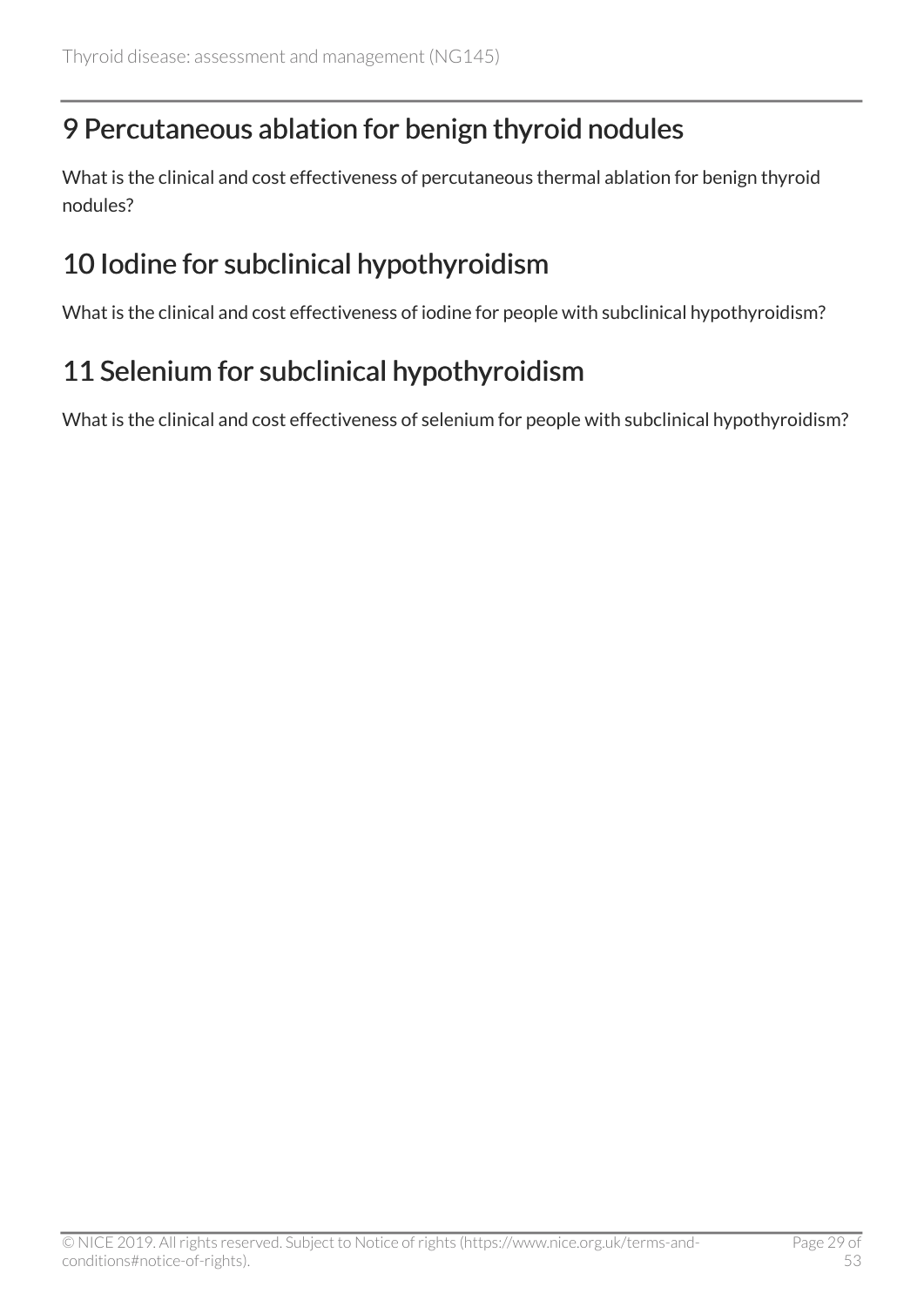# <span id="page-29-0"></span>Rationale and impact

These sections briefly explain why the committee made the recommendations and how they might affect practice. They link to details of the evidence and a full description of the committee's discussion.

## <span id="page-29-1"></span>Information for people with thyroid disease, their families and carers

[Recommendations 1.1.1 to 1.1.6.](#page-5-2)

### Why the committee made the recommendations

The committee based the recommendations on the views and themes from qualitative studies combined with their own experience of treating or living with thyroid disease.

The committee agreed it was important for all people with thyroid disease to understand the disease, the goals of treatment and the complex interaction between thyroid function tests and symptoms. The specific recommendations for people with hypothyroidism centred around the use of thyroid hormone replacement. Levothyroxine is frequently taken incorrectly, which can lead to suboptimal treatment. The specific recommendations for thyrotoxicosis centred around what people should know about their treatment options and the consequences of untreated thyrotoxicosis. The specific recommendations on thyroid enlargement focused on reassuring people that enlargement is common and generally non-cancerous, while also alerting them to red flag symptoms that should prompt further action.

### How the recommendations might affect practice

The recommendations provide guidance on the type of information and support that should be provided to people with thyroid disease so that they can make informed decisions about management. The committee noted that currently there is variation in the information provided. In some areas there may be additional resource use, for example, if longer or more consultations are needed. But this may lead to later benefits and reductions in resource use, if, for example, it leads to better understanding and use of medication.

Full details of the evidence and the committee's discussion are in [evidence review A: information](https://www.nice.org.uk/guidance/ng145/evidence/a-information-for-people-with-thyroid-disease-pdf-6967421677) [for people with thyroid disease](https://www.nice.org.uk/guidance/ng145/evidence/a-information-for-people-with-thyroid-disease-pdf-6967421677).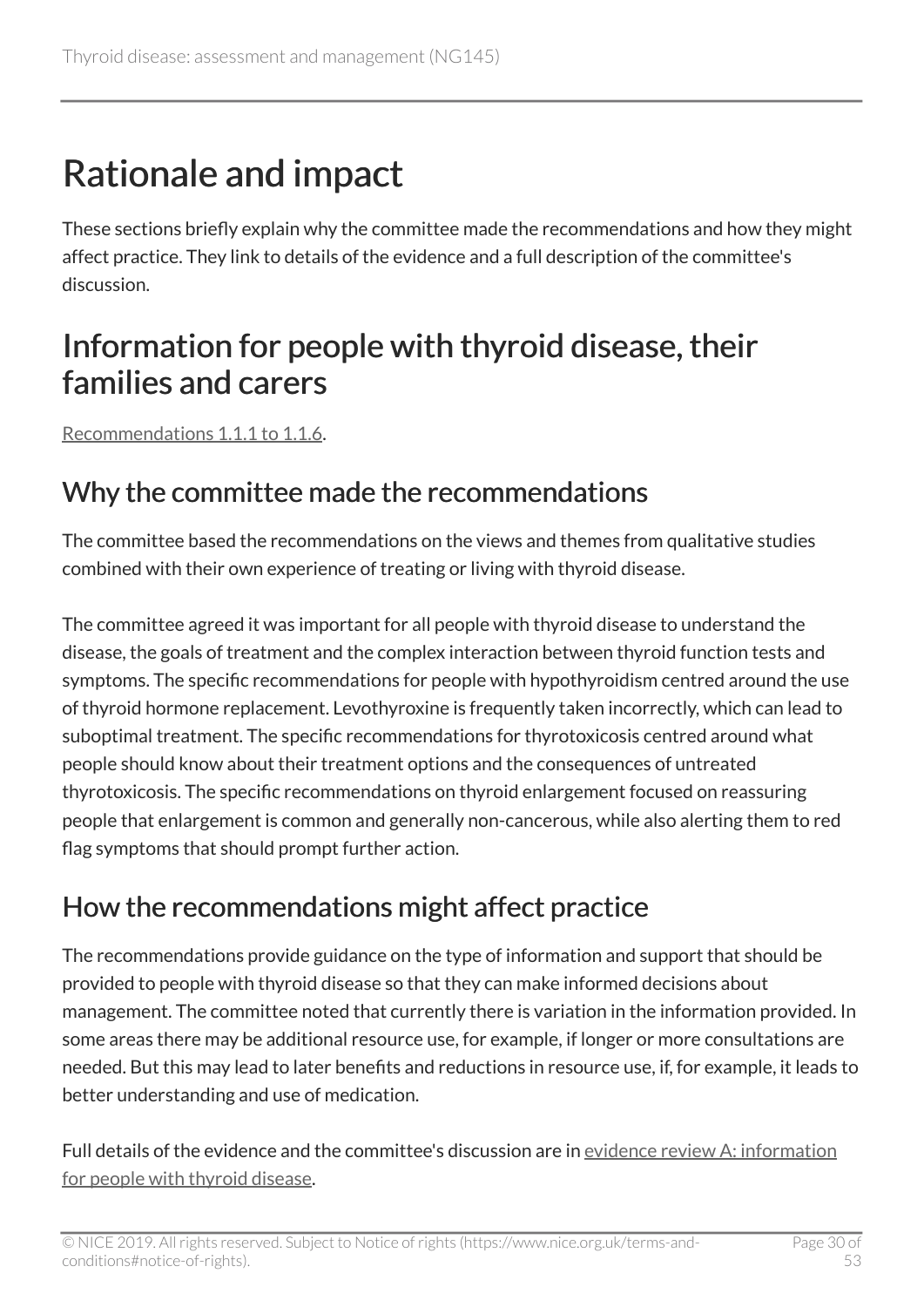[Return to recommendations](#page-5-2)

## <span id="page-30-0"></span>Indications for tests for thyroid dysfunction

[Recommendations 1.2.1 to 1.2.7](#page-7-0)

### Why the committee made the recommendations

The committee noted that thyroid dysfunction affects many systems in the body, and the symptoms are often non-specific. They agreed, based on evidence and their experience, that most single common symptoms alone are not predictive of thyroid dysfunction. The decision to test should be based on an overall clinical suspicion, taking into account the nature and severity of symptoms, clinical signs and coexisting conditions.

The evidence showed that type 1 diabetes, an autoimmune disease, is associated with thyroid dysfunction. In the committee's experience, this is also likely to apply to other autoimmune diseases and justifies testing for thyroid dysfunction in these conditions.

There was little evidence on thyroid disease in people with atrial fibrillation. However, the committee agreed that the potential importance of thyroid disease and its impact on the treatment of atrial fibrillation is sufficient to justify testing.

Limited evidence showed that depression can be associated with thyroid dysfunction. The committee agreed that, in their experience, this can also apply to anxiety.

The committee noted that in children and young people, thyroid dysfunction may be accompanied by abnormal growth or a change in behaviour or school performance that is unexplained by other factors. They agreed, based on their experience, that testing for thyroid dysfunction should be considered for children and young people presenting with those features. Thyroid function tests may be abnormal in people who are acutely unwell with non-thyroid disease and the committee agreed that decisions on treatment of thyroid dysfunction should not be based solely on these results. Tests for thyroid dysfunction should be performed when the acute illness has resolved, unless the acute illness may be due to thyroid dysfunction.

Evidence showed that type 2 diabetes is not associated with thyroid dysfunction, so the committee concluded that thyroid function tests should not be performed solely because a person has this condition.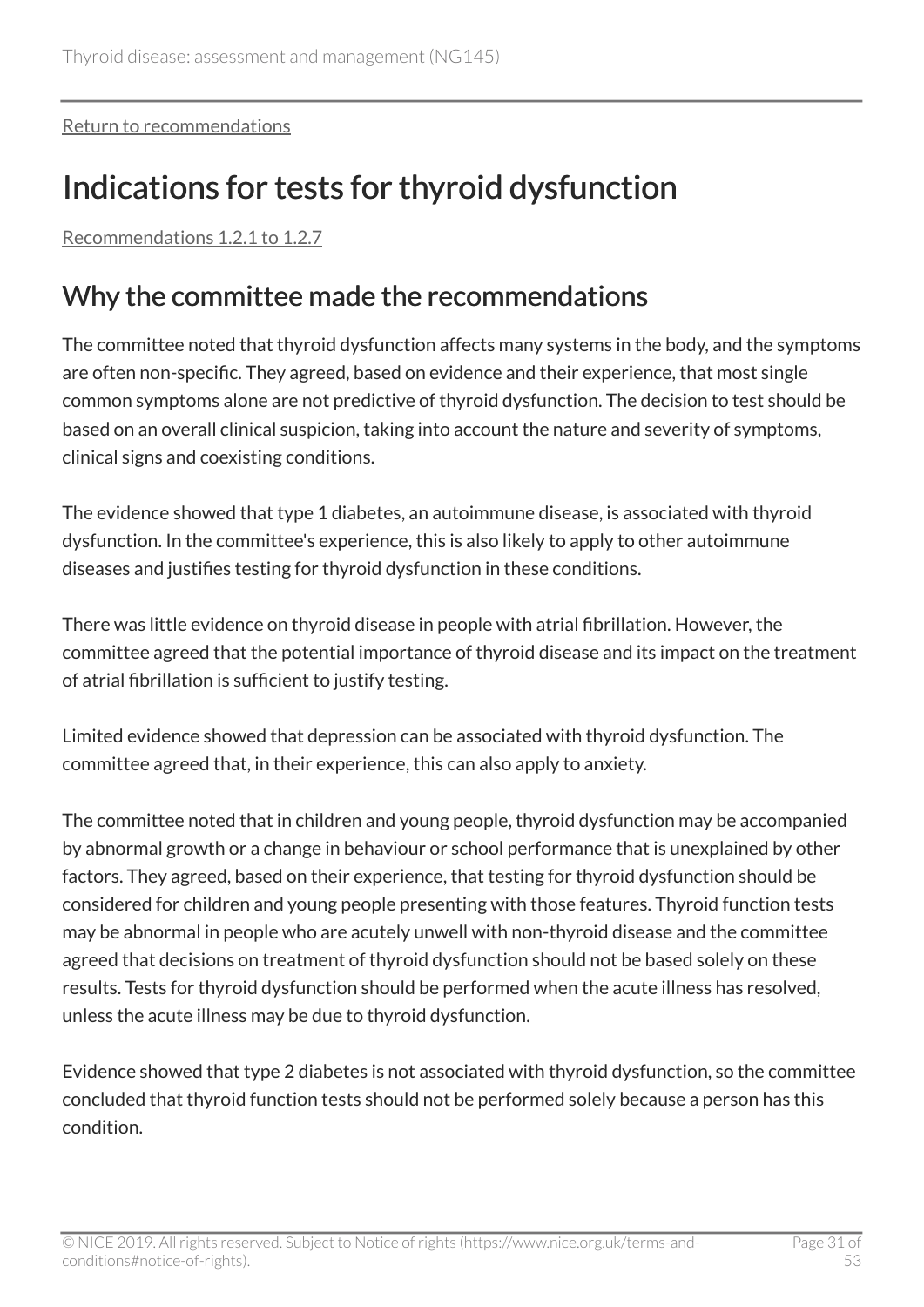### How the recommendations might affect practice.

The recommendations to test for thyroid dysfunction in people with autoimmune disease, atrial fibrillation, anxiety or depression are broadly in line with current practice. Checking thyroid function in people with type 2 diabetes and during acute illness is also current practice in some areas. The recommendations to avoid this should be cost saving for the NHS.

Full details of the evidence and the committee's discussion are in [evidence review B: indications for](https://www.nice.org.uk/guidance/ng145/evidence/b-indications-for-testing-pdf-6967421678) [testing](https://www.nice.org.uk/guidance/ng145/evidence/b-indications-for-testing-pdf-6967421678).

[Return to recommendations](#page-7-1)

## <span id="page-31-0"></span>Tests when thyroid dysfunction is suspected

[Recommendations 1.2.8 to 1.2.10](#page-8-0)

### Why the committee made the recommendations

No evidence was identified on which tests should be used when thyroid dysfunction is suspected so the committee used their experience to develop the recommendations. The committee agreed that in general TSH alone is an appropriate first test for people in whom thyroid dysfunction is suspected. Subsequent tests (cascading) are only needed if TSH is abnormal (with FT4 if the TSH suggests hypothyroidism and both FT4 and FT3 if the TSH suggests hyperthyroidism). This approach reduces unnecessary testing compared with simultaneous TSH, FT4 and FT3 testing for all people. However, tests should be done in a way to minimise potential delays and the need for additional appointments, for example, by laboratories keeping original samples and performing subsequent tests on the same samples. The committee agreed based on their experience that this approach did not apply to adults in whom secondary thyroid dysfunction is suspected or in children and young people, where both TSH and FT4 are needed by default because of the differing likely causes of dysfunction. The committee further agreed that tests may need repeating when new symptoms develop or worsen, but that this should not be within 6 weeks of the last test because this is unlikely to provide new information.

### How the recommendations might affect practice.

The recommendations broadly reflect current practice, although not all laboratories currently follow the cascading approach to testing.

Where FT4 is currently a routine test for thyroid dysfunction, cascading will reduce NHS costs by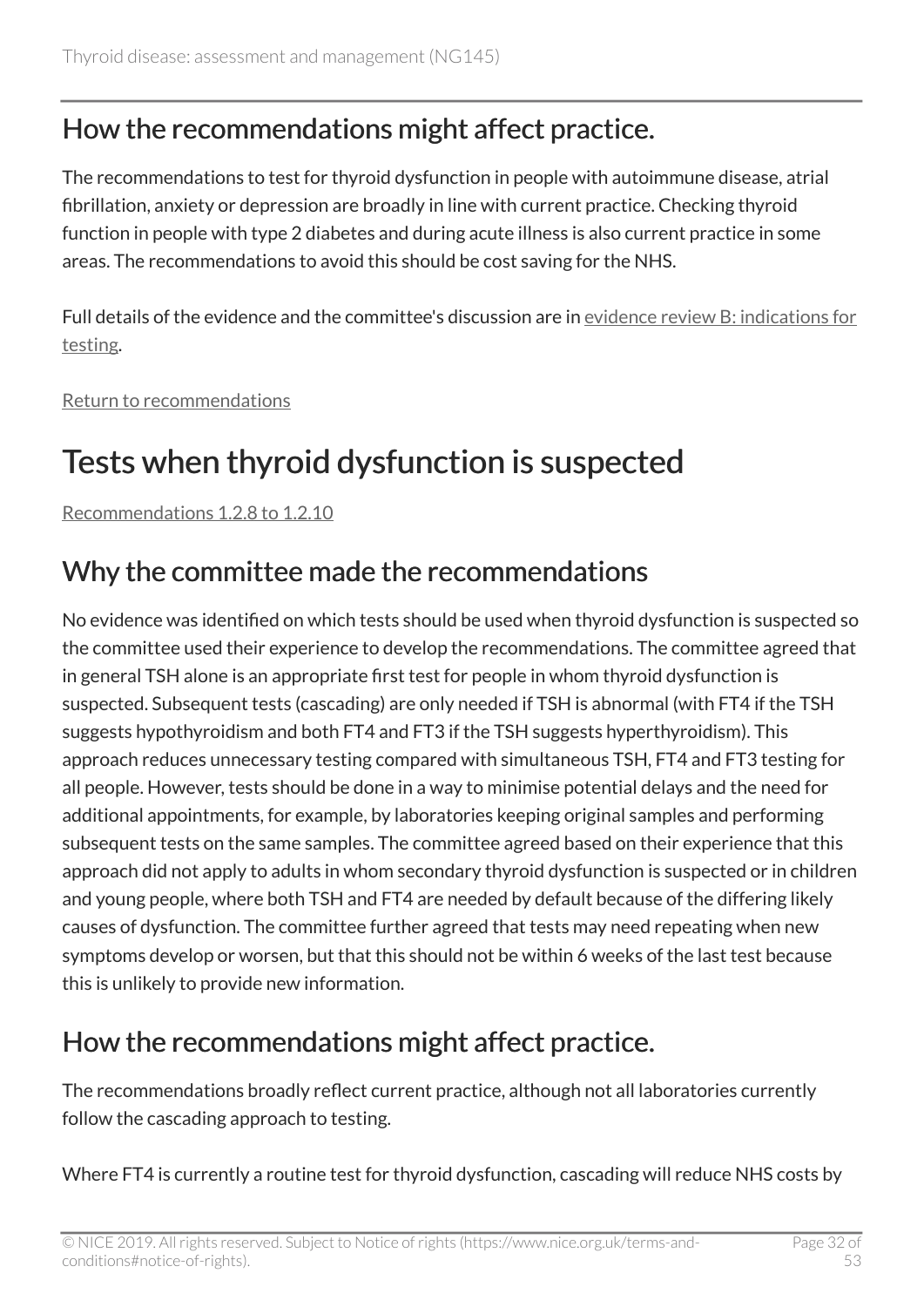avoiding extra tests for people with a TSH within the reference range. In areas where FT3 is not currently being measured, cascading will mean a cost increase. But this will be offset by the benefits of correctly diagnosing and managing thyrotoxicosis.

Full details of the evidence and the committee's discussion are in [evidence review C: thyroid](https://www.nice.org.uk/guidance/ng145/evidence/c-thyroid-function-tests-pdf-6967421679) [function tests.](https://www.nice.org.uk/guidance/ng145/evidence/c-thyroid-function-tests-pdf-6967421679)

[Return to recommendations](#page-8-0)

## <span id="page-32-0"></span>Tests for people with confirmed primary hypothyroidism

[Recommendations 1.3.1 and 1.3.2](#page-9-1)

### Why the committee made the recommendations

No evidence was identified on the use of antibodies to investigate hypothyroidism so the committee used their experience to develop the recommendations. They agreed that testing for thyroid peroxidase antibodies (TPOAbs) may be useful in the early investigation of the underlying cause of hypothyroidism. However, for adults there was no role for remeasuring TPOAbs because changes in levels are unlikely to guide treatment decisions. The committee agreed that for young people it may be useful to repeat TPOAbs at the point of transition to adult services.

### How the recommendations might affect practice

The recommendations broadly reflect current practice so the committee agreed there should be no substantial change. By avoiding re-testing in adults, there could be some cost savings.

Full details of the evidence and the committee's discussion are in [evidence review D: tests for](https://www.nice.org.uk/guidance/ng145/evidence/d-tests-for-confirmed-primary-hypothyroidism-pdf-6967421680) [confirmed primary hypothyroidism.](https://www.nice.org.uk/guidance/ng145/evidence/d-tests-for-confirmed-primary-hypothyroidism-pdf-6967421680)

[Return to recommendations](#page-9-1)

## <span id="page-32-1"></span>Managing primary hypothyroidism

[Recommendations 1.3.3 to 1.3.7](#page-9-2)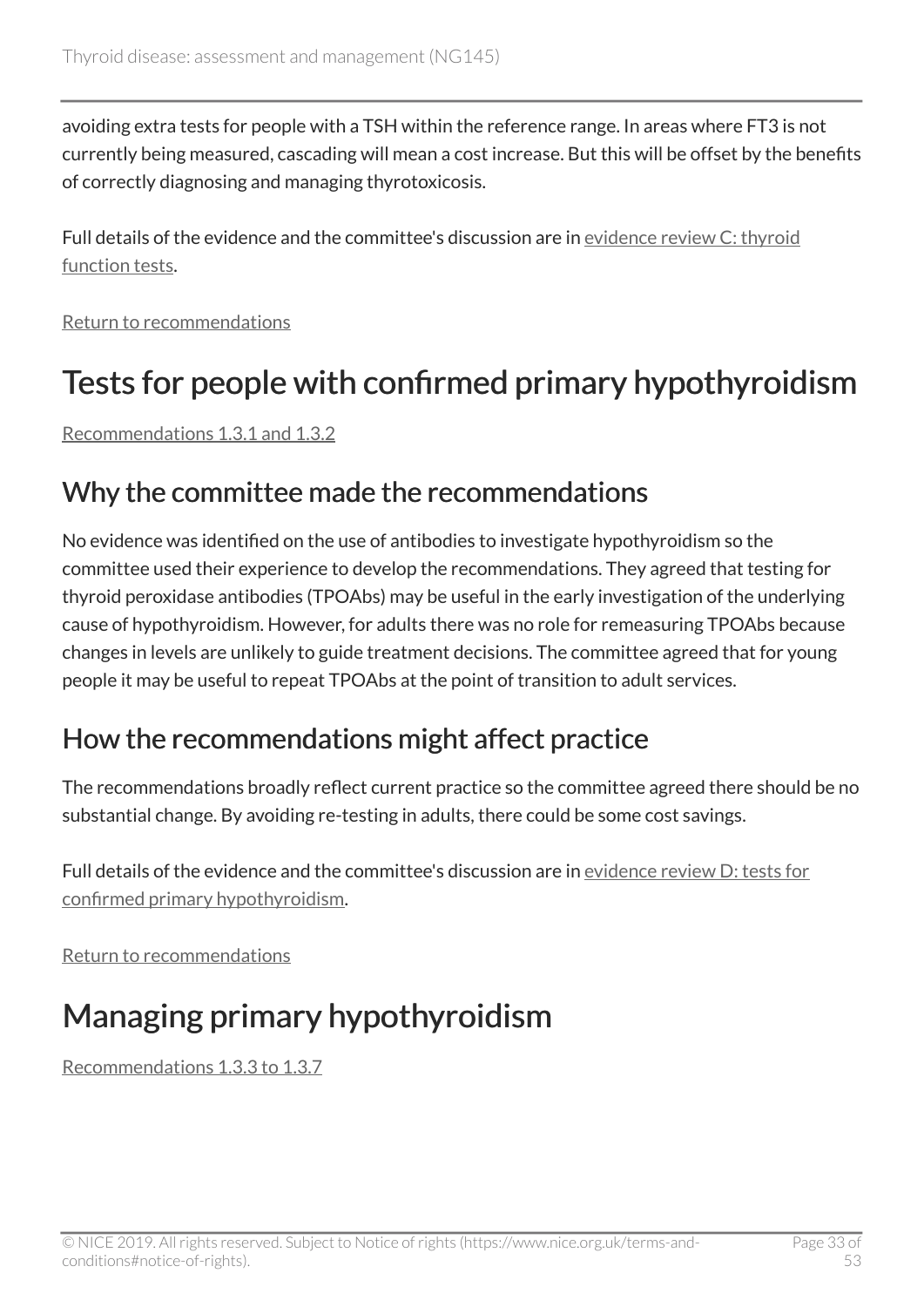### Why the committee made the recommendations

#### Thyroid hormone replacement

The committee agreed that hypothyroidism needs thyroid hormone replacement. Potential treatments are levothyroxine, usually prescribed to everyone, liothyronine, which is sometimes prescribed when levothyroxine fails, and natural thyroid extracts (which is currently unlicensed for use in the UK). Overall the evidence from 7 randomised controlled trials suggested that combination treatment with levothyroxine and liothyronine did not offer any important health benefits compared with levothyroxine monotherapy and was significantly more expensive. However, the committee noted that some of the trials did show some small benefits in specific quality of life domains and anecdotal evidence from some committee members suggested beneficial effects of combination treatment with levothyroxine and liothyronine in small subgroups of patients. The committee were aware that some people reported still feeling unwell with levothyroxine monotherapy and agreed that in this group adding liothyronine could potentially have greater benefit than in the general population with hypothyroidism, although there are no trials in this population. Some evidence suggested that combination therapy with levothyroxine and liothyronine could be harmful because it may suppress the production of TSH and its long-term adverse effects are uncertain. The committee was aware that the use of combination therapy is a critical issue in hypothyroidism. They could not recommend liothyronine either alone or in combination treatment based on the evidence available and its current list price but agreed a research recommendation to help inform future guidance in this important area $^{\text{\tiny{[s]}}}$ .

<span id="page-33-0"></span>The committee agreed that the evidence for natural thyroid extracts showed no benefit over levothyroxine. The committee also noted that the proportion of T3 to T4 is higher in natural thyroid extracts than produced in the human body and the adverse effects are uncertain. Natural thyroid extracts are an unlicensed medication in the UK and overall the committee agreed they should not be offered.

#### Levothyroxine starting dose

Some evidence showed that a high starting dose of levothyroxine produced more rapid improvements in quality of life than a lower starting dose followed by titration. The committee agreed that this was also their experience and therefore recommended a high starting dose (1.6 micrograms per kilogram body weight per day) in adults unless contraindicated (adults over 65 or with a history of cardiovascular disease). Although evidence about dosing was very limited, the committee agreed that adults over 65 years are more likely to have cardiovascular comorbidities. Most studies of hypothyroidism and subclinical hypothyroidism use 65 as a cut-off when defining older adults. The committee agreed to recommend a lower starting dose with titration for people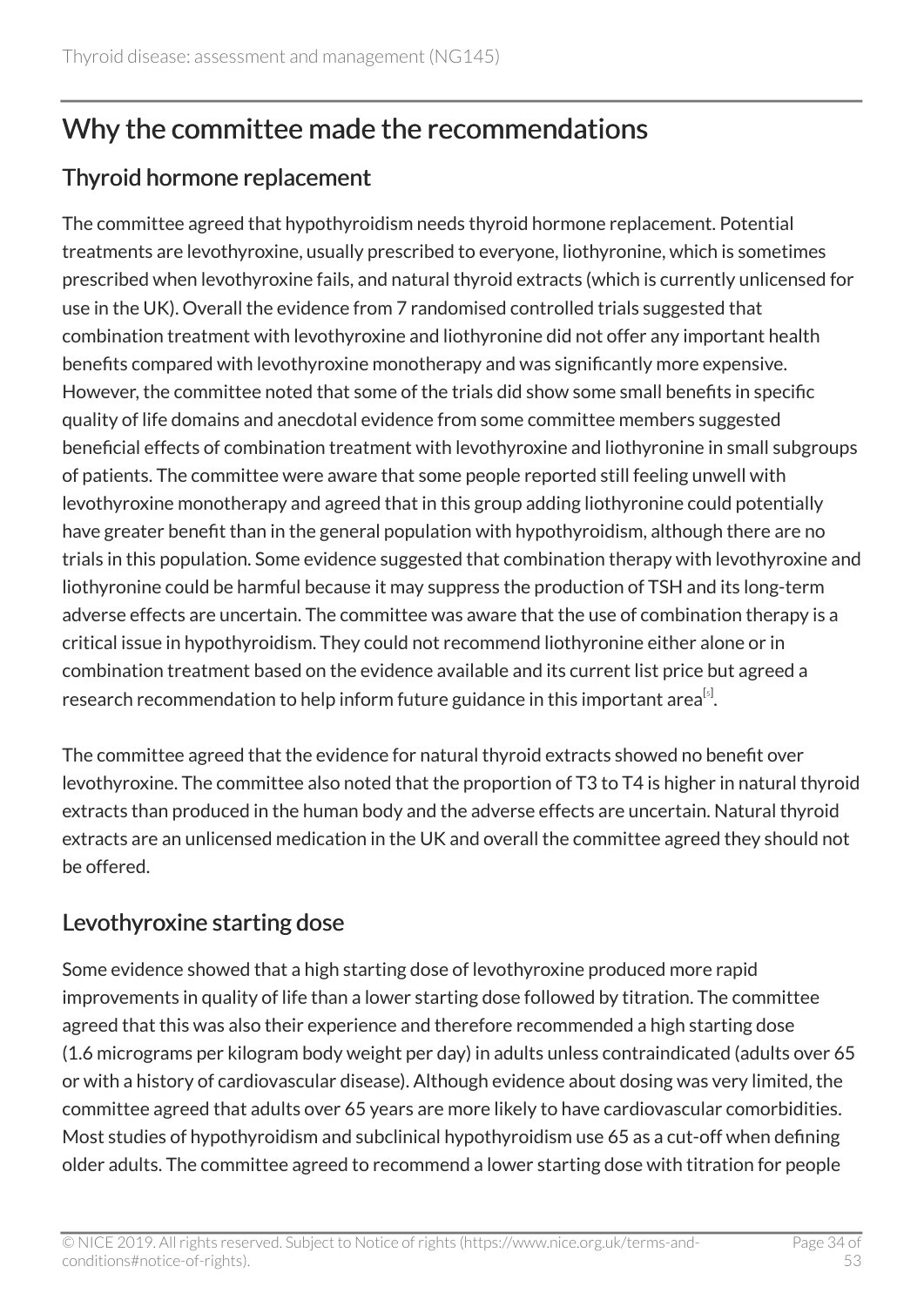#### over 65.

The committee were unable to make recommendations on iodine or selenium supplements because of a lack of evidence.

### How the recommendations might affect practice

The recommendations on thyroid hormone replacement and natural thyroid extract reinforce current practice and are not expected to have a significant cost impact. Currently everyone is offered levothyroxine as thyroid hormone replacement and small subgroups of people who do not feel well on levothyroxine are sometimes offered liothyronine.

Full details of the evidence and the committee's discussion are in [evidence review E: managing](https://www.nice.org.uk/guidance/ng145/evidence/e-management-of-hypothyroidism-pdf-6967421681) [hypothyroidism](https://www.nice.org.uk/guidance/ng145/evidence/e-management-of-hypothyroidism-pdf-6967421681).

[Return to recommendations](#page-9-2)

## <span id="page-34-0"></span>Follow-up and monitoring of primary hypothyroidism

[Recommendations 1.4.1 to 1.4.6](#page-10-2)

### Why the committee made the recommendations

Evidence showed no clinically important benefits of maintaining TSH levels in the lower rather than higher end of the TSH reference range. Given the need for additional medication to achieve a TSH level in the lower end of the reference range, with the potential for adverse effects and increased cost, the committee concluded that as a starting point TSH levels could be maintained at any point within the reference range. Nevertheless, the committee acknowledged that some people may still have troublesome symptoms even with TSH levels in the reference range. Therefore, they recommended adjusting the dose of levothyroxine if symptoms persist to achieve optimal wellbeing for individual patients. The committee also agreed that it was important not to use doses high enough to cause TSH suppression or thyrotoxicosis.

The committee agreed that TSH levels can take up to 6 months to return to the reference range if they have previously been very high or have been high for a long time. They agreed that healthcare professionals should take this into account when adjusting doses, to avoid large dose increases that could cause thyrotoxicosis.

The committee based recommendations about the timing of testing on their experience. They made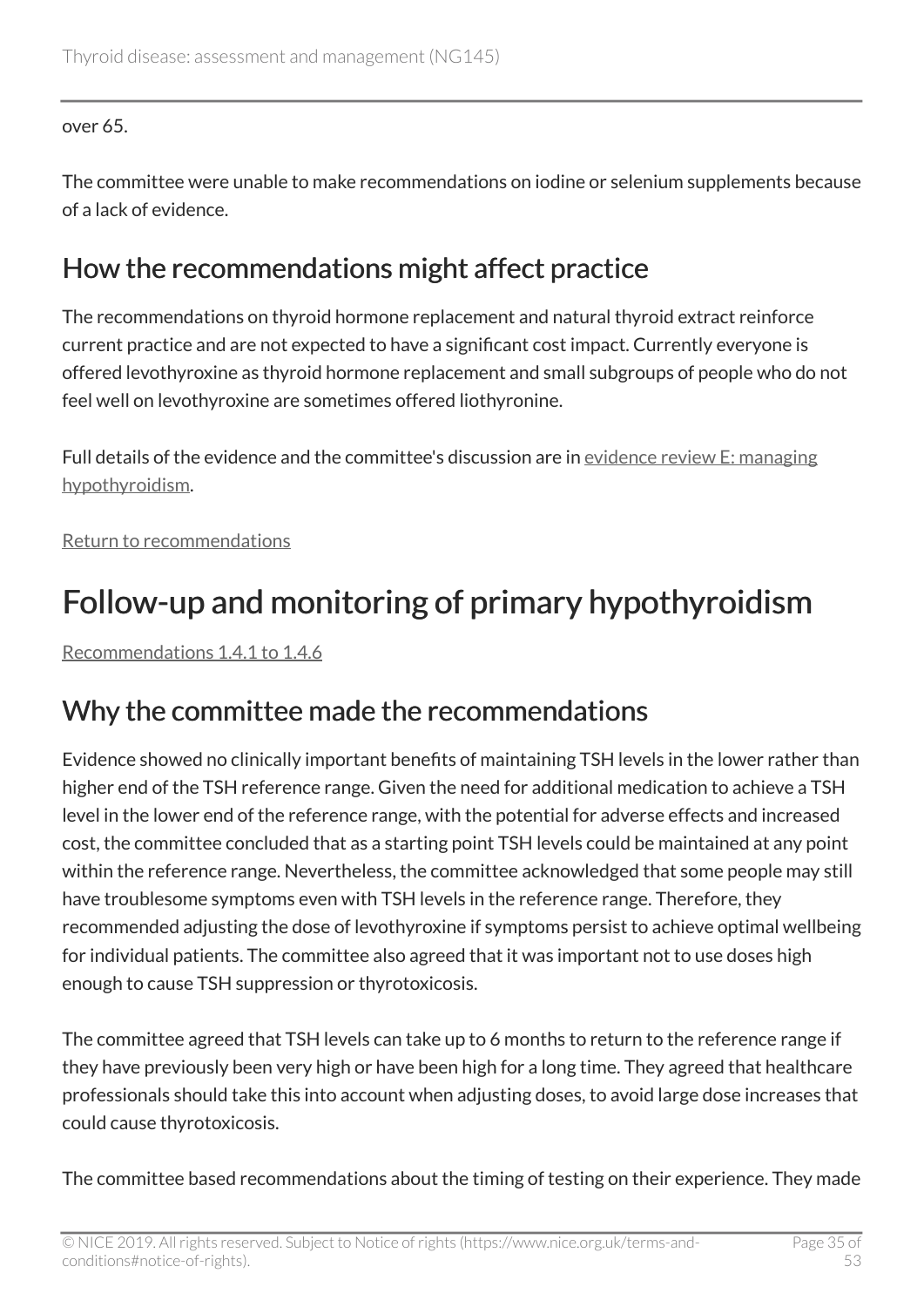separate recommendations for children under 2 years because in this age group the impact of poorly treated hypothyroidism can be most severe, and the child is developing at such a rate that frequent dose changes may be needed.

The committee used their experience to agree which thyroid function tests are needed for monitoring. They followed the general principle that once TSH has stabilised in the reference range, TSH testing alone is enough if the person has no symptoms suggesting thyroid dysfunction.

They agreed that children should have more frequent monitoring to ensure that dose adjustments are made promptly and because in the very young, under-treatment can lead to serious neurodevelopmental consequences.

### How the recommendations might affect practice

The committee agreed that generally the testing strategies are in line with current practice, although there may be some variation across the country. The recommendations should help patients (and their support groups) to advocate for their own monitoring and treatment. Doctors will have clear guidance on monitoring to assist with consultations.

Full details of the evidence and the committee's discussion are in [evidence review F: monitoring](https://www.nice.org.uk/guidance/ng145/evidence/f-monitoring-thyroid-disease-pdf-6967421682) [thyroid disease.](https://www.nice.org.uk/guidance/ng145/evidence/f-monitoring-thyroid-disease-pdf-6967421682)

[Return to recommendations](#page-10-2)

## <span id="page-35-0"></span>Managing and monitoring subclinical hypothyroidism

[Recommendations 1.5.1 to 1.5.10](#page-12-1)

### Why the committee made the recommendations

#### Adults

There was little evidence on treatment for people with subclinical hypothyroidism, with most of the evidence relating to older adults. The committee agreed that as most studies used 65 years as a cut-off it was appropriate to define older adults as over 65 and make separate recommendations for this group.

The committee discussed the tendency to over-rely on TSH levels when making decisions about treatment. They agreed that factors suggesting underlying thyroid disease should also be taken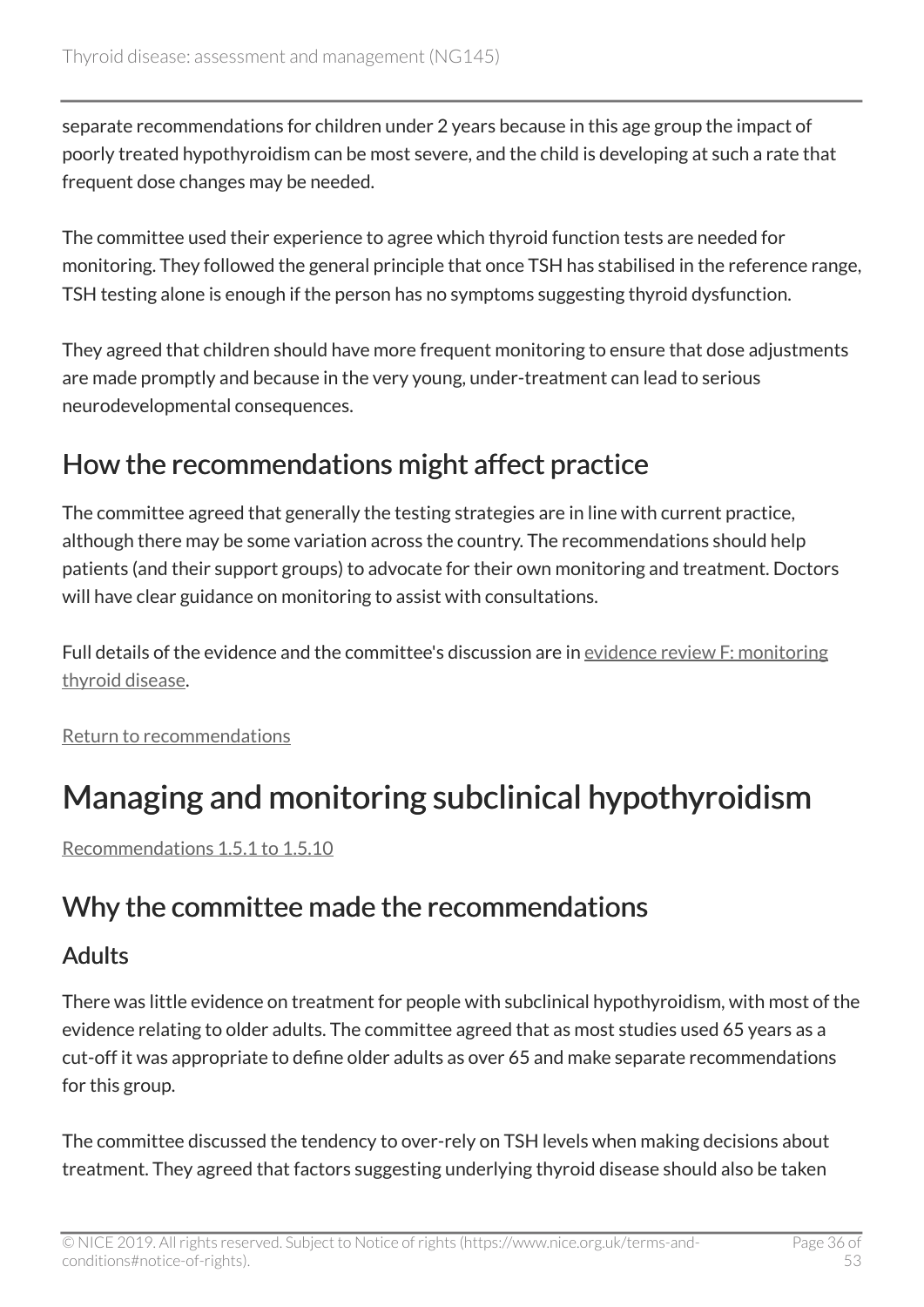into account when deciding whether or not to treat subclinical hypothyroidism.

The committee noted that a TSH level of 5 to 10 mlU/litre might return to the reference range without treatment in around half of people, whereas a TSH level above 10 mlU/litre is less likely to do so and is more often associated with symptoms. They therefore agreed that levothyroxine should be considered for all adults with a TSH level of 10 mlU/litre or more because this may improve symptoms and may have long-term benefits including on cardiovascular outcomes. For people with a TSH level lower than 10 mIU/litre, the committee agreed based on their experience that treatment was less likely to have a benefit but that the balance of risks to benefits was most favourable for adults under the age of 65. The committee noted that for people over 65 there was less likely to be an improvement in symptoms and the potential for harms from suppressing TSH (such as atrial fibrillation) is greater. The committee agreed that the trial of levothyroxine treatment should be stopped if symptoms persist with TSH levels within the reference range, as they are likely to be due to causes other than hypothyroidism.

The committee also agreed that the recommendations on testing TPOAbs in overt hypothyroidism applied to subclinical hypothyroidism because testing would help to inform the decision on whether or not to treat.

Because of the small amount of evidence available on the treatment of subclinical hypothyroidism, the committee made recommendations for research on selenium and iodine.

#### Children and young people

In children and young people there are a number of different causes of a mild increase in TSH besides autoimmune thyroid disease. These include mild congenital hypothyroidism, a low iodine intake (for example, because of a special diet), intercurrent illness, adrenal insufficiency and the paradoxical 'increase' in TSH observed in children with secondary hypothyroidism. The committee agreed that there is no urgency to treat with levothyroxine if thyroid hormone levels are appropriate for age. It is important to make a diagnosis before offering any treatment. The committee recommended caution when considering levothyroxine for children and young people whose thyroid dysfunction was unexplained. However, they also noted that in the very young it would not be appropriate to wait as long as for adults (3 months) to confirm a raised TSH with a second test.

### How the recommendations might affect practice

The committee highlighted that current practice for monitoring of subclinical hypothyroidism varies considerably, with unnecessary testing often being undertaken. They agreed that the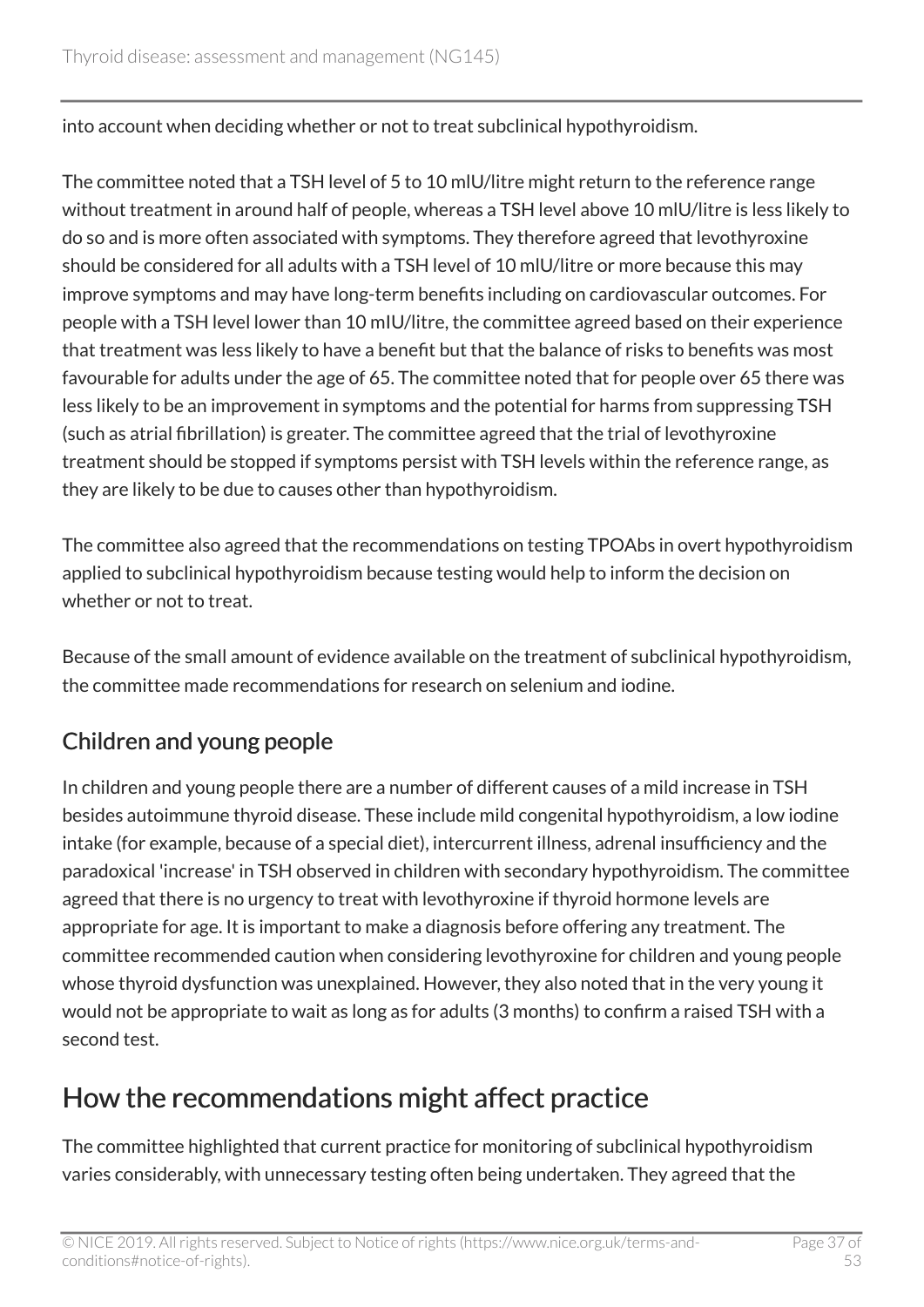recommendations are likely to reduce the number of tests overall.

Full details of the evidence and the committee's discussion are in [evidence review G: managing](https://www.nice.org.uk/guidance/ng145/evidence/g-management-of-subclinical-hypothyroidism-pdf-6967421683) [subclinical hypothyroidism.](https://www.nice.org.uk/guidance/ng145/evidence/g-management-of-subclinical-hypothyroidism-pdf-6967421683)

[Return to recommendations](#page-12-1)

## <span id="page-37-0"></span>Tests for people with confirmed thyrotoxicosis

[Recommendations 1.6.1 to 1.6.4](#page-14-1)

### Why the committee made the recommendations

The committee agreed that it is crucial to determine the cause of thyrotoxicosis because this affects management decisions. Antithyroid drugs are unlikely to cure toxic nodular disease but may induce remission in Graves' disease. TRAbs testing provides confirmation of clinical features that suggest Graves' disease. Getting an accurate diagnosis sooner benefits the patient because the appropriate treatment options would be offered first. If TRAbs levels are high it is unlikely that antithyroid drugs will induce remission of Graves' disease.

Evidence suggested that in adults, the diagnostic accuracy of TRAbs testing for Graves' disease was high across different cut-off values. Evidence also showed the accuracy to be high in children. However, the evidence was limited in terms of the number of studies and the study sizes. But it was in line with the committee's experience and current practice, so they agreed to recommend TRAbs testing for Graves' disease in both adults and children and young people.

Evidence on the diagnostic accuracy of TPOAbs testing was not available in either adults or children. The committee agreed that based on their experience, TPOAbs testing alone is not likely to be as useful as TRAbs testing for the diagnosis of Graves' disease, but it could be used in children and young people where the absence of TRAbs but presence of TPOAbs indicates that thyrotoxicosis is more likely to resolve spontaneously.

Evidence for the diagnostic accuracy of ultrasound was limited in both adults and children. Based on clinical experience, the committee agreed that ultrasound was useful for the diagnosis of Graves' disease but only when there were palpable thyroid nodules.

The committee agreed that technetium scanning may be useful when TRAbs are negative and Graves' disease is suspected because generalised uptake on the scan suggests Graves' disease.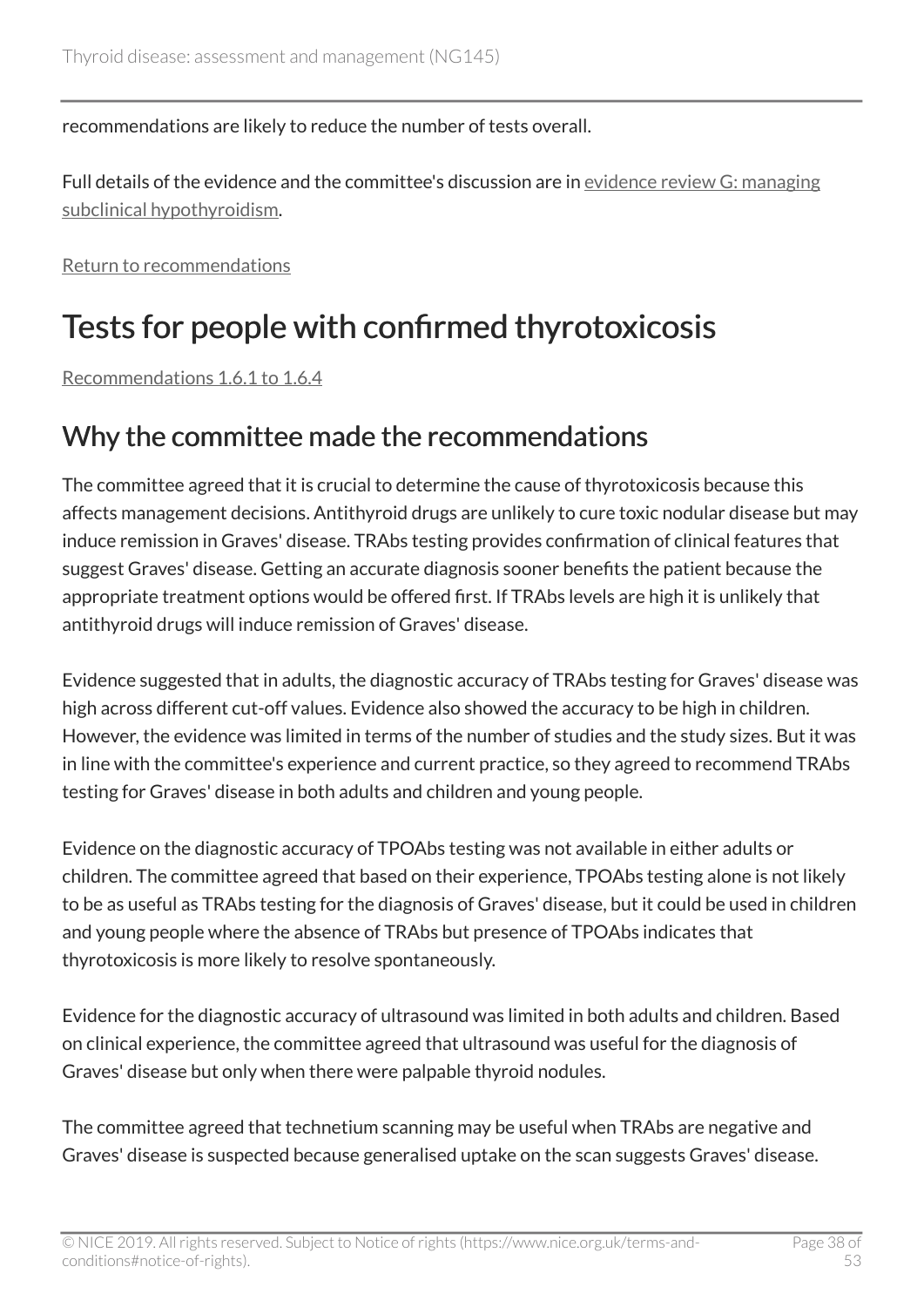### How the recommendations might affect practice

Over recent years, TRAbs testing has become more widely available and more centres in the UK are using it to confirm the diagnosis of Graves' disease. However, some centres continue to use TPOAbs testing. If TRAbs testing allows more accurate differentiation between the different causes of thyrotoxicosis, there are likely to be reductions in unnecessary antithyroid treatment (including surgery) for people with transient thyroiditis and more timely and appropriate treatment choices for people with toxic nodular hyperthyroidism. The committee anticipates that TRAbs testing will become standard best practice for all UK centres leading to a correct diagnosis of Graves' disease for more people.

The use of technetium scanning for adults who are TRAbs negative reflects current practice in most centres.

Although thyroid ultrasound has only a limited role in the investigation of suspected Graves' disease, many healthcare professionals offer this investigation. This often results in incidental findings of doubtful clinical significance leading to further unnecessary investigations and interventions. The recommendation will discourage healthcare professionals from using thyroid ultrasound routinely in the investigation of suspected Graves' disease, which is likely to be cost saving.

Full details of the evidence and the committee's discussion are in [evidence review H: tests for](https://www.nice.org.uk/guidance/ng145/evidence/h-tests-for-people-with-confirmed-thyrotoxicosis-pdf-6967421684) [people with confirmed thyrotoxicosis.](https://www.nice.org.uk/guidance/ng145/evidence/h-tests-for-people-with-confirmed-thyrotoxicosis-pdf-6967421684)

[Return to the recommendations](#page-14-1)

## <span id="page-38-0"></span>Initial management in primary/non-specialist care for people with thyrotoxicosis

[Recommendations 1.6.5 and 1.6.6.](#page-15-1)

### Why the committee made the recommendations

Based on their experience, the committee reminded healthcare professionals that transient thyrotoxicosis does not need definitive treatment. They recommended that short-term treatment with antithyroid drugs may be needed until decisions about the most appropriate treatment can be made in specialist care. The committee also agreed that treatment with antithyroid drugs before radioactive iodine would minimise the rise in circulating thyroid hormone levels following this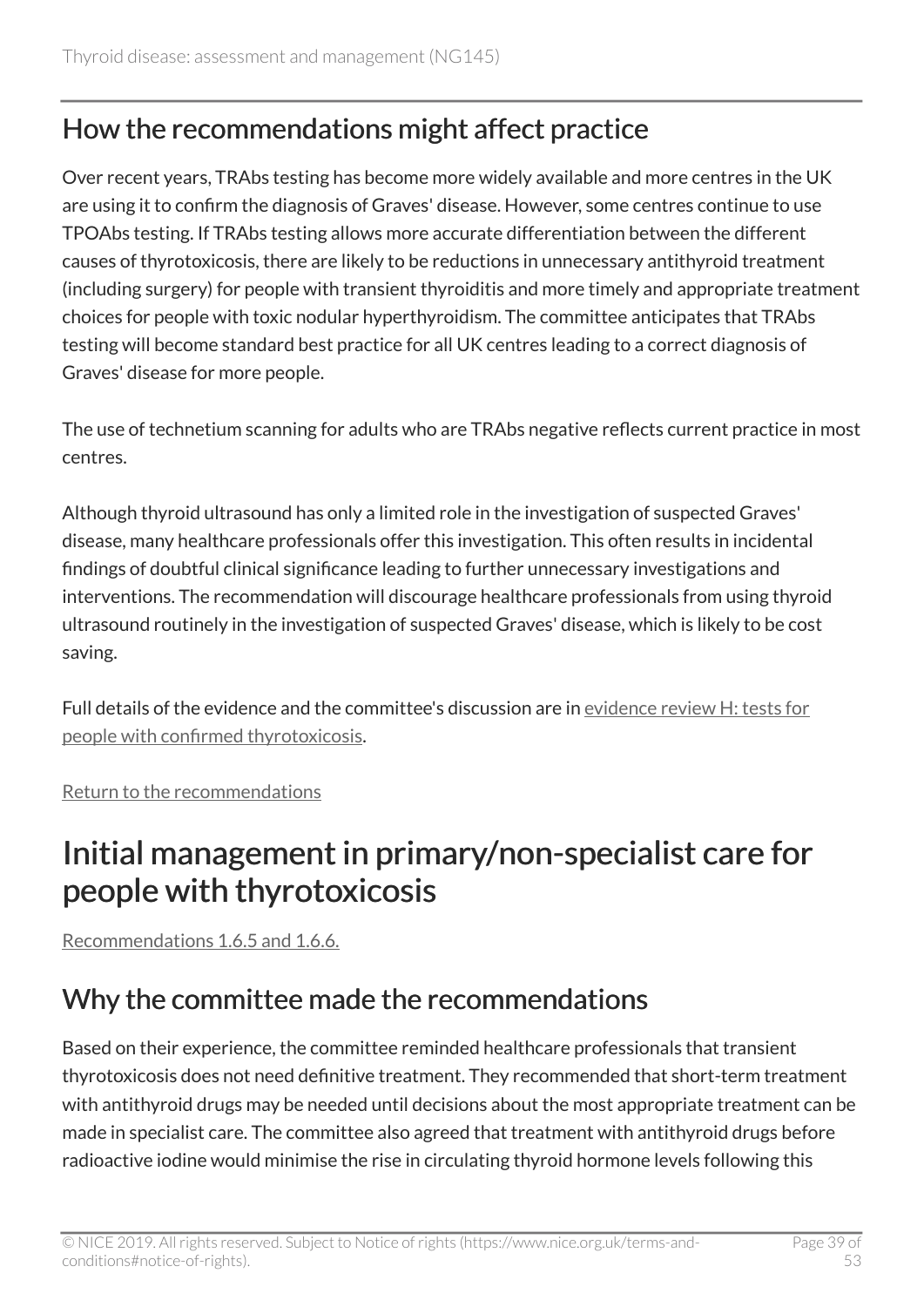treatment and so reduce the symptoms of thyrotoxicosis. They acknowledged that it is important to render the patient euthyroid with antithyroid drugs before surgery to ensure patient safety.

### How the recommendations might affect practice

The recommendations reflect current practice so the committee agreed there should be no change.

Full details of the evidence and the committee's discussion are in [evidence reviews I, J, K, L:](https://www.nice.org.uk/guidance/ng145/evidence) [managing thyrotoxicosis](https://www.nice.org.uk/guidance/ng145/evidence).

[Return to the recommendations](#page-15-1)

## <span id="page-39-0"></span>Treatment for adults with Graves' disease

[Recommendations 1.6.7 to 1.6.14](#page-15-2)

### Why the committee made the recommendations

The evidence suggested that radioactive iodine produced better long-term outcomes than antithyroid drugs in terms of thyroid status, but with a greater risk of thyroid eye disease. There was no convincing evidence of a difference between radioactive iodine and surgery. The economic evidence showed that radioactive iodine offered a better balance of benefits and costs than surgery (total thyroidectomy) and was more cost effective than antithyroid drugs. Although exposure to radiation will always lead to some small increase in relative risk of cancer, the evidence showed that this did not translate into an absolute effect that was clinically important. The committee agreed nonetheless that continued follow-up of people who have undergone radioactive iodine treatment was important and the 'as low as reasonably practicable' (ALARP) principle applied. They also agreed to make a research recommendation on the long-term effectiveness and safety of exposure to radioactive iodine.

The committee agreed, based on the clinical and economic evidence, that radioactive iodine should be offered as first-line definitive treatment for most people with hyperthyroidism secondary to Graves' disease. However they noted a number of important exceptions and specified these in the recommendations. The committee acknowledged that circulating levels of thyroid hormones are likely to rise following radioiodine administration and pre-treatment with anti-thyroid drugs would make radioactive iodine safer and lead to reduced symptoms of thyrotoxicosis. The committee also agreed that the response to antithyroid drugs is better in some people than in others. For adults who are likely to have a particularly good response to antithyroid drugs (mild uncomplicated Graves' disease), radioactive iodine and a course of antithyroid drugs could be equally appropriate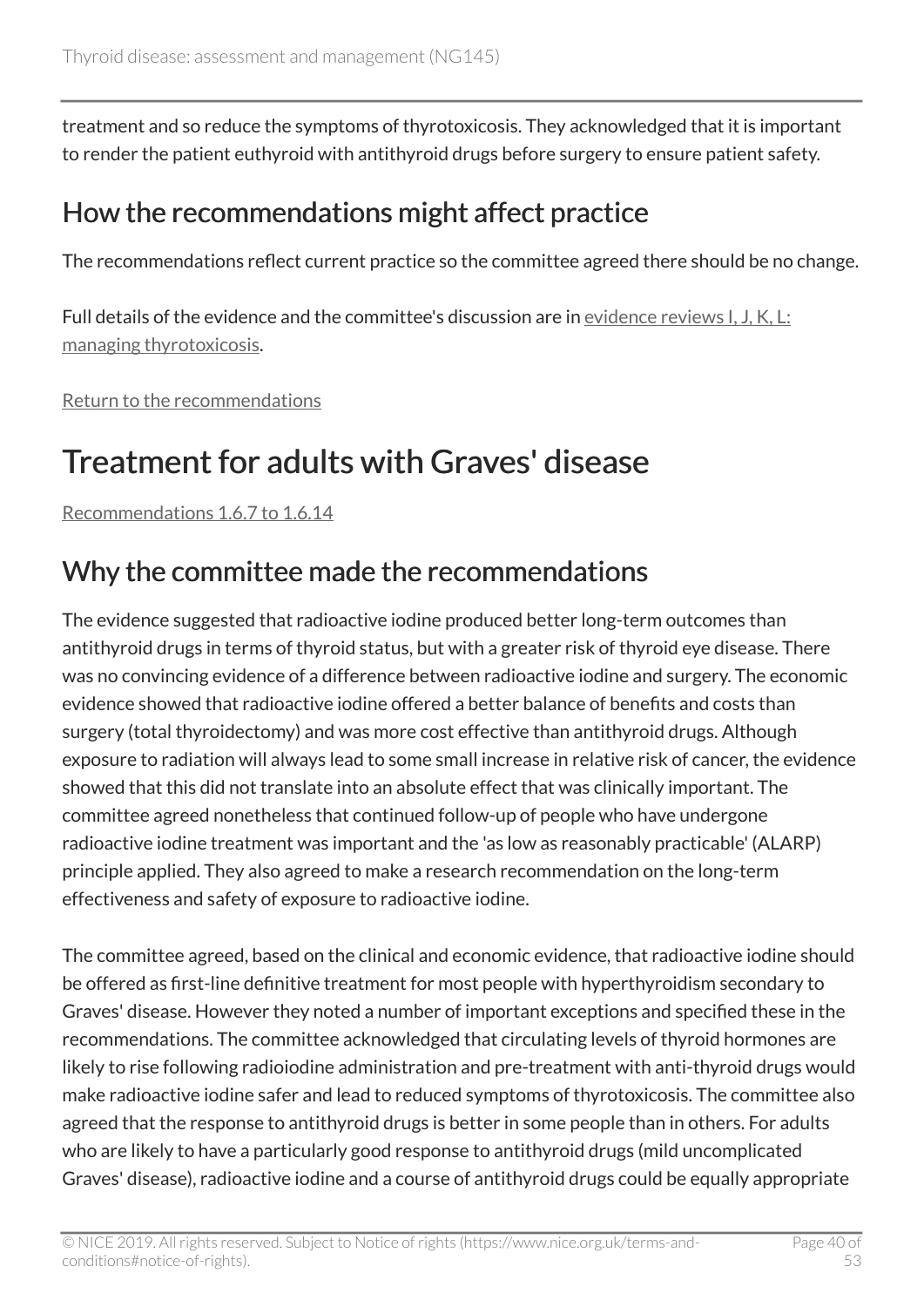options.

Some studies have suggested that some people are more likely to relapse after antithyroid drugs. These include males, younger people, people who smoke, people with a large goitre, people with high levels of thyroid hormones at the time of diagnosis and people with high levels of TRAbs. However, most of the studies were small and retrospective. The committee agreed that it would be very helpful to confirm these findings in large prospective multi-centre studies. They made a research recommendation to inform future guidance.

#### Calculated or fixed strategy for radioactive iodine

The evidence did not identify a clinically important difference between a calculated or fixed strategy in terms of radioactive iodine dosing. A calculated strategy has an increased cost because of the need for imaging (usually ultrasound) and uptake measurements. There are theoretical benefits from a calculated strategy to administer a more precise dose that could reduce potentially unnecessary additional radiation exposure, but the evidence did not indicate that this precision translated to clinically important benefits. The committee's experience is that, in the UK, radioactive iodine is usually given without calculating the absorbed dose. The committee agreed that there was too much uncertainty around the impact of the differing strategies to make a recommendation and chose to make a research recommendation.

#### Surgery options

The evidence suggested no clinically important difference between surgical options (total and hemithyroidectomy) for Graves' disease, but tended towards a benefit of total thyroidectomy in terms of relapse rates and harm in terms of increased risk of hypoparathyroidism. These findings were consistent with the committee's own experience. The committee agreed to recommend total thyroidectomy for adults with Graves' disease having surgery. This was based on their experience that people opting for surgery are generally seeking a definitive treatment.

### How the recommendations might affect practice

The committee was aware that the recommendations would result in radioactive iodine being offered as first-line definitive treatment to more people than currently. This is likely to be cost effective as shown by the economic evidence.

Full details of the evidence and the committee's discussion are in [evidence reviews: I, J, K, L:](https://www.nice.org.uk/guidance/ng145/evidence) [managing thyrotoxicosis](https://www.nice.org.uk/guidance/ng145/evidence).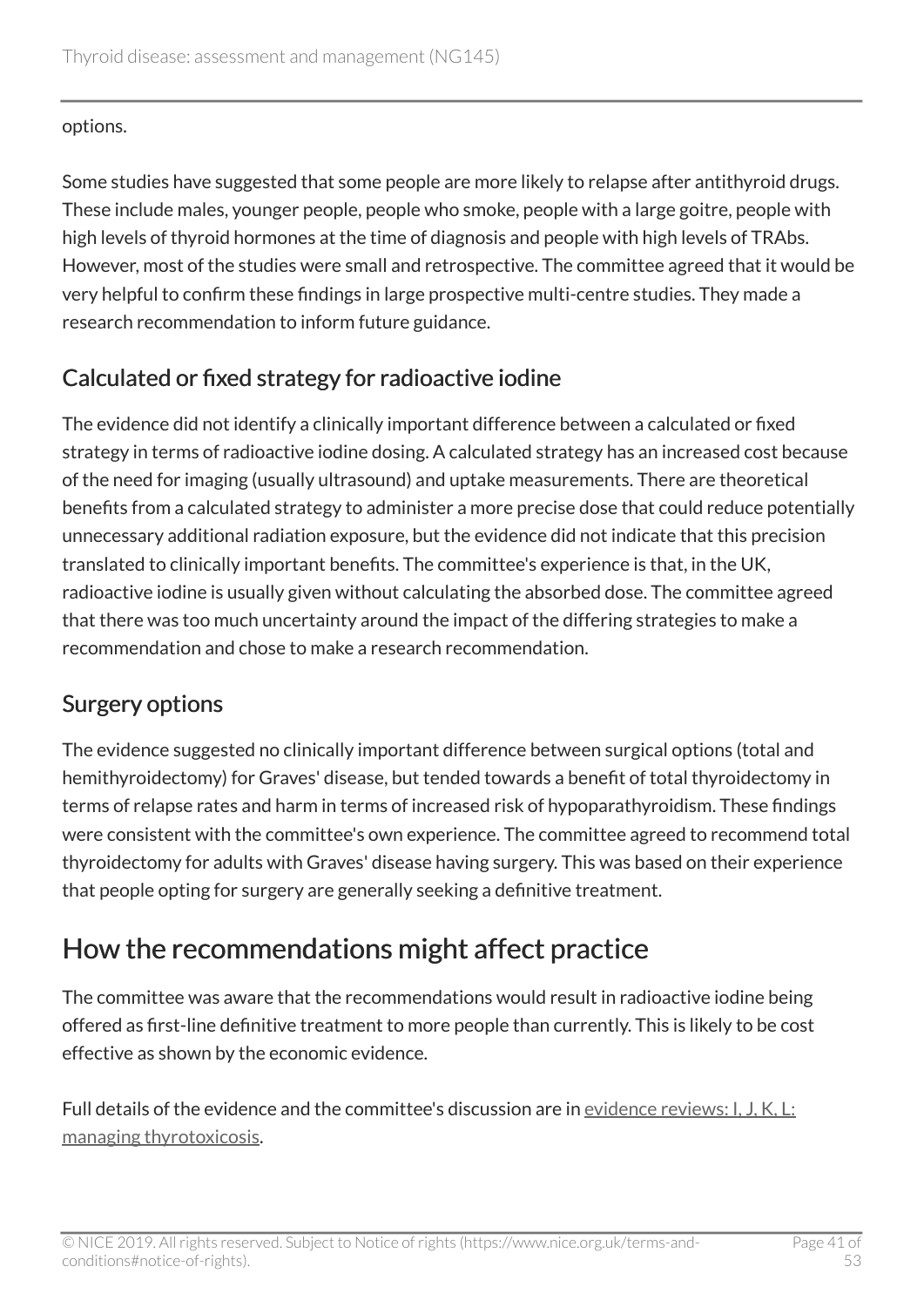[Return to the recommendations](#page-15-2)

## <span id="page-41-0"></span>Treatment for adults with toxic nodular goitre

[Recommendations 1.6.15 to 1.6.17](#page-17-0)

### Why the committee made the recommendations

The committee used their experience and an extrapolation of the evidence from Graves' disease to recommend radioactive iodine as the first-line definitive treatment for hyperthyroidism secondary to multiple nodules. Surgery or life-long antithyroid drugs could be offered in some circumstances when radioactive iodine is inappropriate (for example, young mothers, people in nursing homes or people unable to adhere to radiation protection guidance) or surgery is likely to have additional benefits (for example, if malignancy is suspected). The committee used their experience to recommend that when surgery is chosen hemithyroidectomy should be considered for people with hyperthyroidism due to a single toxic nodule, and total thyroidectomy for people with hyperthyroidism and multiple toxic nodules. A hemithyroidectomy is a shorter procedure that removes less of the thyroid gland; this requires less time in hospital and leads to a lower risk of adverse effects like hypoparathyroidism and long-term hypothyroidism but has a greater risk of relapse of hyperthyroidism. The risk of relapse is greater for multiple toxic nodules, hence the different recommendations for different populations.

### How the recommendations might affect practice

The recommendations broadly reflect current practice so the committee agreed there should be no substantial change.

Full details of the evidence and the committee's discussion are in [evidence reviews I, J, K, L:](https://www.nice.org.uk/guidance/ng145/evidence) [managing thyrotoxicosis](https://www.nice.org.uk/guidance/ng145/evidence).

[Return to the recommendations](#page-16-2)

## <span id="page-41-1"></span>Treatment for children and young people with Graves' disease or toxic nodular goitre

[Recommendations 1.6.18 to 1.6.20](#page-17-1)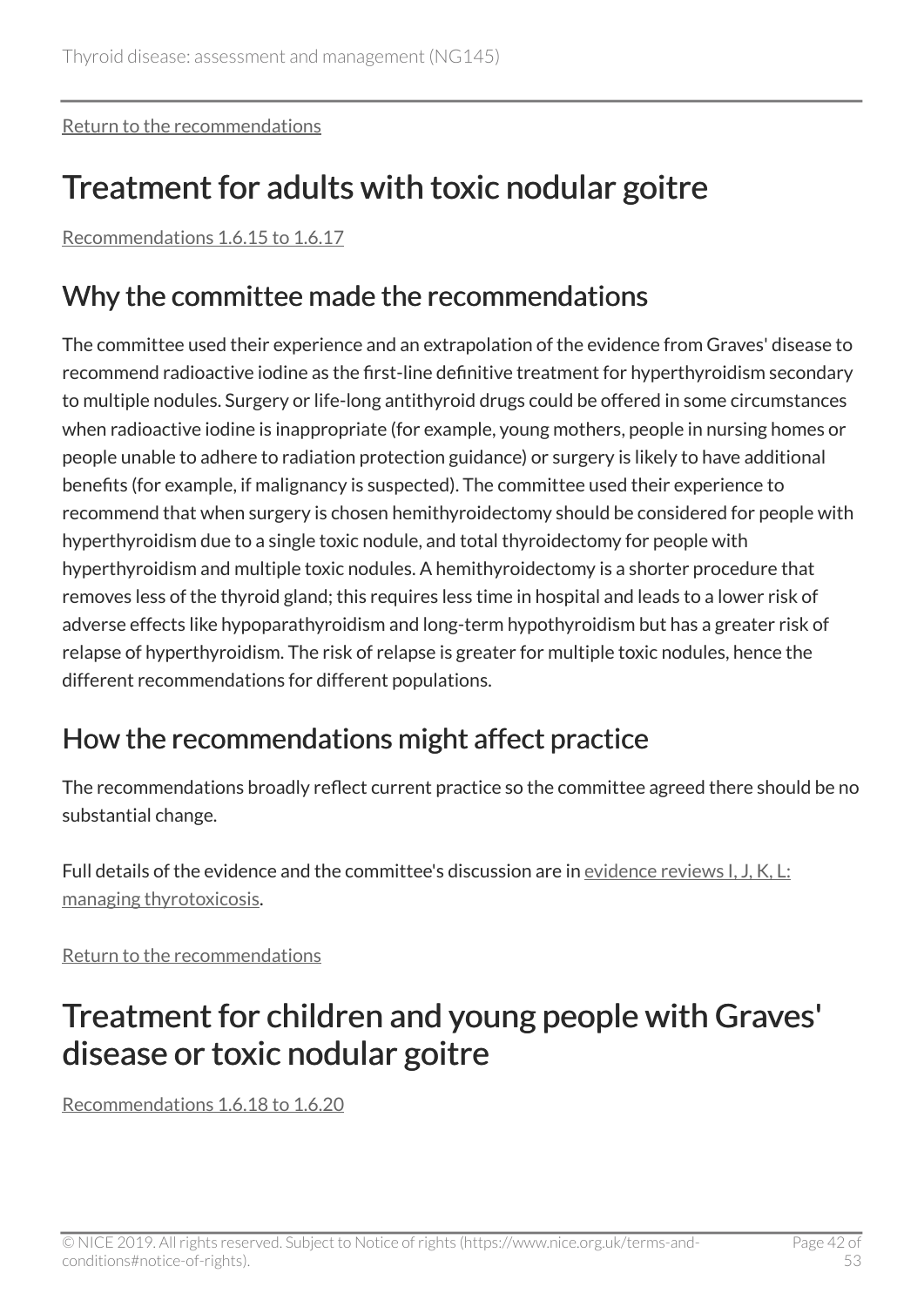### Why the committee made the recommendations

No evidence was identified for treatments in children and young people with hyperthyroidism. Based on their experience, the committee recommended that antithyroid drugs should be first-line definitive treatment for children and young people with Graves' disease or hyperthyroidism secondary to a single or multiple toxic nodules. The committee agreed that the risks of radioactive iodine and surgery may be greater than for adults so it is important to get input from the multidisciplinary team and discuss these options with the child and their family.

When surgery is chosen, the committee recommended that this should be total thyroidectomy for Graves' disease or bilateral thyroid nodules. They based this on their experience and evidence in adults.

### How the recommendations might affect practice

The recommendations to offer antithyroid drugs as first-line treatment are broadly in line with current practice and are unlikely to have a substantial cost impact. The potential risks and benefits (and therefore cost effectiveness) of radioactive iodine treatment in children are uncertain.

Full details of the evidence and the committee's discussion are in [evidence reviews I, J, K, L:](https://www.nice.org.uk/guidance/ng145/evidence) [managing thyrotoxicosis](https://www.nice.org.uk/guidance/ng145/evidence).

[Return to the recommendations](#page-17-1)

# <span id="page-42-0"></span>Antithyroid drugs for people with hyperthyroidism

### Why the committee made the recommendations

#### [Recommendations 1.6.21 to 1.6.26](#page-18-0)

Evidence showed a clinically important benefit in terms of normalising thyroid hormone levels and minor drug-related adverse events for methimazole or carbimazole compared with propylthiouracil. However, hypothyroidism was more frequent with methimazole or carbimazole. The committee questioned whether this was a result of over-treatment and thought hypothyroidism unlikely to be permanent. Because carbimazole, and not methimazole, is currently licensed in the UK, the committee recommended carbimazole as the drug of choice when offering an antithyroid drug for treating hyperthyroidism. The committee noted that carbimazole is not recommended in children under 2 years. In view of the potential risk of liver failure the committee agreed that propylthiouracil should not be the first choice of antithyroid drug. However, the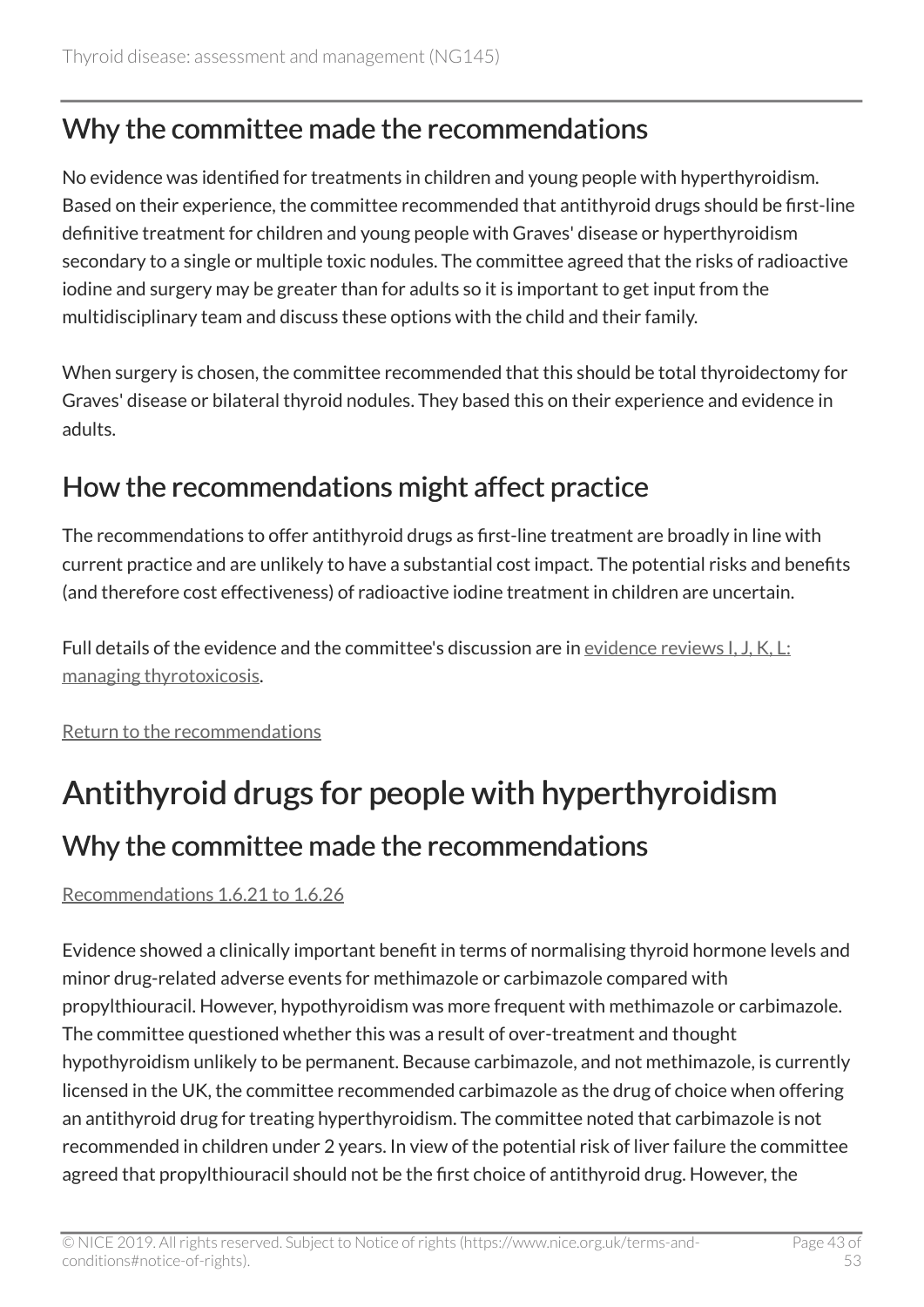committee noted the MHRA drug safety advice for carbimazole on contraception and the risk of acute pancreatitis and agreed that propylthiouracil is appropriate as an alternative for adults.

#### Duration of treatment

Evidence showed a clinically important benefit in terms of lack of relapse to hyperthyroidism and maintaining normal thyroid hormone levels with 12 to 18 months' treatment compared with 6 to 12 months' treatment. There was no clinically important difference in relapse following a longer treatment of more than 18 months.

The committee recommended that carbimazole should be offered for at least 12 to 18 months. They noted that this differed from the summary of product characteristics which advises 6 to 18 months, but agreed that the deviation was justified by the evidence. The committee agreed based on their experience and extrapolation from evidence in adults that the treatment duration for children should be reviewed every 2 years.

#### Treatment regimen

Evidence showed that block and replace (fixed high dose combined with levothyroxine) and titration (dose based on thyroid function tests) regimens of antithyroid drugs were similar in terms of minor drug-related adverse events (skin reactions). There were fewer relapses to hyperthyroidism with block and replace treatment compared with titration. But there was limited evidence suggesting more chance of agranulocytosis with block and replace regimens. The committee noted that block and replace treatment could theoretically provide greater stability and require fewer medical appointments than titration regimens. Therefore they recommended a choice of either regimen for adults with Graves' disease. Hyperthyroidism in children and young people should usually be managed with a dose titration regimen because of the increased risk of adverse events in this age group. The committee also made a recommendation for further research in this area.

The committee noted that people with hyperthyroidism secondary to a single or multiple toxic nodules will not go into remission and therefore discontinuing antithyroid drugs is not relevant. They agreed that titration regimens are generally more appropriate for this group.

### How the recommendations might affect current practice

Current practice in the UK, in adults and children, is a mix of block and replace (approximately 40%) and titration regimens (approximately 60%). The recommendations are broadly in line with current practice and unlikely to have significant resource impact.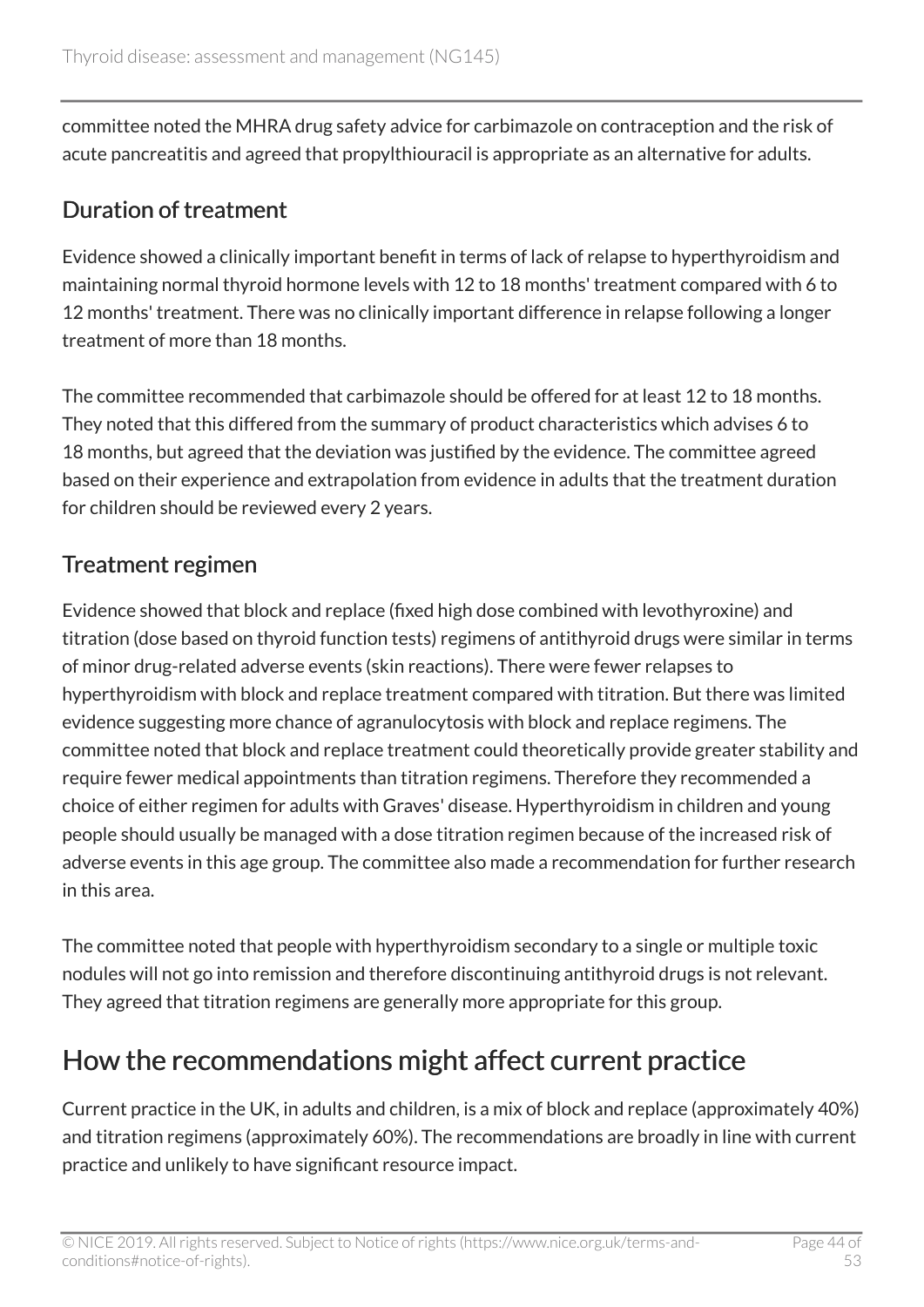Full details of the evidence and the committee's discussion are in [evidence review J: management](https://www.nice.org.uk/guidance/ng145/evidence/j-management-of-thyrotoxicosis-anti-thyroid-drugs-pdf-250827180372) [of thyrotoxicosis – antithyroid drugs](https://www.nice.org.uk/guidance/ng145/evidence/j-management-of-thyrotoxicosis-anti-thyroid-drugs-pdf-250827180372).

[Return to recommendations](#page-18-0)

## <span id="page-44-0"></span>Follow-up and monitoring of hyperthyroidism

[Recommendations 1.7.1 to 1.7.12](#page-19-1)

### Why the committee made the recommendations

No evidence was identified on the most appropriate ways to monitor hyperthyroidism, so the committee made recommendations based on their experience. The precise timing of monitoring depends on the treatment chosen, but in general the committee aimed to minimise unnecessary testing while ensuring early treatment failures or adverse effects (for example, hypothyroidism) were identified. Regardless of treatment option chosen, the committee agreed that in the long term TSH alone is sufficient for monitoring, although TSH alongside FT4 and FT3 will be needed in the short term after treatment. Should TSH become abnormal, having been stable within the reference range for a prolonged period, further tests will be necessary. Short-term combined testing with TSH, FT4 and FT3 is needed to inform decisions about the need for additional courses of treatment or dose changes with antithyroid drugs. As no evidence was found to support a strategy of routinely monitoring full blood count and liver function tests, and these tests have a treatment burden for people with hyperthyroidism and a resource impact, the committee recommended that healthcare professionals do not test unless there is a clinical suspicion of specific adverse effects of treatment.

### How the recommendations might affect practice

More people with Graves' disease are expected to have monitoring because radioactive iodine is more likely to be offered as first-line treatment. This extra cost is likely to be justified, because radioactive iodine is more cost effective than other treatments for hyperthyroidism. In general, these recommendations reinforce best practice, with earlier detection leading to earlier treatment, reduced costs of treating complications and improved quality of life. The recommendation that there is no need to monitor full blood count and liver function after antithyroid drug treatment unless liver dysfunction or agranulocytosis are suspected is likely to be cost saving.

Full details of the evidence and the committee's discussion are in [evidence review F: monitoring](https://www.nice.org.uk/guidance/ng145/evidence/f-monitoring-thyroid-disease-pdf-6967421682) [thyroid disease.](https://www.nice.org.uk/guidance/ng145/evidence/f-monitoring-thyroid-disease-pdf-6967421682)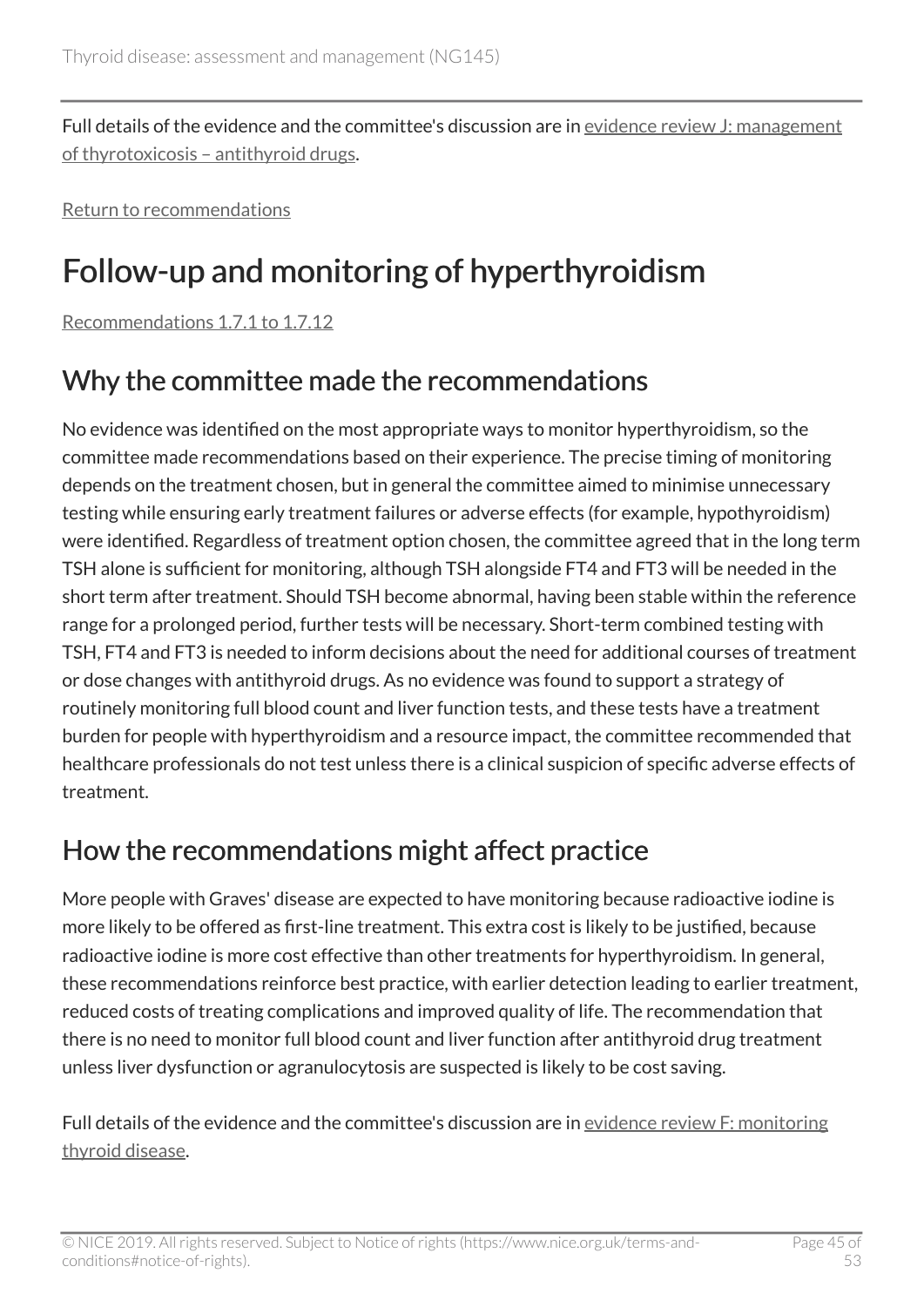[Return to recommendations](#page-19-1)

## <span id="page-45-0"></span>Managing and monitoring subclinical hyperthyroidism

[Recommendations 1.8.1 to 1.8.5](#page-21-1)

### Why the committee made the recommendations

#### Treating subclinical hyperthyroidism

There was no evidence available on treating subclinical hyperthyroidism so the committee used their experience to develop the recommendations. They agreed that treatment might be suitable if subclinical hyperthyroidism is persistent and appears to be caused by intrinsic thyroid disease. However, the committee noted that there is currently no evidence that treatment offers benefits and it can have adverse effects. Overall the committee agreed that treatment decisions should be made with specialist advice. Treatment would be appropriate in those most likely to benefit, in other words those with very suppressed TSH and other features suggesting thyroid disease. The committee also agreed that they could not make specific recommendations about when to treat subclinical hyperthyroidism in children as specialist input would also be needed for this.

Several large population-based observational studies have shown that subclinical hyperthyroidism is associated with an increased risk of atrial fibrillation, osteoporosis, dementia, and death, including death from cardiovascular disease. Although most people with subclinical hyperthyroidism have no symptoms, an important question is whether treatment could improve long-term outcomes (for example, atrial fibrillation and dementia). The committee agreed to make a research recommendation to inform future practice.

#### Monitoring subclinical thyroid dysfunction

There was no evidence available on monitoring subclinical thyroid dysfunction so the committee based the recommendations on their experience.

The overall aim of these recommendations is to ensure that if the subclinical thyroid dysfunction needs treatment, this will be identified in a timely manner but without subjecting a person to a lot of unnecessary tests.

The committee agreed that for children and young people monitoring may need to be more frequent.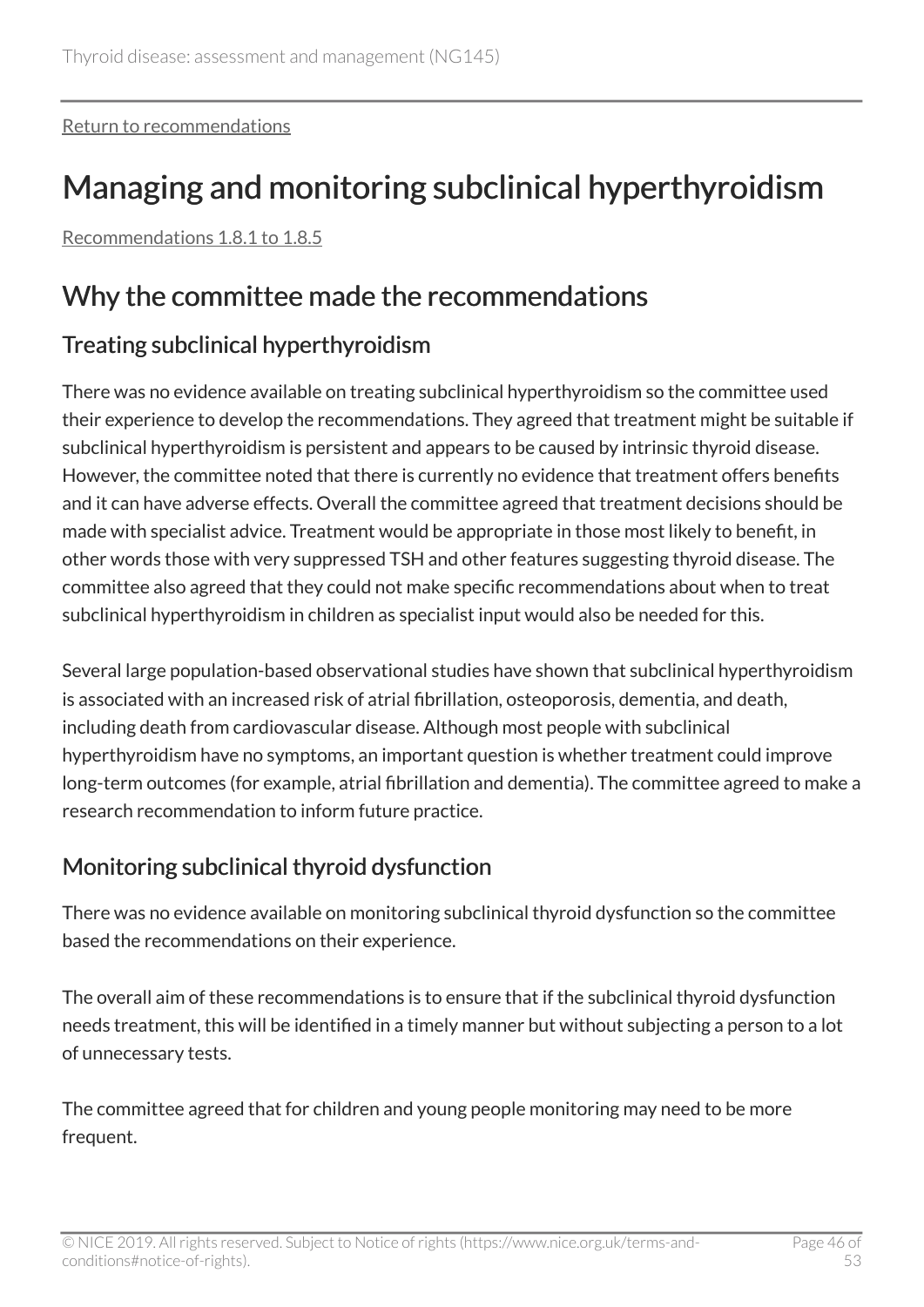### How the recommendations might affect practice

Current practice in managing subclinical hyperthyroidism is variable. Some people are offered antithyroid drugs or radioactive iodine; surgery is very rare. Many people are offered no treatment. The recommendations are likely to reduce inappropriate treatment and to be cost saving.

The recommendations for monitoring subclinical thyroid dysfunction reflect good current practice.

Full details of the evidence and the committee's discussion are in [evidence review M: management](https://www.nice.org.uk/guidance/ng145/evidence/m-management-of-subclinical-thyrotoxicosis-pdf-250827180375) [of subclinical thyrotoxicosis](https://www.nice.org.uk/guidance/ng145/evidence/m-management-of-subclinical-thyrotoxicosis-pdf-250827180375).

[Return to recommendations](#page-21-1)

## <span id="page-46-0"></span>Investigating non-malignant thyroid enlargement with normal thyroid function

[Recommendations 1.9.1 to 1.9.6](#page-22-1)

### Why the committee made the recommendations

#### Imaging for fine needle aspiration

Evidence showed that ultrasound using established criteria is accurate for determining whether thyroid nodules need fine needle aspiration to investigate potential malignancy. The committee noted that many referrals for thyroid ultrasound are based on incidental findings of other types of imaging (for example, CT scans performed for other indications). They agreed that thyroid ultrasound should only be performed when a full assessment indicates a likelihood of malignancy. Thyroid ultrasound of incidental findings should not be the default option because most incidental findings are not malignant and further investigation may cause harms in terms of the adverse effects of testing and patient anxiety.

The evidence showed that different ultrasound criteria generally assessed the same features and had similar accuracy for detecting malignancy. Rather than recommending a specific set of criteria, the committee chose to list the essential features of any grading system (the lesion's echogenicity, border, shape, vascularity, presence of microcalcifications and cervical lymphadenopathy). Based on their knowledge that nodule size does not determine the likelihood of malignancy, and the observation that the criterion (SRU) that includes nodule size results in significantly lower sensitivity and specificity, they agreed not to include nodule size in the list.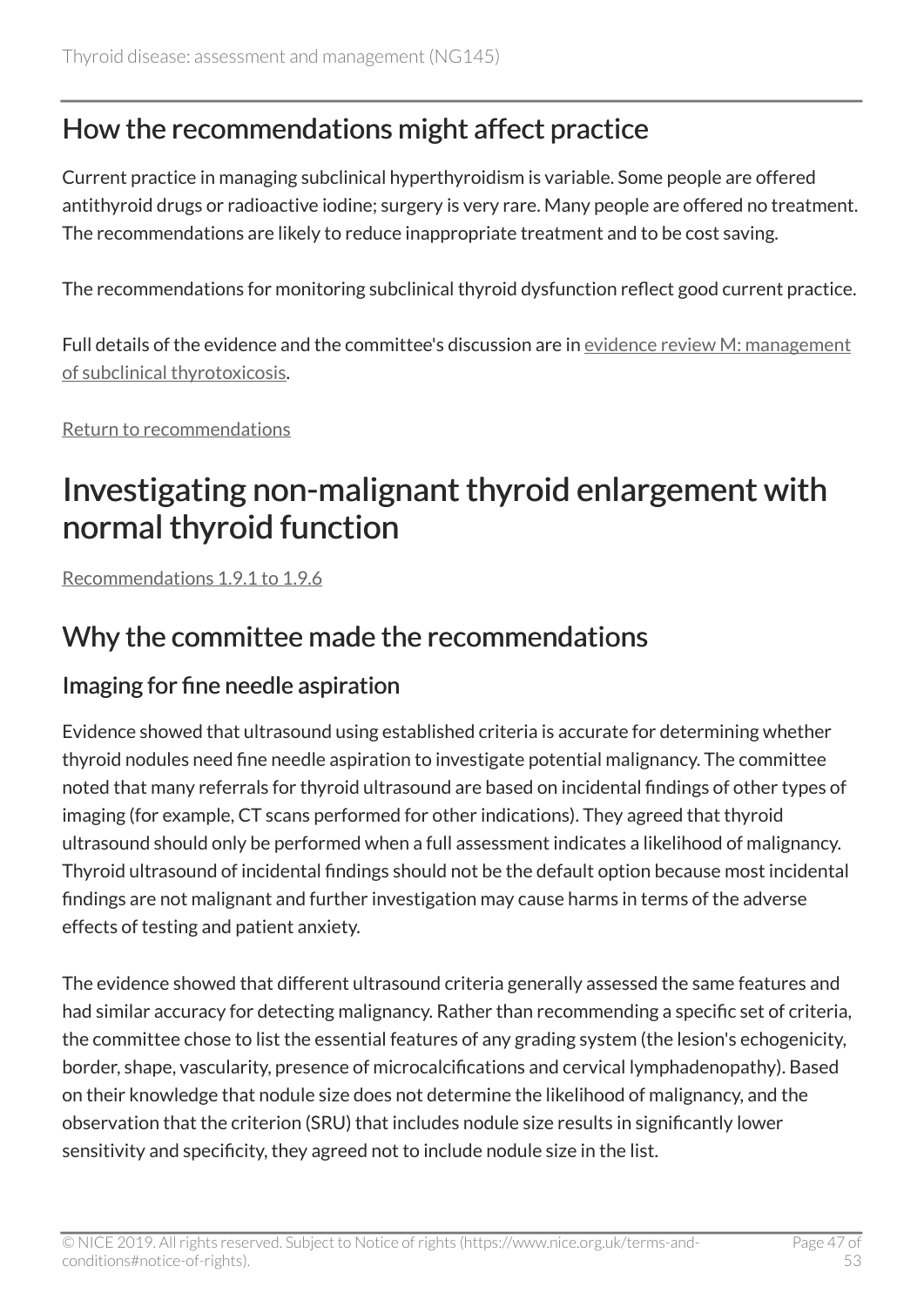Because healthcare professionals need to be able to re-visit ultrasound findings, the committee agreed that the grading system used for clinical decision making, including the specific nodule features examined to assess malignancy, should be specified in ultrasound reports. For the same reason, they agreed that ultrasound reports should also confirm that both lobes have been assessed and document the assessment of cervical lymph nodes.

The committee agreed that the recommendations should apply to children and young people as well as adults.

#### Ultrasound guidance for fine needle aspiration

Evidence indicated that performing fine needle aspiration under ultrasound guidance provides greater sensitivity and specificity for determining the malignancy of thyroid nodules compared with palpation guidance.

The evidence also showed that with ultrasound guidance an inadequate sample is less likely than with palpation. Inadequate sampling is likely to add to the overall cost of palpation-guided fine needle aspiration because samples may need to be repeated or require more extensive investigation. The committee also noted that there were additional benefits of ultrasound guidance because ultrasonographic characteristics identified by simultaneous imaging provide more information about the risk of malignancy before cytology results are obtained.

## How the recommendations might affect practice

#### Imaging for fine needle aspiration

Ultrasound is currently already used to assess the likelihood of thyroid malignancy, so the recommendations are not likely to make a significant impact. In the UK, the most commonly used ultrasound criteria are those of the British Thyroid Association, which are in line with the recommendations in this guideline.

#### Ultrasound guidance for fine needle aspiration

The recommendation reflects current practice so the committee agreed that it should not have a significant impact.

Full details of the evidence and the committee's discussion are in [evidence review N: imaging for](https://www.nice.org.uk/guidance/ng145/evidence/n-imaging-for-fine-needle-aspiration-pdf-250827180376) [fine needle aspiration](https://www.nice.org.uk/guidance/ng145/evidence/n-imaging-for-fine-needle-aspiration-pdf-250827180376) and [evidence review O: ultrasound guidance for fine needle aspiration](https://www.nice.org.uk/guidance/ng145/evidence/o-ultrasound-guidance-for-fine-needle-aspiration-pdf-250827180377).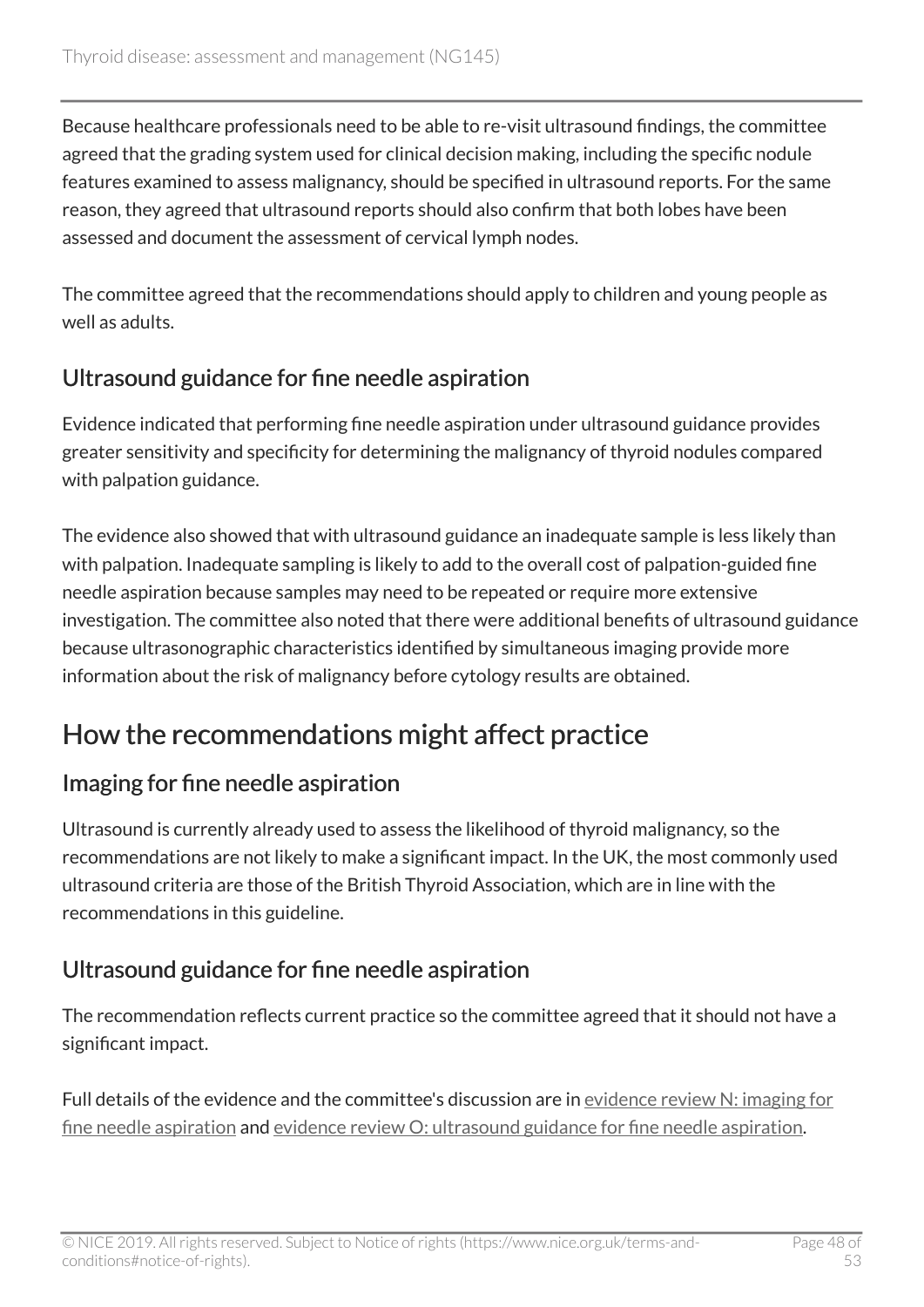[Return to the recommendations](#page-22-1)

## <span id="page-48-0"></span>Managing non-malignant thyroid enlargement

[Recommendations 1.9.7 to 1.9.12](#page-23-0)

### Why the committee made the recommendations

#### **Surgery**

The committee noted that there was little evidence on the efficacy of surgery for nodules; this was related to the challenges of comparing surgical and non-surgical interventions. In general, the committee agreed that surgery would be appropriate for nodules or enlargement causing symptoms, if there has been no response with other options or if there is true compression of nearby organs (for example, tracheal narrowing).

#### Cystic nodules

Aspiration is routinely done before more intensive intervention for cystic nodules because it is simple and can be done in the same appointment as preliminary investigation by a radiologist (or endocrinologist). The evidence generally showed a benefit of ethanol ablation over levothyroxine and equivalence with radiofrequency ablation.

#### Non-cystic nodules/multinodular goitre

The evidence showed no clinically important effect of levothyroxine on non-cystic nodules and a benefit of radiofrequency ablation and laser ablation. There was no evidence identified on radioactive iodine ablation although the committee noted that it is very commonly used in the UK for diffuse goitres that are causing symptoms, particularly if there is demonstrable radionuclide uptake. The committee also noted that the more recently developed techniques for percutaneous thermal ablation (for example, high-intensity focused ultrasound and microwave ablation) may be appropriate for some people but are not widely available. They made a research recommendation on percutaneous thermal ablation to inform future practice. The committee agreed not to recommend the use of levothyroxine due to the evidence suggesting no clinically important benefit for most outcomes and their awareness of adverse effects (for example, TSH suppression and increasing cardiovascular risk).

#### Children and young people

The committee noted that there was no evidence in children. They agreed that a healthcare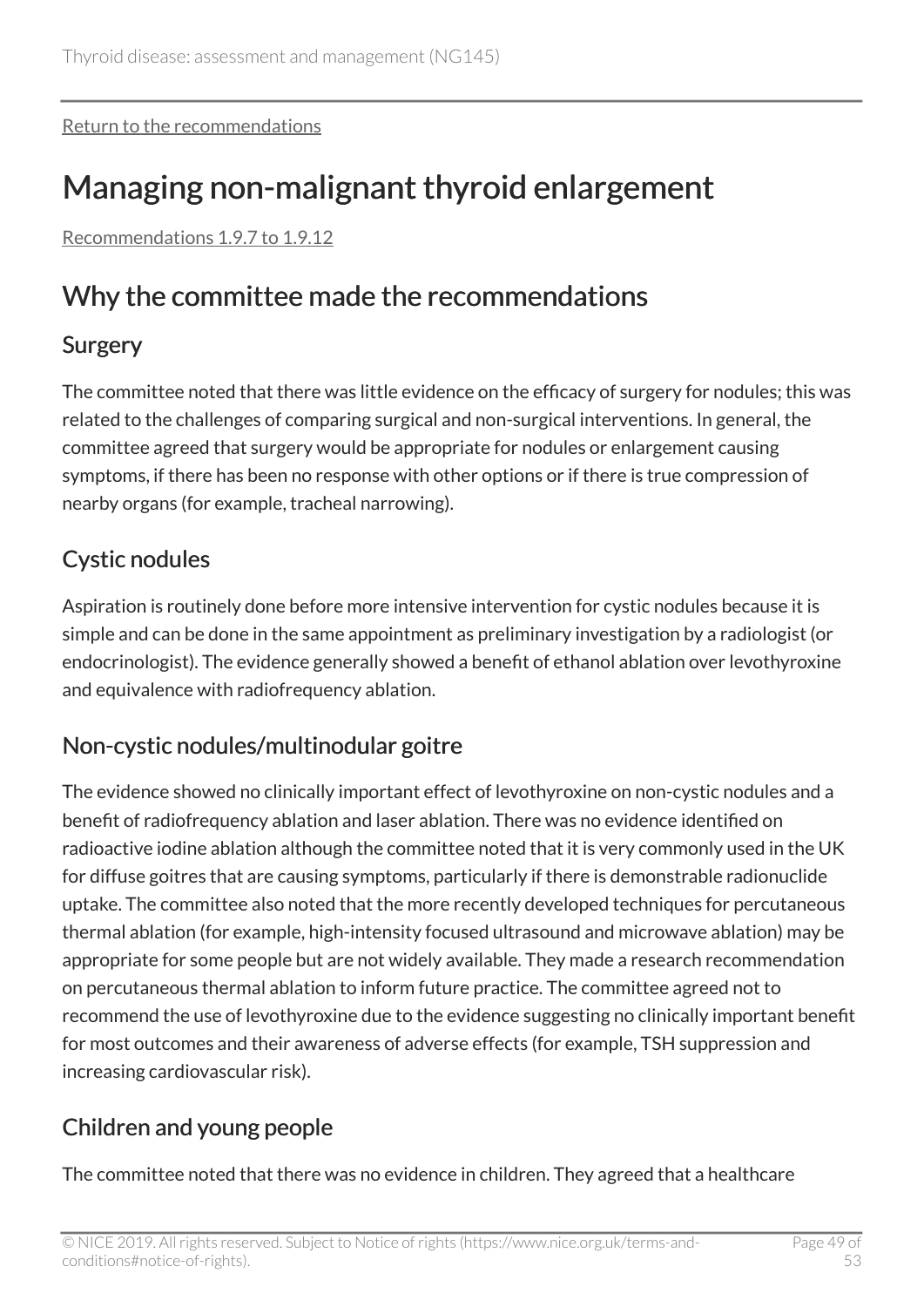professional should refer a child with thyroid enlargement to an appropriate multidisciplinary team, to ensure appropriate management as early as possible.

#### Monitoring thyroid enlargement

There was no evidence on monitoring thyroid enlargement but the committee agreed that, given the accuracy of ultrasound imaging, the risk of missing a malignancy or malignant transformation in an enlarged thyroid gland is low. However, they agreed that worsening symptoms or development of new symptoms may warrant repeating the ultrasound and TSH measurement. Suspicion of malignancy or compression would warrant repeating these tests.

### How the recommendations might affect practice

The recommendations on surgical referral for goitre and non-malignant thyroid nodules are broadly in line with current clinical practice and therefore not expected to have significant impact.

The recommendations on managing non-malignant thyroid enlargement are also unlikely to have substantial resource impact. Radiofrequency ablation and laser ablation are not currently widely available. However it is current practice to only provide interventions to adults with nodules causing symptoms, as outlined in the recommendations. This limits the number of adults needing these interventions. Referral of children to a multidisciplinary team is not likely to occur often because thyroid enlargement is rare in this population.

#### Monitoring thyroid enlargement

The recommendation broadly reflects current practice. The committee recognised that there may be some centres in which routine monitoring is done, and the recommendation is likely to reduce this.

Full details of the evidence and the committee's discussion are in [evidence review P: management](https://www.nice.org.uk/guidance/ng145/evidence/p-management-of-nonmalignant-thyroid-enlargement-pdf-250827180378) [of non-malignant thyroid enlargement](https://www.nice.org.uk/guidance/ng145/evidence/p-management-of-nonmalignant-thyroid-enlargement-pdf-250827180378), and [evidence review F: monitoring thyroid disease.](https://www.nice.org.uk/guidance/ng145/evidence/f-monitoring-thyroid-disease-pdf-6967421682)

[Return to recommendations](#page-23-0)

<span id="page-49-0"></span> $\overline{^{[s]}}$ NHS England's specialist pharmacy service has produced [advice on prescribing liothyronine.](https://www.sps.nhs.uk/wp-content/uploads/2019/07/RMOC-Liothyronine-guidance-V2.6-final-1.pdf)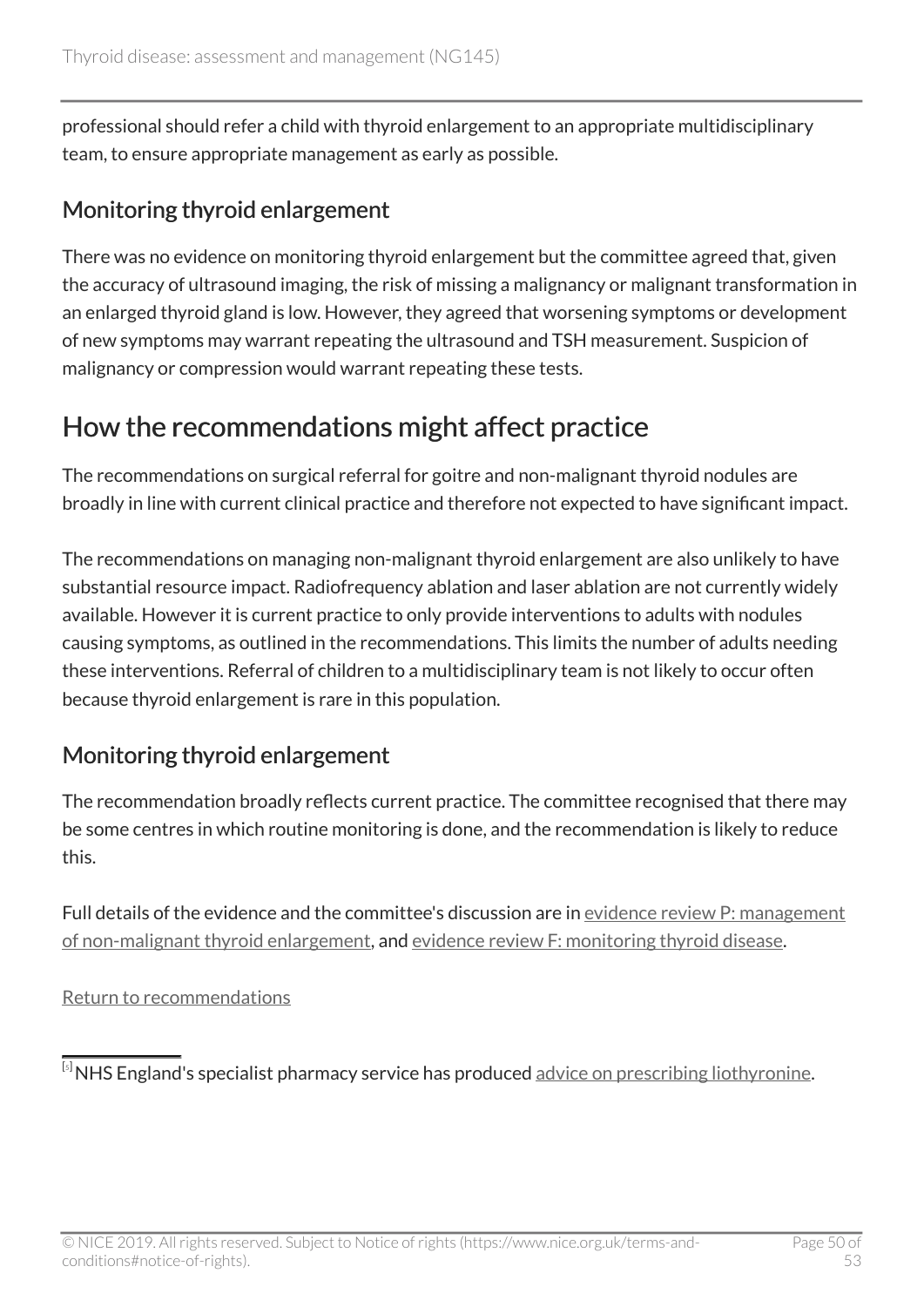# <span id="page-50-0"></span>**Context**

## <span id="page-50-1"></span>Key facts and figures

Thyroid disease includes thyroid enlargement and thyroid hormone dysfunction. Thyroid enlargement may be benign, resulting in nodules or goitre, or malignant in people with thyroid cancer. Conditions causing thyroid dysfunction can be broadly divided into those that result in thyroid gland underactivity (hypothyroidism) or overactivity (thyrotoxicosis).

Thyroid enlargement is common. About 15% of the UK population have clinically detectable goitres or thyroid nodules, and the lifetime risk of developing a thyroid nodule is around 5 to 10%. In many cases, thyroid glands harbouring malignancy are clinically indistinguishable from those that are not. Most people with a non-malignant enlarged thyroid gland and normal thyroid function need no treatment.

Hypothyroidism is a condition of thyroid hormone deficiency and is usually caused by autoimmune Hashimoto's thyroiditis. Primary hypothyroidism refers to conditions arising from the thyroid gland rather than the pituitary gland (secondary hypothyroidism). Hypothyroidism is found in about 2% of the UK population and in more than 5% of those over 60. Women are 5 to 10 times more likely to be affected than men. Long-term consequences of hypothyroidism include cardiovascular disease and an increase in cardiovascular risk factors, including hypercholesterolaemia.

Thyrotoxicosis is a disorder of excess circulating thyroid hormones caused by increased production and secretion (hyperthyroidism) or the release of (thyroiditis) stored thyroid hormones. In the UK, autoimmune hyperthyroidism (Graves' disease) is the most common form, accounting for 60 to 80% of cases. Thyrotoxicosis is a common endocrine disorder with a prevalence of around 2% in UK women and 0.2% in men. Graves' disease is caused by a genetic predisposition to developing stimulating thyroid autoantibodies and occurs mostly in women aged 30 to 60 years. Thyrotoxicosis affects 1 to 2 children per 10,000. Children may be severely affected, with poor educational performance often being an early feature. Long-term consequences of hyperthyroidism include increased cardiovascular morbidity and mortality and bone-related complications, including osteoporosis.

Subclinical thyroid dysfunction is a biochemical diagnosis where serum thyroid-stimulating hormone (TSH) levels are outside the reference range, and circulating thyroid hormone levels (thyroxine [T4] and tri-iodothyronine [T3]) are within the reference range. It is often detected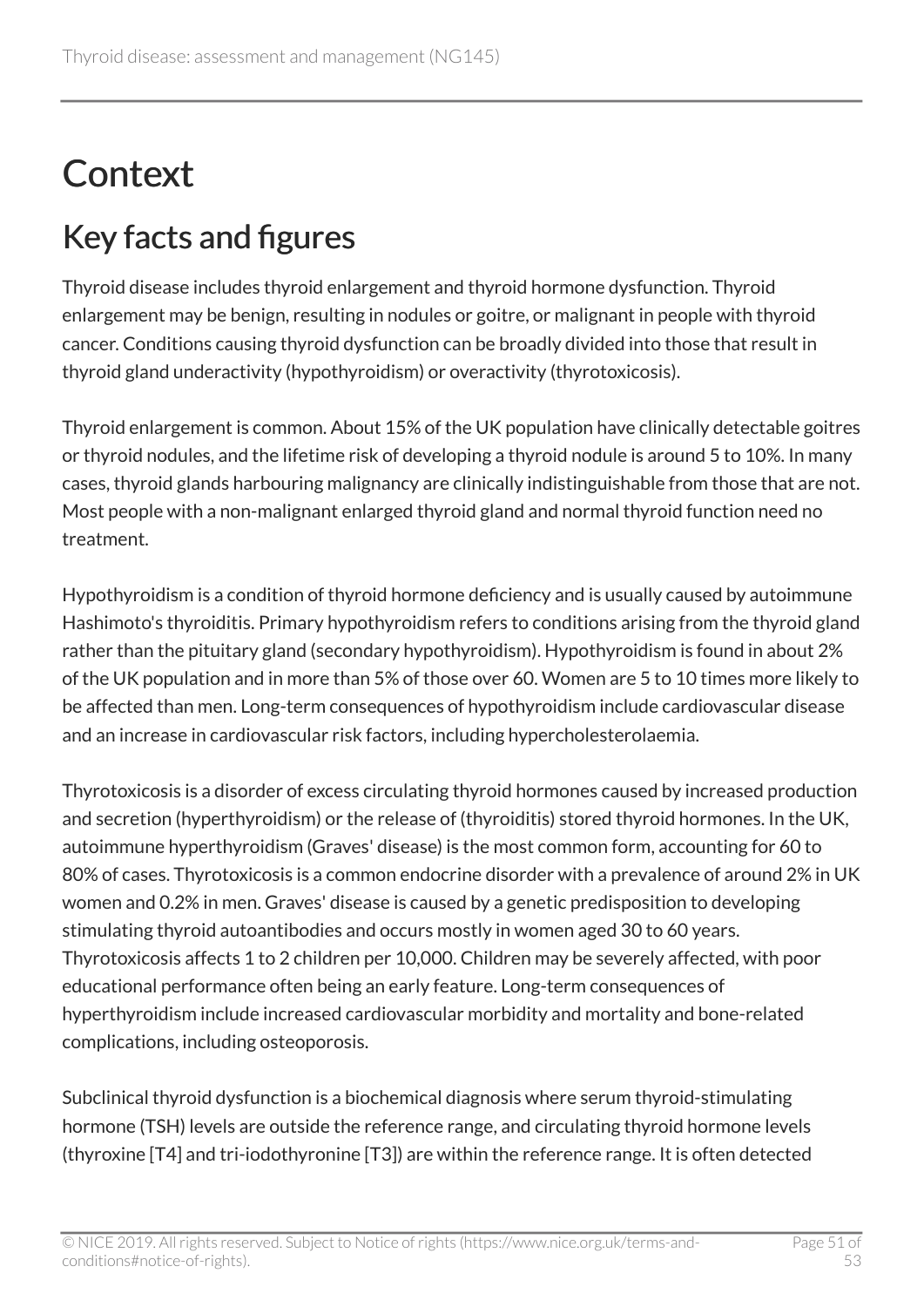incidentally, although some people may have symptoms of hypothyroidism or hyperthyroidism. The prevalence of subclinical thyrotoxicosis is 0.5 to 10% and that of subclinical hypothyroidism is 4 to 20%; these wide ranges reflect differences in the studied populations. Data on the long-term consequences of subclinical thyroid dysfunction largely come from people over 65. They indicate increased cardiovascular morbidity and mortality, an increased risk of osteoporosis and potential links to dementia.

## <span id="page-51-0"></span>Current practice

This guideline covers investigating all suspected thyroid dysfunction and managing primary thyroid disease (related to the thyroid rather than the pituitary gland). There is variation in how thyroid disease is investigated and managed in primary and secondary care. There are currently no standardised diagnostic or referral criteria in the UK to guide decision making in primary care for people with structural thyroid abnormalities or enlargement. In secondary care, there is significant variation in the types of diagnostic tests and imaging used, as well as in surgical and non-surgical management and follow-up protocols. Standardisation in thyroid hormone replacement strategies for people with hypothyroidism is currently lacking. In addition, guidance on optimal treatment and follow-up strategies is needed for managing thyrotoxicosis, which is usually done by shared care between primary and secondary care. Opinions regarding the need to treat subclinical thyroid dysfunction, especially in older people, vary widely.

This guideline also aims to improve the diagnosis, management and follow-up of non-malignant thyroid enlargement associated with normal thyroid function.